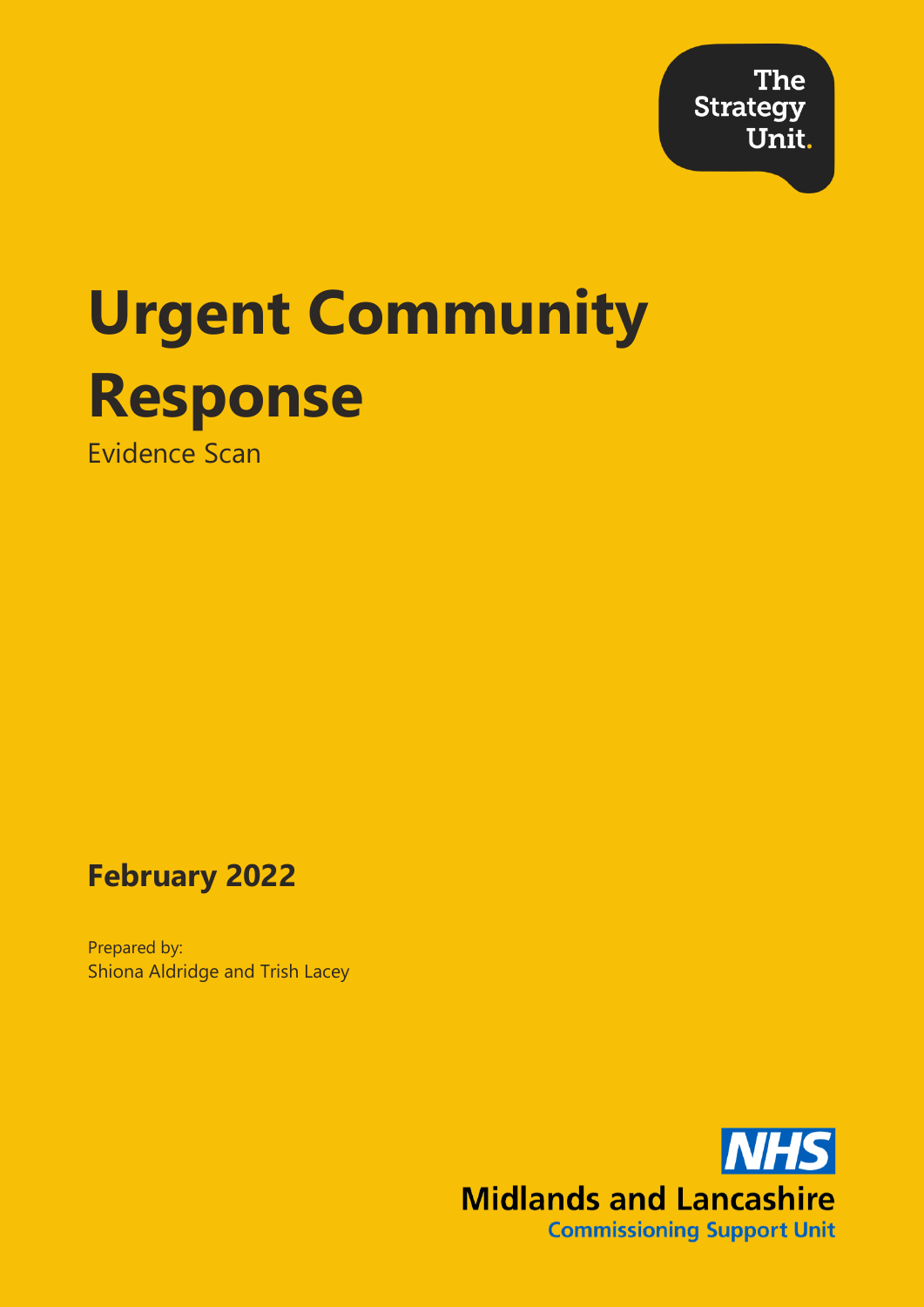# **Contents**

| 1.1  |       |  |                                                                                    |  |
|------|-------|--|------------------------------------------------------------------------------------|--|
|      | 1.1.1 |  |                                                                                    |  |
|      |       |  |                                                                                    |  |
|      |       |  |                                                                                    |  |
|      |       |  |                                                                                    |  |
| 3.1  |       |  |                                                                                    |  |
|      | 3.1.1 |  |                                                                                    |  |
|      | 3.1.2 |  |                                                                                    |  |
|      | 3.1.3 |  |                                                                                    |  |
|      | 3.1.4 |  |                                                                                    |  |
| 3.2  |       |  |                                                                                    |  |
|      | 3.2.1 |  |                                                                                    |  |
|      | 3.2.2 |  |                                                                                    |  |
|      | 3.2.3 |  |                                                                                    |  |
|      | 3.2.4 |  |                                                                                    |  |
|      | 3.2.5 |  |                                                                                    |  |
|      |       |  |                                                                                    |  |
| 4.1  |       |  |                                                                                    |  |
| 4.2  |       |  |                                                                                    |  |
| 4.3  |       |  | Greater London: Short-term Assessment, Rehabilitation, Reablement Service (STARRS) |  |
| 4.4  |       |  |                                                                                    |  |
| 4.5  |       |  |                                                                                    |  |
| 4.6  |       |  |                                                                                    |  |
| 4.7  |       |  |                                                                                    |  |
| 4.8  |       |  |                                                                                    |  |
| 4.9  |       |  |                                                                                    |  |
| 4.10 |       |  | Ipswich and East Suffolk: Reactive Emergency Assessment Community Team (REACT)  35 |  |
| 4.11 |       |  |                                                                                    |  |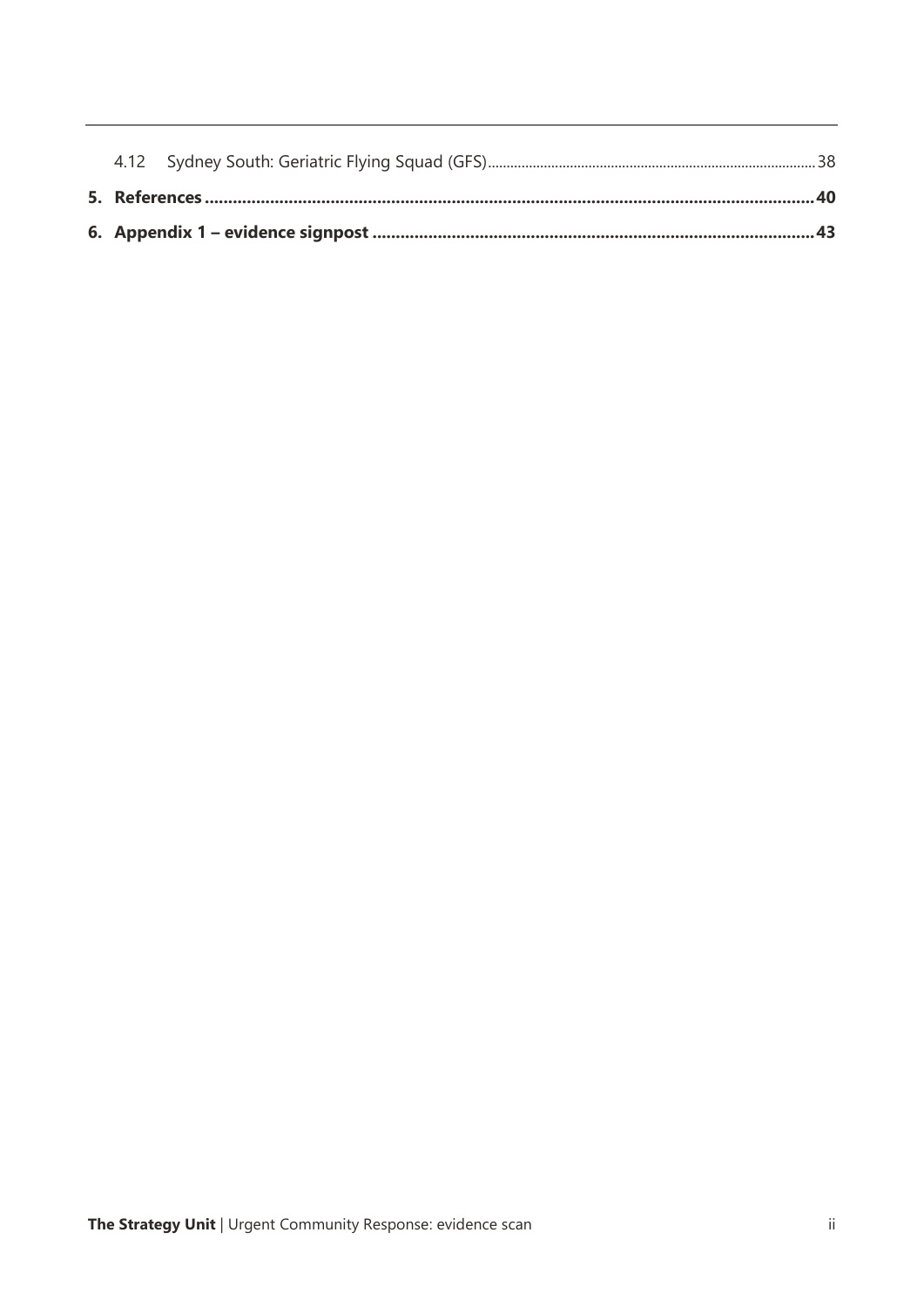# **1. Introduction**

This evidence scan has been commissioned as part of the evaluation of the NHS England and NHS Improvement (NHSEI) two-hour urgent community response (UCR) programme.

The evaluation aims to provide:

- **Operational learning:** to establish what are the essential elements of a successful service at scale and maturity
- **Patient and carer/family outcome insights:** to understand the health and wellbeing outcomes and experiences of patients and carers/families receiving support from two-hour UCR services
- **Healthcare system impact data analysis:** to assess the impacts of the programme on flow, health economics (including return on investment (ROI)) and presentations and admissions to acute care.

An earlier scoping study for the programme included a rapid review of the evidence in the form of an evidence signpost (see appendix 1). This provided a summary of evidence for a selection of interventions which have a primary or secondary aim to provide a rapid health and/or care response in the home/place of residence to avoid hospital admission. The signpost was intended to provide a high-level overview of secondary evidence (reviews) to inform the scoping of the proposed evaluation.

The evidence signpost identified a limited number of reviews or summative evaluations. This evidence scan explores a wider range of evidence types to see if further, relevant learning can be drawn from services that may resemble those that will deliver the new two-hour UCR services. It is important to note that the examples cited may not be consistent with all the criteria specified in the current national guidance (see [Table 1](#page-5-0) for full inclusion and exclusion criteria used).

Searches for this evidence scan confirmed the limited peer-reviewed or evaluative, robust evidence available. The sources identified are limited to primarily research and case studies conducted during the development of services.

This evidence scan first presents key features of the UCR models identified, followed by key learning for delivery (section 3). This is followed by an overview summary table for each service, including reported key challenges and lessons learned (section 4).

# **1.1 Methodology**

# **1.1.1 Search strategy**

Search terms were developed based on the following criteria:

• Urgent/rapid response approaches and models, aimed at avoiding admissions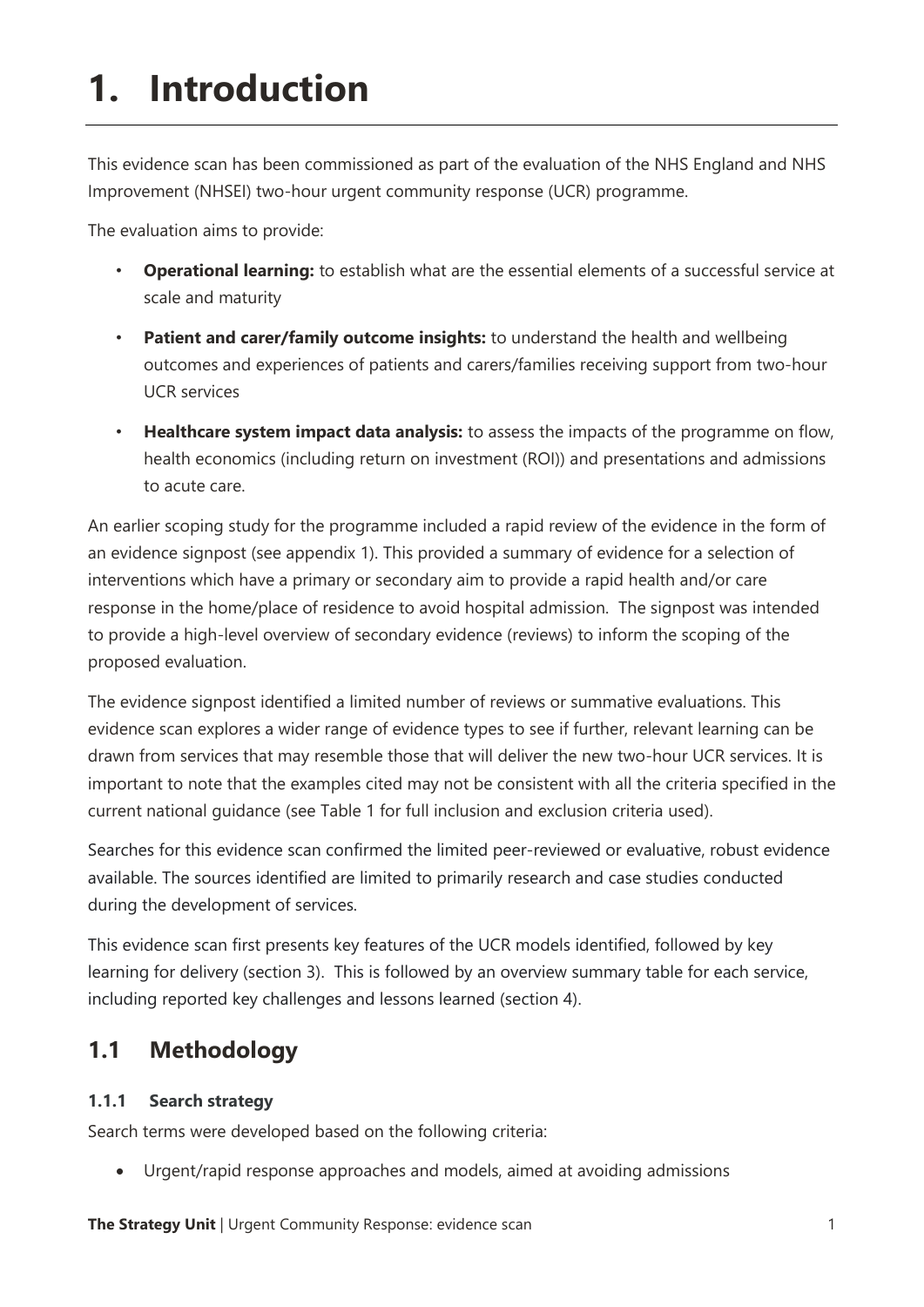- Urgent community-based models
- Delivered by community-based services
- Short-term intensive support (received within 2-hours) via crisis response services provided by multi-skilled teams
- People in crisis/experiencing worsening health problems who can be managed safely in their home/residence.

Final search terms are presented in Figure 1.

### *Figure 1. Search terms*

Urgent community respon\*, Crisis care, community, Crisis response care, urgent care need\*, community two-hour crisis respon\*, urgent care service\*, crisis response team\*, crisis response service\*, Resident\* OR home\* OR house OR residen\*, rapid response, Urgent community respon, urgent care need, community two-hour crisis respon\*

Literature searches were conducted over nine days from, 15<sup>th</sup> December 2021-11<sup>th</sup> January 2022. Medline, Embase, Cinahl, BNI, Psycinfo, Amed, were searched via the platform Healthcare Databases Advanced Search (HDAS) using free text search terms only. Turning Research into Practice (TRIP) was also searched using free text terms.

More in-depth searches using a combination of free text and subject headings were conducted in Ovid on Medline and HMIC, and in Ebsco on Cinahl and BNI. Words producing a high number of hits were combined with adjacency terms to help focus the results.

# **1.1.2 Screening**

The operational guidance for community health services two-hour crisis response [\(NHS England,](https://www.england.nhs.uk/publication/community-health-services-two-hour-crisis-response-standard-guidance/)  [2021b\)](https://www.england.nhs.uk/publication/community-health-services-two-hour-crisis-response-standard-guidance/) was used to help develop inclusion and exclusion criteria for screening results (see [Table 1\)](#page-5-0). A response time of two hours was too restrictive for the limited evidence base, returning few relevant sources, so this was extended to four hours. It should also be noted that although other admission avoidance services such as Hospital at Home (H@H) in Scotland, Acute care at home services in Northern Ireland and @Home services in Wales provide similar care to UCR teams in England [\(British Geriatrics Society, 2021\)](https://www.bgs.org.uk/righttimerightplace) we excluded examples where it was unclear from the evidence what the response time was (e.g. [Cantley et al., 2016\)](https://www.ijic.org/articles/abstract/10.5334/ijic.2647/).

We focused our searches on English language sources, from international literature of the last ten years, including both peer reviewed and grey literature. We found one international example (Sydney South) with all other sources reporting services in England.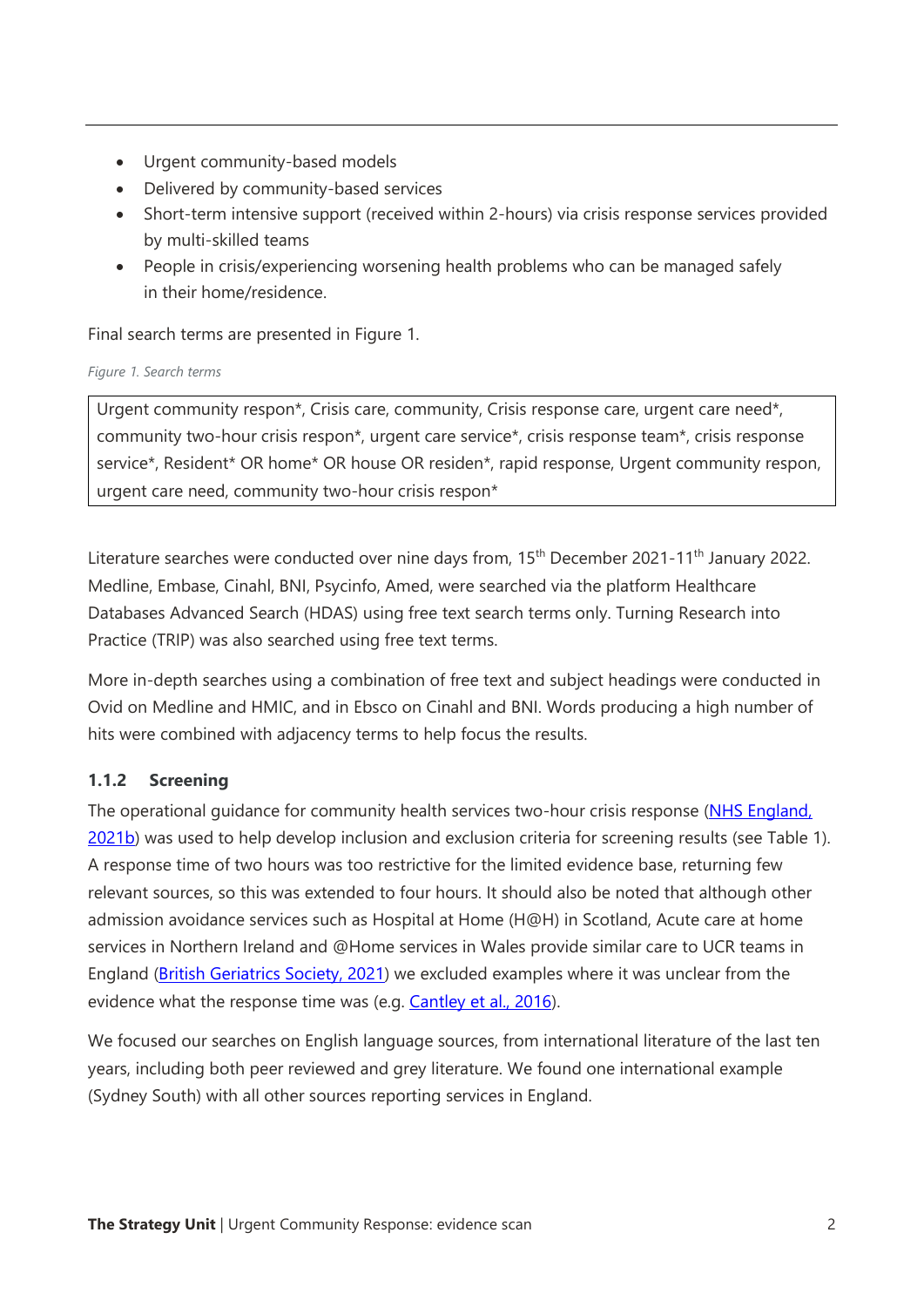#### <span id="page-5-0"></span>*Table 1. Inclusion and exclusion criteria*

| <b>Include</b>                                                                                    | <b>Exclude</b>                                                           |
|---------------------------------------------------------------------------------------------------|--------------------------------------------------------------------------|
| Adults over 18                                                                                    | Response time over four hours / not specified                            |
| People within their homes or usual place of residence,<br>(residential care, care home residents) | Children (under 18)                                                      |
| Patients with: dementia, falls (non-service injury),                                              | Patients needing hospital treatment / emergency care                     |
| frailty, reduced function/mobility, palliative/ end of life                                       | Hospitals only services                                                  |
| (not hospice), confusion, diabetes, lack of carer                                                 | Hospice/end of life only services                                        |
| Telemedicine or video consultation (mixed approach<br>only)                                       | Mental health crisis (inc. suicide risk)                                 |
|                                                                                                   | Falls with serious injury (breaks, fractures, loss of<br>consciousness), |
|                                                                                                   | Non-crisis care / Planned care only service                              |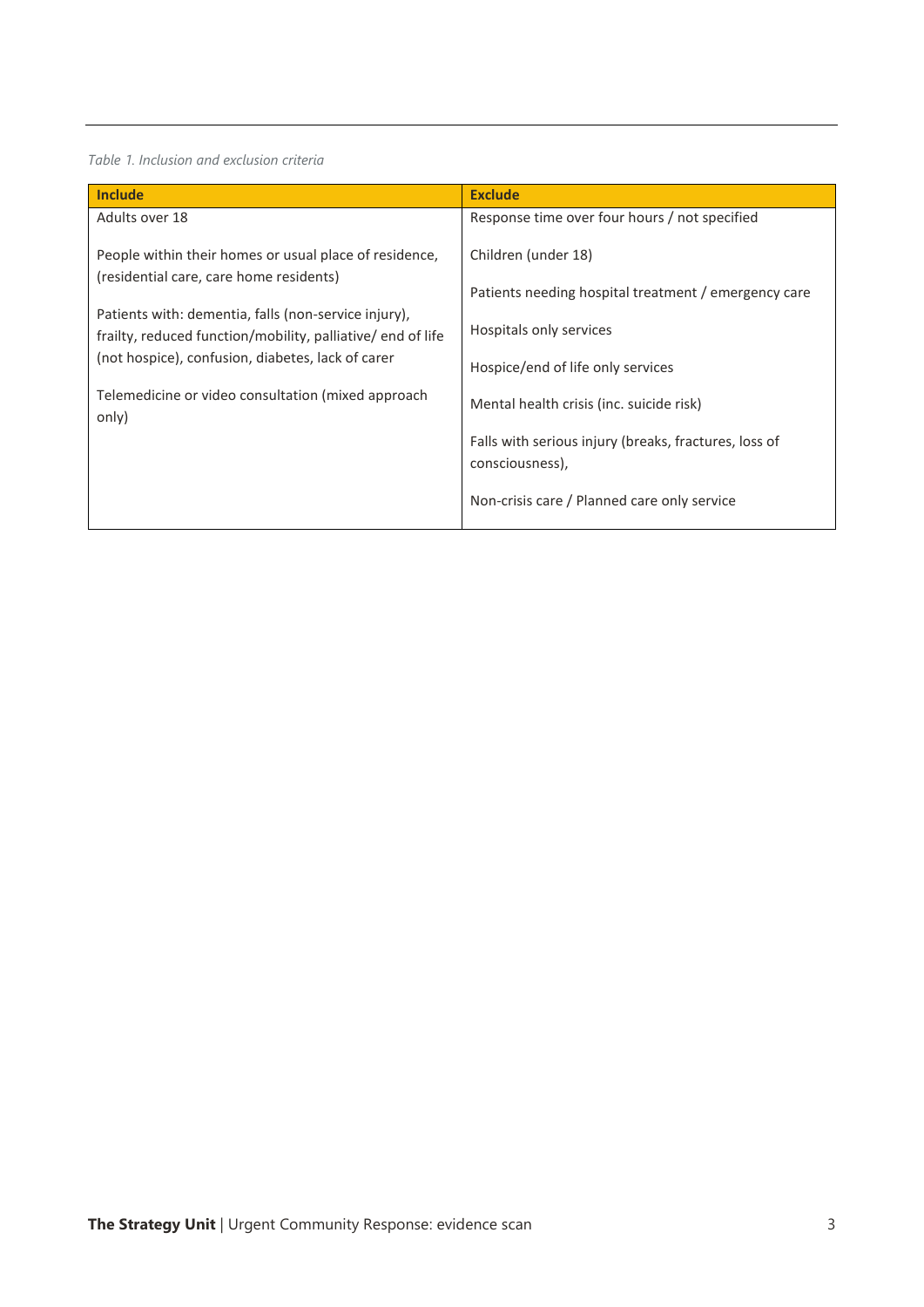# **2. Background**

The NHS Long-Term Plan published by [NHS England in 2019](https://www.longtermplan.nhs.uk/publication/nhs-long-term-plan/) committed to a new NHS offer of urgent community response (UCR). The ambition was that within five years all parts of the country would improve the responsiveness of community health crisis response services to deliver services within two hours of referral. This ambition would help achieve the National Institute for Health and Care Excellence's ([NICE, 2017\)](https://www.nice.org.uk/guidance/ng74) recommendation that there should be crisis response within two hours. This recommendation applied to patients experiencing an urgent increase in health or social care needs where the cause of the deterioration has been identified, and their support can be safely managed in their own home or care home. It was also hoped this would help prevent unnecessary admissions to hospitals and residential care, and free up over one million hospital bed days [\(NHS England, 2019\)](https://www.longtermplan.nhs.uk/publication/nhs-long-term-plan/).

The ambition of full coverage of UCR services across England has been accelerated by two years to support the COVID-19 pandemic recovery effort [\(Robb et al., 2022\)](https://www.magonlinelibrary.com/doi/abs/10.12968/bjcn.2022.27.1.6?rfr_dat=cr_pub++0pubmed&url_ver=Z39.88-2003&rfr_id=ori%3Arid%3Acrossref.org). Systems are now expected to provide two-hour crisis community health response at home and provide consistent national cover (8am-8pm, seven days a week) by April 2022 [\(NHS England, 2021a;](https://www.england.nhs.uk/wp-content/uploads/2021/03/B0468-nhs-operational-planning-and-contracting-guidance.pdf) [NHS England, 2021b\)](https://www.england.nhs.uk/publication/community-health-services-two-hour-crisis-response-standard-guidance/). National guidance was published in July 2021 and set out operational and clinical requirements for NHS-funded crisis response services [\(NHS England, 2021b\)](https://www.england.nhs.uk/publication/community-health-services-two-hour-crisis-response-standard-guidance/).

Seven accelerator sites were selected to help develop the UCR standards [\(NHS England, 2021b\)](https://www.england.nhs.uk/publication/community-health-services-two-hour-crisis-response-standard-guidance/). These services formed in different ways: some created new teams; others built on existing teams; or redesigned the care team with community nursing in the centre [\(Robb et al., 2022\)](https://www.magonlinelibrary.com/doi/abs/10.12968/bjcn.2022.27.1.6?rfr_dat=cr_pub++0pubmed&url_ver=Z39.88-2003&rfr_id=ori%3Arid%3Acrossref.org). Whilst different models are used to deliver crisis response care the operational guidance states all services should be coordinated through one local single point of access [\(NHS England, 2021b\)](https://www.england.nhs.uk/publication/community-health-services-two-hour-crisis-response-standard-guidance/). Teams will typically consist of a flexible workforce who are deployed according to each person's needs. Teams are likely to use a multidisciplinary approach consisting of registered nurses, advanced clinical practitioners, physiotherapists, occupational therapists, health and care support staff, social workers and paramedics and have support from other relevant professionals including GPs and geriatricians [\(NHS England, 2021b\)](https://www.england.nhs.uk/publication/community-health-services-two-hour-crisis-response-standard-guidance/). The guidance also suggests conditions that might be suitable for a twohour response, including (but not limited to): falls, decompensation of frailty, reduced function/reduced mobility, palliative/end-of life crisis support, urgent equipment provision, confusion/delirium, urgent catheter care, urgent support for diabetes, and unpaid carer breakdown [\(NHS England, 2021b\)](https://www.england.nhs.uk/publication/community-health-services-two-hour-crisis-response-standard-guidance/).

Although the national UCR standard is new [\(NHS England, 2021b\)](https://www.england.nhs.uk/publication/community-health-services-two-hour-crisis-response-standard-guidance/), the practice of urgent community response is not. The 2013 National Audit of Intermediate care (NHS Benchmarking [Network, 2013](https://static1.squarespace.com/static/58d8d0ffe4fcb5ad94cde63e/t/58f08f9fe3df28353c556761/1492160435696/naic-report-2013.pdf)) recognised 'crisis response' as one of the four intermediate care service models. A response time was not specified in the 2013 and 2014 audit, instead crisis response services were defined as services providing assessment and short-term care (up to 48 hours only). The majority of respondents (88%) in the 2013 audit specified a standard for response time, with the average standard response time recorded as two hours [\(NHS Benchmarking Network, 2013\)](https://static1.squarespace.com/static/58d8d0ffe4fcb5ad94cde63e/t/58f08f9fe3df28353c556761/1492160435696/naic-report-2013.pdf). In 2015 the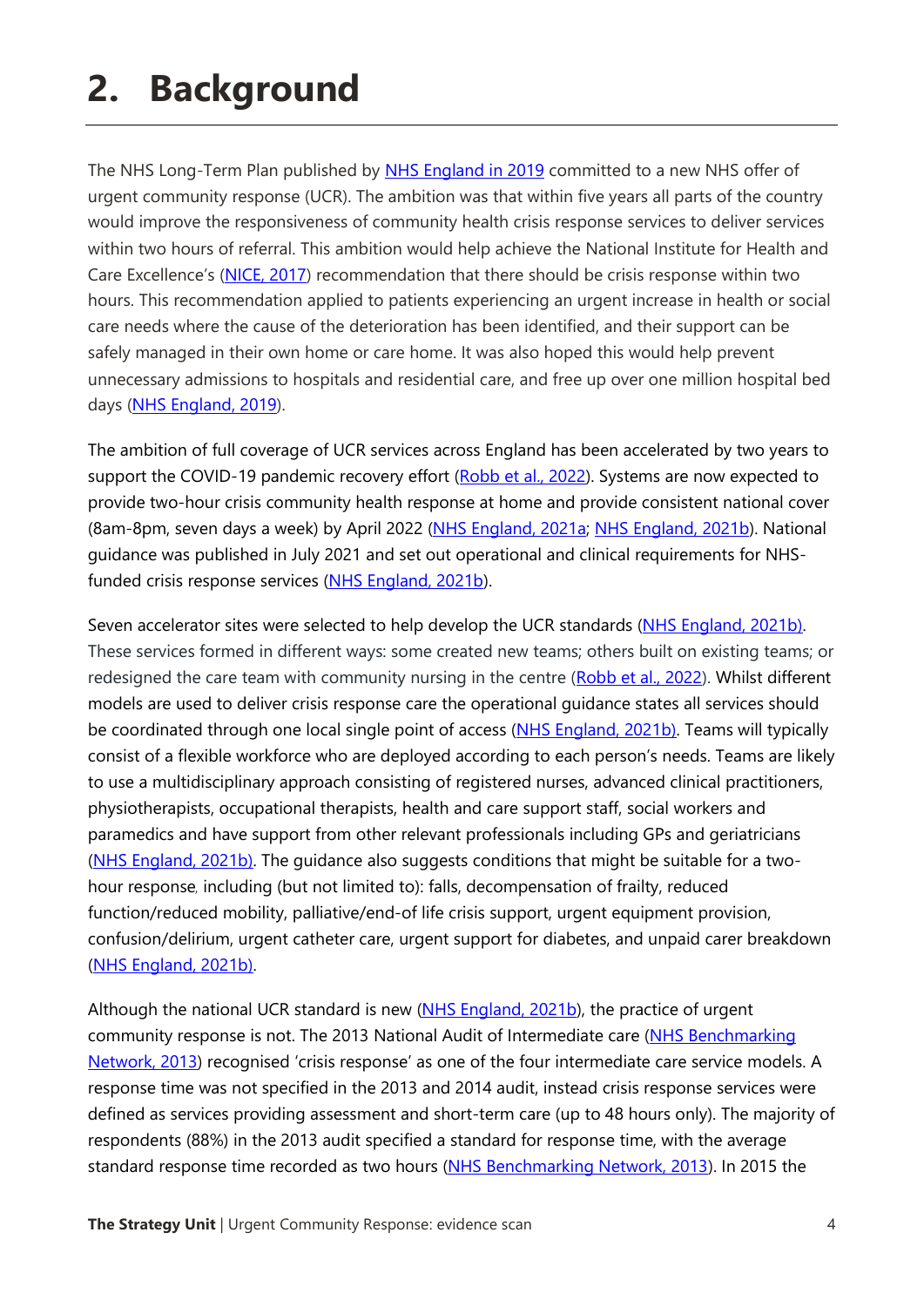audit introduced an expected standard response time of four hours or less [\(NHS Benchmarking](https://static1.squarespace.com/static/58d8d0ffe4fcb5ad94cde63e/t/58f08efae3df28353c5563f3/1492160300426/naic-report-2015.pdf)  [Network, 2015\)](https://static1.squarespace.com/static/58d8d0ffe4fcb5ad94cde63e/t/58f08efae3df28353c5563f3/1492160300426/naic-report-2015.pdf). In the 2018 audit [\(NHS Benchmarking Network, 2018\)](https://s3.eu-west-2.amazonaws.com/nhsbn-static/NAIC%20(Providers)/2018/2.%20NAIC%202018findings%20FINAL.pdf) this was reduced to a response within two hours to reflect the introduction of NICE intermediate care guidance [\(NICE,](https://www.nice.org.uk/guidance/ng74)  [2017\)](https://www.nice.org.uk/guidance/ng74).

The most recent data available from the National Audit of Intermediate Care is from the 2020 audit [\(NHS Benchmarking Network, 2021\)](http://www.communityhospitals.org.uk/IC%20summary%20report%202020%20FINAL.pdf). A total of 40 organisations took part, registering 176 submissions. This included data for 37 crisis response services, 39 home-based services, 88 bedbased services and 12 reablement services. Data from the 37 crisis response services report that 91% had a standard response time of two hours. The average percentage of service users seen within two hours (referral to assessment) in all locations was 70%. The average time from referral to assessment in all locations was 4.2 hours.

Although the national audit of intermediate care recognises crisis response as a key type of intermediate care, service evaluations specifically looking at the crisis response function are lacking. Rapid response teams are often integrated within a wider intermediate care team. Many evaluations fail to distinguish the crisis response service from other admission avoidance hospital at home services (e.g. Admission avoidance hospital at home Cochrane review, [Sheppard et al.,](https://www.cochranelibrary.com/cdsr/doi/10.1002/14651858.CD007491.pub2/epdf/full)  [2016\)](https://www.cochranelibrary.com/cdsr/doi/10.1002/14651858.CD007491.pub2/epdf/full). Rapid response teams/functions have also often been set up quickly, in response to new short-term funding received at short notice, for example, to address winter pressures [\(Stevenson](https://www.kingsfund.org.uk/sites/default/files/Developing-Intermediate-Care-guide-health-social-services-professionals-Jan-Stevenson-Linda-Spencer-The-Kings-Fund-July-2009.pdf)  [and Spencer, 2009\)](https://www.kingsfund.org.uk/sites/default/files/Developing-Intermediate-Care-guide-health-social-services-professionals-Jan-Stevenson-Linda-Spencer-The-Kings-Fund-July-2009.pdf). As a result, evaluations are lacking with little time given to planning which outcomes should be monitored and evaluated.

[NICE \(2017\)](https://www.nice.org.uk/guidance/ng74) recommend that intermediate services should be delivered in an integrated way. The [Local Government Association and Social Care Institute for Excellence \(2019\)](https://www.local.gov.uk/sites/default/files/documents/25.141%20Achieving%20integrated%20care_05.pdf) describe the provision of rapid response for urgent health and social care needs through a single-point as one of 15 best practice actions achieving integrated care. Rapid response has therefore unsurprisingly been a key feature in many national integrated care programmes, such as the New Care Models programme [\(Cordis Bright, 2018\)](https://www.cordisbright.co.uk/admin/resources/01-hsc-evidence-reviews-mcps.pdf), or the Integrated Care and Support Pioneers programme (*Erens et al., 2015*). However, as with evaluations of intermediate care, integrated care programme evaluations often do not evaluate the rapid response element separately and evaluate the whole programme or model of care. For example, the Health Foundation evaluated the Integrated Care Transformation Programme in Mid-Nottinghamshire to explore the long-term impacts of new care models on hospital use [\(Clarke et al., 2020\)](https://www.health.org.uk/publications/reports/the-long-term-impacts-of-new-care-models-on-hospital-use-midnotts). The model introduced several interventions including a proactive and urgent care intervention called Call for Care. Call for Care offered clinical triage and could arrange a response from community clinicians within two hours. Call for Care also included a crisis response team (called the Rapid Intervention Team) which operated 24/7 to support patients at home until other services could be initiated. The evaluation found that lower rates of hospital utilisation started emerging between two and six years after implementation of the integrated care model. By year six (2018-19) there were 4.3% fewer A&E visits and 6.7% fewer emergency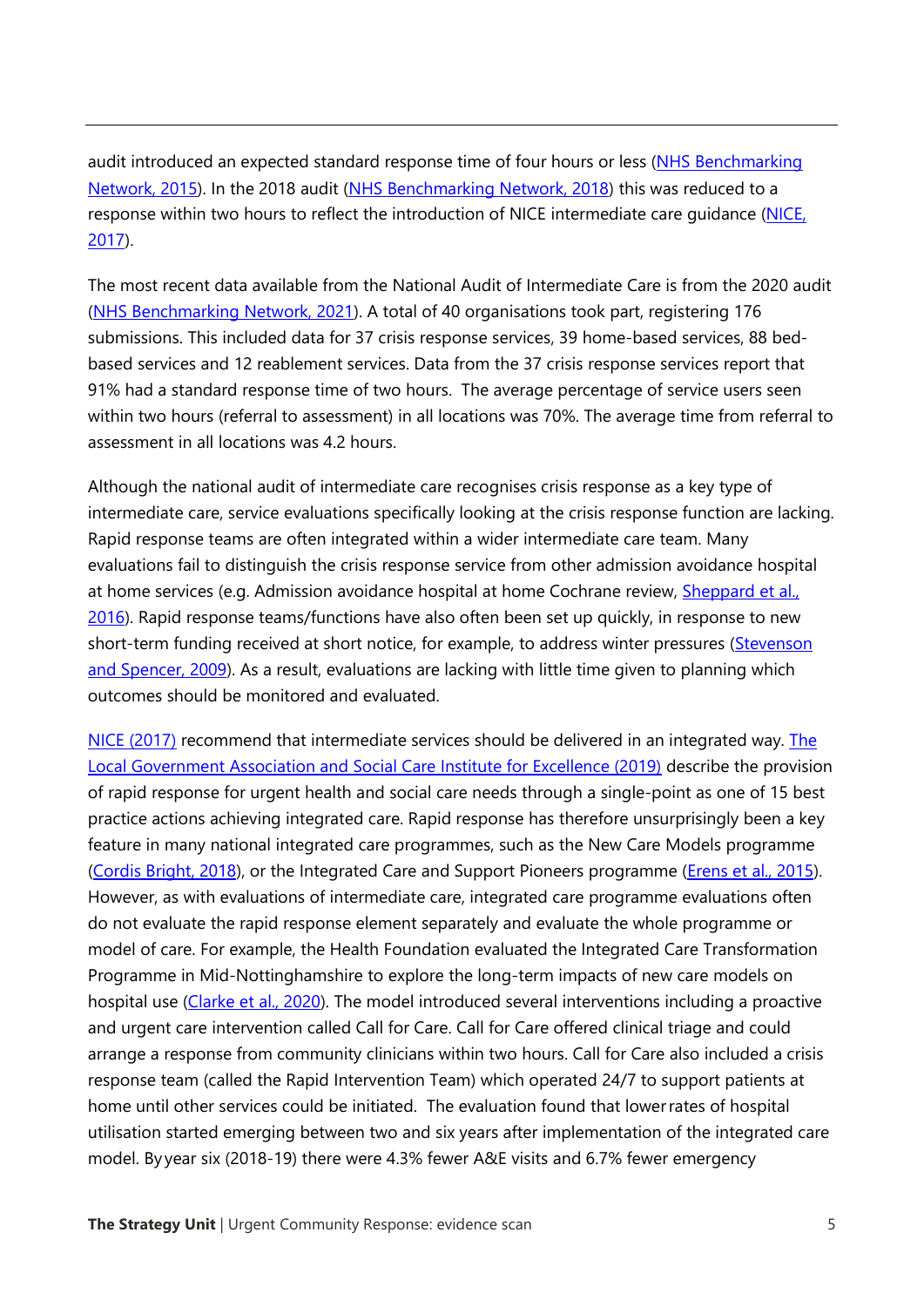admissions per 10,000 people per month compared with a carefully selected comparison area. The authors could not however be sure which interventions caused the change as the integrated care model introduced many interventions at the same time.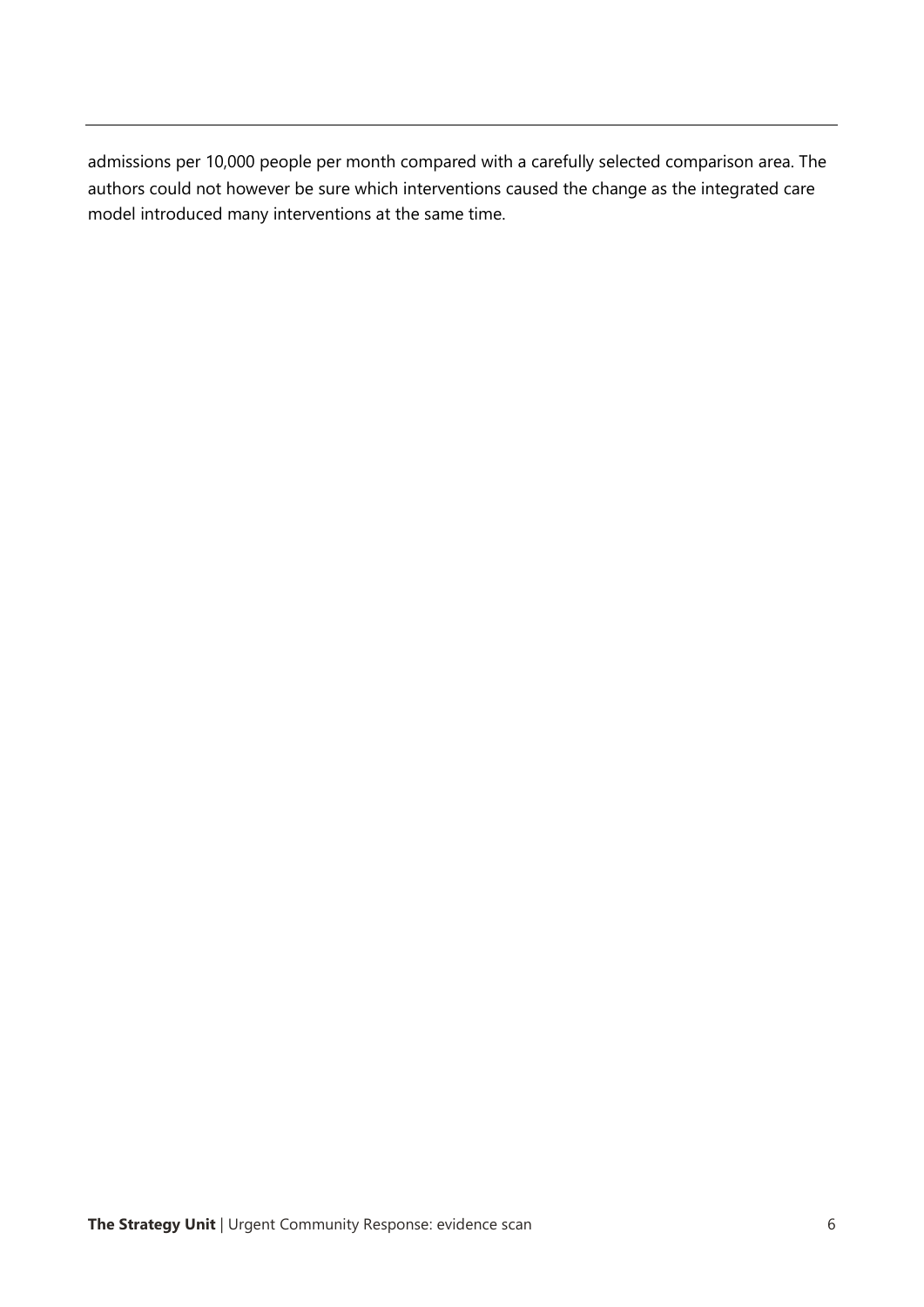# **3. Summary: UCR type models and key learning**

This section provides a summary of key features from the models we found that resemble UCR services (3.1) and key learning from the evidence reviewed (3.2). We were unable to provide a summary of outcomes reported. Outcomes reported across models were inconsistent and often low quality (e.g. lacking methodology). It was therefore not possible to draw together key summary learning relating to this, but where available or appropriate, outcome-related information for individual services has been included in the detailed case study records in Section 4. Section 4 provides a summary table for each of the models referred to here.

# **3.1 Key features of UCR service models**

The following section provides an overview of key features of models akin to urgent community response services reported in the literature reviewed. It represents the authors' understanding of the models reported however some details may not have been reported fully, and some services are likely to have adapted since the publication date of some sources. The literature review may not reflect the full breadth of UCR service models currently available across the country, particularly since the roll-out of UCR as part of the implementation of the NHS Long Term Plan. Most of these models are yet to be evaluated and some will be covered by the national evaluation.

# **3.1.1 People: patients and service users supported**

Most services were described as providing care for the local adult population who were at urgent risk of hospital admission. Service users tend to be older adults, or where they haven't reported this explicitly, the staff mix included in the team is indicative of older adults (e.g. geriatrician, dementia specialist). In Gloucestershire, younger service users have been reported to use the service where ambulatory services were not available (e.g. IV therapy for cellulitis), or where patients living with comorbidity would be impacted by a hospital environment, including the risk of hospital acquired infections [\(Dowell et al., 2018\)](https://pubmed.ncbi.nlm.nih.gov/29323989/).

The rapid response service in Middlesbrough, Redcar and Cleveland is led by community matrons [\(Penfold, 2015\)](https://journals.rcni.com/doi/abs/10.7748/phc.25.7.8.s9). They combine their role in the rapid response service with supporting their existing patient caseloads. It was unclear from the information available whether the service is restricted to patients only on their caseload.

Three models specify that they include care home residents in their provision; the Acute clinical team (ACT) in Neath Port Talbot [\(Griffiths & Davies, 2017\)](https://www.nursingtimes.net/roles/district-and-community-nurses/reducing-hospital-admissions-with-person-centred-intermediate-care-30-01-2017/), the Ipswich and East Suffolk: Reactive Emergency Assessment Community Team (REACT) [\(Local Government Association, 2021\)](https://www.local.gov.uk/case-studies/reactive-emergency-assessment-community-team-creating-fully-integrated-admission), and the Enhanced Rapid Response Service (ERRS) in Kent [\(Monitor, 2015c\)](https://assets.publishing.service.gov.uk/government/uploads/system/uploads/attachment_data/file/459193/Kent_Community_Health.pdf). Two services are described as being established to provide support to care home residents. The Rapid Response and Treatment (RRaT) service in Berkshire West provides services for residents from a registered care home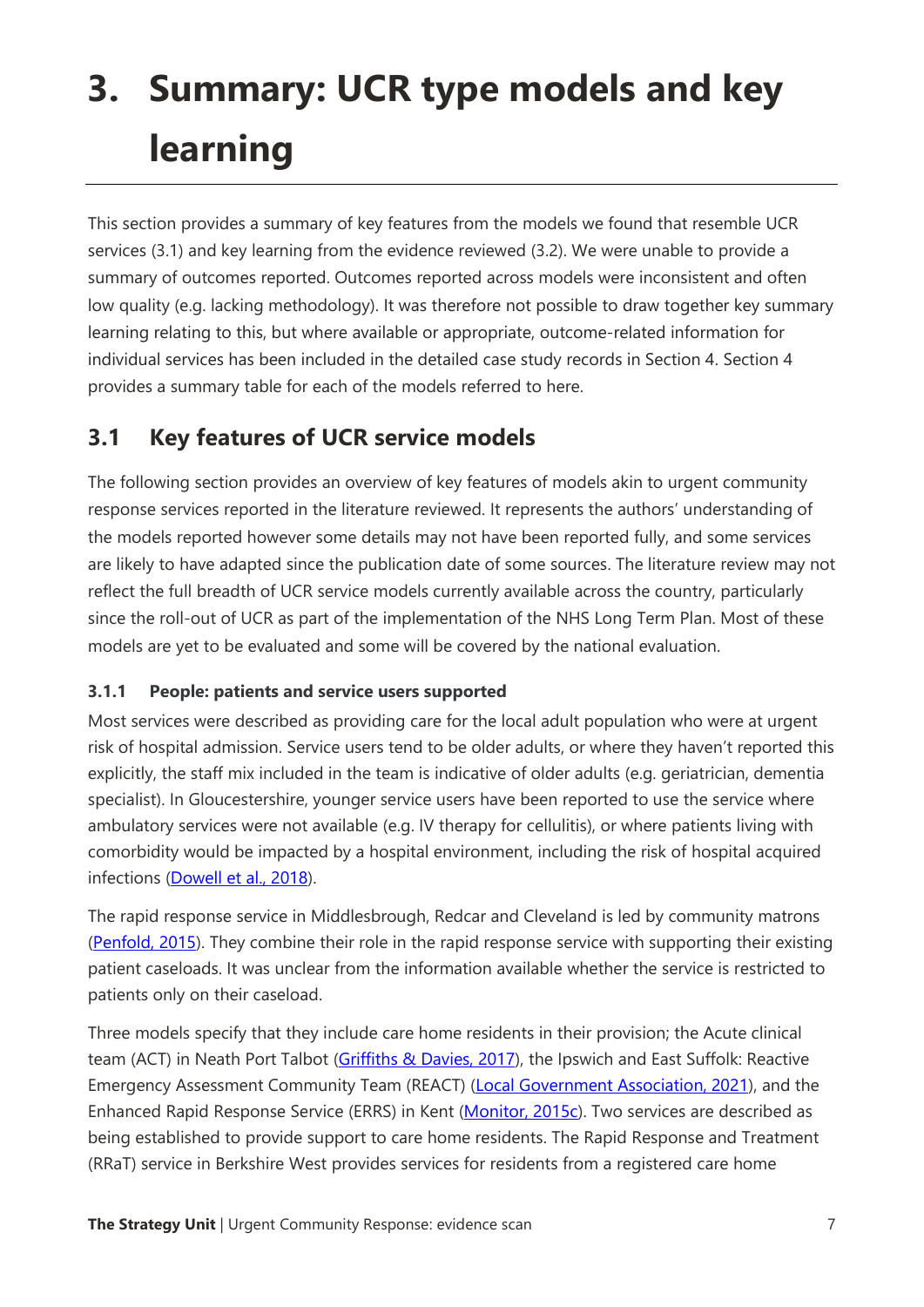(nursing or residential) registered with a Berkshire West GP [\(Waldon, 2021\)](https://www.magonlinelibrary.com/doi/abs/10.12968/bjcn.2021.26.1.6). It is also one of the seven UCR programme 'accelerator' sites. The Geriatric Flying Squad (GFS) in South Sydney provides care for residents living in residential aged care facilities (RACF) who are experiencing an acute deterioration in condition [\(Jain et al., 2018\)](https://pubmed.ncbi.nlm.nih.gov/29314516/).

# **3.1.2 Staff: roles and skills mix**

## *3.1.2.1 Clinician led*

The majority of models are led by a senior nurse. Senior nurse roles include:

- Specialist community practitioners (nurse or therapist) in Southampton [\(Clift, 2015\)](https://www.researchgate.net/publication/284729292_How_a_rapid_response_team_is_supporting_people_to_remain_at_home)
- Advanced nurse practitioner (ANP) in Neath Port Talbot [\(Griffiths & Davies, 2017\)](https://www.nursingtimes.net/roles/district-and-community-nurses/reducing-hospital-admissions-with-person-centred-intermediate-care-30-01-2017/) and Bristol [\(Penfold, 2014\)](https://journals.rcni.com/doi/abs/10.7748/phc.24.5.8.s9)
- Senior nurse (unspecified role name) in Central and North West London [\(Monitor, 2015b\)](https://assets.publishing.service.gov.uk/government/uploads/system/uploads/attachment_data/file/459191/CNWL.pdf)
- Community matron led in Enfield [\(North London Partners in health and care, 2020\)](https://www.northlondonpartners.org.uk/downloads/plans/Mental%20Health/Dementia%20care%20in%20NCL/report-dementia-supporting-older-peoples-mental-health-CHAT.pdf) and Middlesbrough, Redcar and Cleveland [\(Penfold, 2015\)](https://journals.rcni.com/doi/abs/10.7748/phc.25.7.8.s9).

Two models state they are geriatrician led: Sydney South [\(Jain et al., 2018\)](https://pubmed.ncbi.nlm.nih.gov/29314516/) and Kent (Monitor, [2015c\)](https://assets.publishing.service.gov.uk/government/uploads/system/uploads/attachment_data/file/459193/Kent_Community_Health.pdf).

## *3.1.2.2 Geriatrician input*

Geriatrician input features in many of the models, although the amount of input and level of support provided by them is not always clear. In Neath Port Talbot [\(Griffiths & Davies, 2017\)](https://www.nursingtimes.net/roles/district-and-community-nurses/reducing-hospital-admissions-with-person-centred-intermediate-care-30-01-2017/) the evidence reviewed simply stated that geriatricians provide support. In South Sydney (Jain et al., [2018\)](https://pubmed.ncbi.nlm.nih.gov/29314516/) the service is described as geriatrician led. In contrast, Enfield [\(North London Partners in](https://www.northlondonpartners.org.uk/downloads/plans/Mental%20Health/Dementia%20care%20in%20NCL/report-dementia-supporting-older-peoples-mental-health-CHAT.pdf)  [health and care, 2020\)](https://www.northlondonpartners.org.uk/downloads/plans/Mental%20Health/Dementia%20care%20in%20NCL/report-dementia-supporting-older-peoples-mental-health-CHAT.pdf) describe how the team are supported by a geriatrician for 16 hours a week. In Greater London [\(Monitor, 2015a\)](https://assets.publishing.service.gov.uk/government/uploads/system/uploads/attachment_data/file/458979/London_North_West_.pdf) the level of support provided by geriatricians has developed over time. Initially support was provided on an adhoc basis. Later reports of the model state that geriatricians undertake daily virtual ward rounds, and provide out of hours medical support [\(Chua.](https://www.researchgate.net/publication/343106927_The_short-term_assessment_rehabilitation_reablement_service_starrs_a_rapid_response_team_to_support_the_frail_older_person_to_remain_at_home)  [et al.,2020\)](https://www.researchgate.net/publication/343106927_The_short-term_assessment_rehabilitation_reablement_service_starrs_a_rapid_response_team_to_support_the_frail_older_person_to_remain_at_home).

Some models describe the number of sessions or multi-disciplinary team (MDT) meetings, including:

- Southampton [\(Penfold, 2014\)](https://journals.rcni.com/doi/abs/10.7748/phc.24.5.8.s9) has a caseload review with the geriatrician three times a week
- Ipswich and East Suffolk [\(Local Government Association, 2021\)](https://www.local.gov.uk/case-studies/reactive-emergency-assessment-community-team-creating-fully-integrated-admission) has two sessions of geriatrician support per week
- Kent [\(Monitor, 2015c\)](https://assets.publishing.service.gov.uk/government/uploads/system/uploads/attachment_data/file/459193/Kent_Community_Health.pdf) has two consultant geriatrician led multidisciplinary team review meetings per week.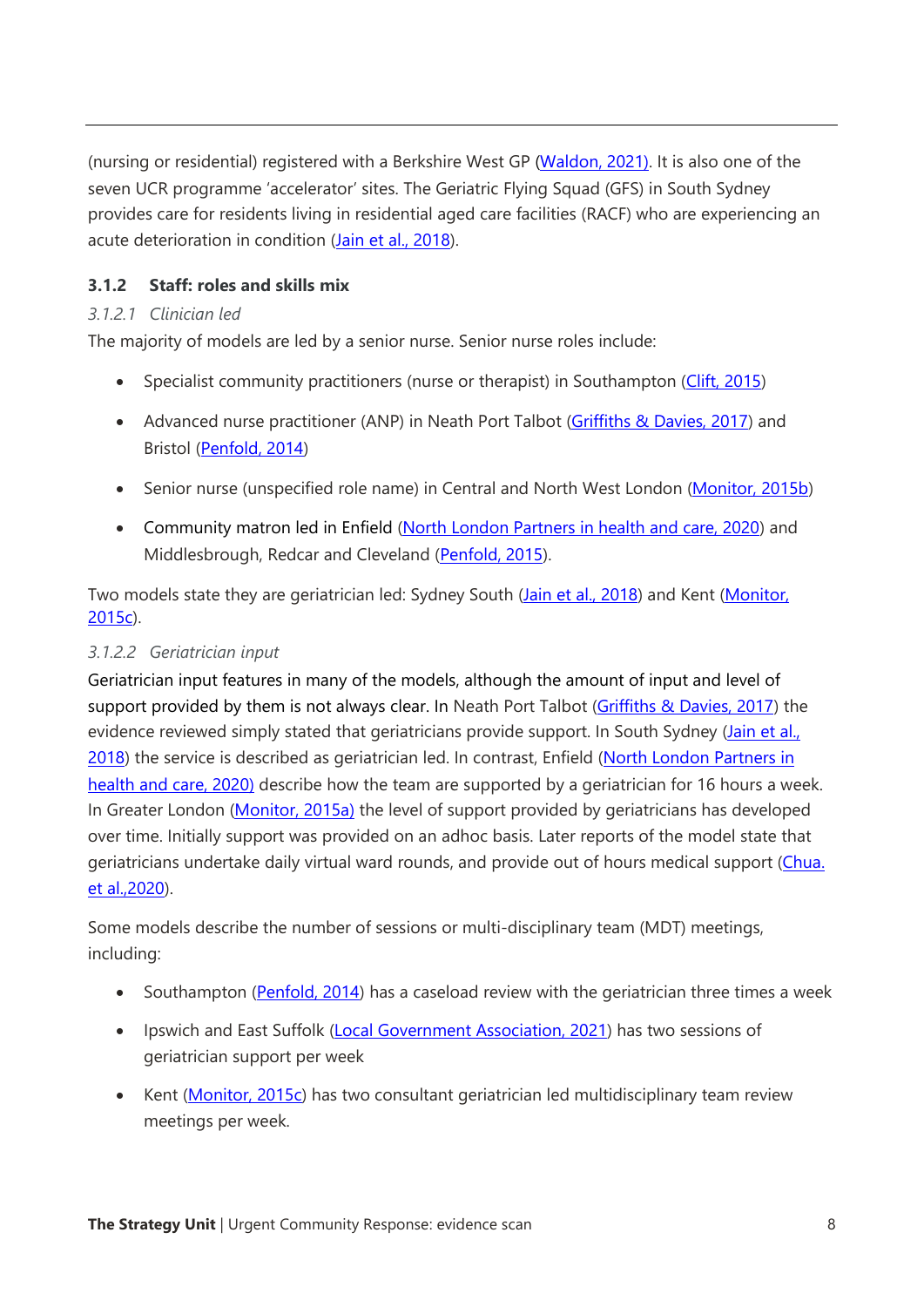Access to geriatricians for advice is also described in the Berkshire West model [\(Waldon, 2021\)](https://www.magonlinelibrary.com/doi/abs/10.12968/bjcn.2021.26.1.6), and in Southampton [\(Penfold, 2014\)](https://journals.rcni.com/doi/abs/10.7748/phc.24.5.8.s9) where it is in addition to caseload review.

## *3.1.2.3 Other specialist medical input*

Other specialist input includes a consultant physician in the Neath Port Talbot model (Griffiths & [Davies, 2017\)](https://www.nursingtimes.net/roles/district-and-community-nurses/reducing-hospital-admissions-with-person-centred-intermediate-care-30-01-2017/), a consultant psychiatrist in the Enfield model [\(North London Partners in health and](https://www.northlondonpartners.org.uk/downloads/plans/Mental%20Health/Dementia%20care%20in%20NCL/report-dementia-supporting-older-peoples-mental-health-CHAT.pdf)  [care, 2020\)](https://www.northlondonpartners.org.uk/downloads/plans/Mental%20Health/Dementia%20care%20in%20NCL/report-dementia-supporting-older-peoples-mental-health-CHAT.pdf) and nurse consultant in Ipswich and East Suffolk [\(Local Government Association, 2021\)](https://www.local.gov.uk/case-studies/reactive-emergency-assessment-community-team-creating-fully-integrated-admission) and Sydney South ([\(Jain et al., 2018\)](https://pubmed.ncbi.nlm.nih.gov/29314516/).

The model in Kent [\(Monitor, 2015c\)](https://assets.publishing.service.gov.uk/government/uploads/system/uploads/attachment_data/file/459193/Kent_Community_Health.pdf) also states they receive input from specialty doctors. In Berkshire West [\(Waldon, 2021\)](https://www.magonlinelibrary.com/doi/abs/10.12968/bjcn.2021.26.1.6) the multidisciplinary team includes a rapid response and treatment (RRaT) GP, however it is unclear what this role entails. We did not find any other models that suggests GPs were included in their multidisciplinary team. We did however find examples of models that suggested GPs are accountable for patients using the service. In Greater London [\(Monitor, 2015a\)](https://assets.publishing.service.gov.uk/government/uploads/system/uploads/attachment_data/file/458979/London_North_West_.pdf) clinical governance of patients is shared between GPs and geriatricians. In Central and North West London [\(Monitor, 2015b\)](https://assets.publishing.service.gov.uk/government/uploads/system/uploads/attachment_data/file/459191/CNWL.pdf) GPs maintain medical accountability for the patient on the rapid pathway.

# *3.1.2.4 Health care staff*

All models include nursing staff. There are a variety of nursing roles across the models including advanced nursing roles (e.g. advanced nurse practitioners, community matrons, nurse practitioners), specialist nurses roles (e.g. rapid response nurses, mental health nurses), registered nurses, district nurses, and nursing assistants/support (e.g. healthcare assistants). Therapists (e.g. occupational therapists, physiotherapists, a speech and language therapist) also regularly feature in the majority of models.

Mental health input was highlighted in a number of models; Berkshire West [\(Waldon, 2021\)](https://www.magonlinelibrary.com/doi/abs/10.12968/bjcn.2021.26.1.6) include registered mental health nurses, Neath Port Talbot [\(Griffiths & Davies, 2017\)](https://www.nursingtimes.net/roles/district-and-community-nurses/reducing-hospital-admissions-with-person-centred-intermediate-care-30-01-2017/) a community mental health nurse, Enfield a consultant psychiatrist and mental health nurses (North London Partners in [health and care, 2020\)](https://www.northlondonpartners.org.uk/downloads/plans/Mental%20Health/Dementia%20care%20in%20NCL/report-dementia-supporting-older-peoples-mental-health-CHAT.pdf), Bristol mental health specialists [\(Penfold, 2014\)](https://journals.rcni.com/doi/abs/10.7748/phc.24.5.8.s9) and Ipswich and East Suffolk a mental health specialist nurse [\(Local Government Association, 2021\)](https://www.local.gov.uk/case-studies/reactive-emergency-assessment-community-team-creating-fully-integrated-admission).

Other roles include specialist paramedics (Gloucestershire, [Dowell et al., 2018;](https://pubmed.ncbi.nlm.nih.gov/29323989/) Greater London, [Monitor, 2015a;](https://assets.publishing.service.gov.uk/government/uploads/system/uploads/attachment_data/file/458979/London_North_West_.pdf) Kent, [Monitor, 2015c\)](https://assets.publishing.service.gov.uk/government/uploads/system/uploads/attachment_data/file/459193/Kent_Community_Health.pdf), pharmacists (Berkshire West, [Dowell et al., 2018;](https://pubmed.ncbi.nlm.nih.gov/29323989/) Central and North West London, [Monitor, 2015b;](https://assets.publishing.service.gov.uk/government/uploads/system/uploads/attachment_data/file/459191/CNWL.pdf) Enfield, [North London Partners in health and care, 2020;](https://www.northlondonpartners.org.uk/downloads/plans/Mental%20Health/Dementia%20care%20in%20NCL/report-dementia-supporting-older-peoples-mental-health-CHAT.pdf) Bristol, [Penfold, 2014\)](https://journals.rcni.com/doi/abs/10.7748/phc.24.5.8.s9), dietitian (Greater London, [Monitor, 2015a\)](https://assets.publishing.service.gov.uk/government/uploads/system/uploads/attachment_data/file/458979/London_North_West_.pdf) and a phlebotomist (Enfield, [North London Partners in health and care, 2020\)](https://www.northlondonpartners.org.uk/downloads/plans/Mental%20Health/Dementia%20care%20in%20NCL/report-dementia-supporting-older-peoples-mental-health-CHAT.pdf).

# *3.1.2.5 Care sector input*

Several models include a social worker in the team or facilitate access to social worker support. Models with social workers include: Greater London [\(Monitor, 2015a\)](https://assets.publishing.service.gov.uk/government/uploads/system/uploads/attachment_data/file/458979/London_North_West_.pdf), Southampton [\(Clift, 2015\)](https://www.researchgate.net/publication/284729292_How_a_rapid_response_team_is_supporting_people_to_remain_at_home),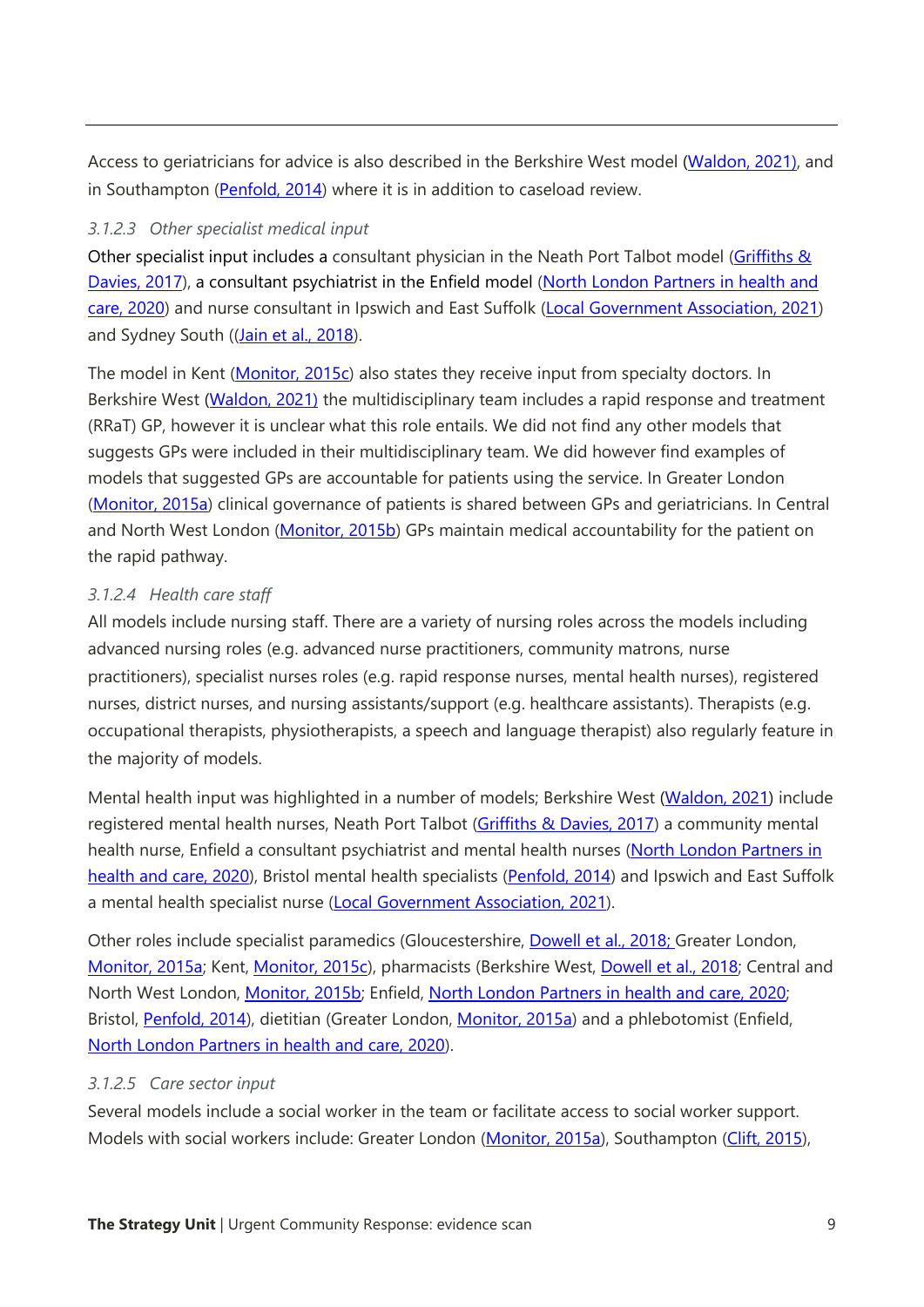Bristol [\(Penfold, 2014\)](https://journals.rcni.com/doi/abs/10.7748/phc.24.5.8.s9), Middlesbrough, Redcar and Cleveland [\(Penfold, 2015\)](https://journals.rcni.com/doi/abs/10.7748/phc.25.7.8.s9), and Ipswich and East Suffolk [\(Local Government Association, 2021\)](https://www.local.gov.uk/case-studies/reactive-emergency-assessment-community-team-creating-fully-integrated-admission).

### *3.1.2.6 Voluntary sector input*

Evidence of voluntary sector involvement was found in one model. In Ipswich and East Suffolk [\(Local Government Association, 2021\)](https://www.local.gov.uk/case-studies/reactive-emergency-assessment-community-team-creating-fully-integrated-admission) the team is supported by British Red Cross and Suffolk Family Carer support workers.

## *3.1.2.7 Non-clinical support staff*

A large number of the teams indicated that administrative and clerical workers are part of the team: Berkshire West [\(Waldon, 2021\)](https://www.magonlinelibrary.com/doi/abs/10.12968/bjcn.2021.26.1.6), Greater London [\(Monitor, 2015a\)](https://assets.publishing.service.gov.uk/government/uploads/system/uploads/attachment_data/file/458979/London_North_West_.pdf), Southampton [\(Clift, 2015\)](https://www.researchgate.net/publication/284729292_How_a_rapid_response_team_is_supporting_people_to_remain_at_home), Neath Port Talbot [\(Griffiths & Davies, 2017\)](https://www.nursingtimes.net/roles/district-and-community-nurses/reducing-hospital-admissions-with-person-centred-intermediate-care-30-01-2017/), Enfield [\(North London Partners in health and care, 2020\)](https://www.northlondonpartners.org.uk/downloads/plans/Mental%20Health/Dementia%20care%20in%20NCL/report-dementia-supporting-older-peoples-mental-health-CHAT.pdf), Bristol [\(Penfold, 2014\)](https://journals.rcni.com/doi/abs/10.7748/phc.24.5.8.s9), and Kent [\(Monitor, 2015c\)](https://assets.publishing.service.gov.uk/government/uploads/system/uploads/attachment_data/file/459193/Kent_Community_Health.pdf).

The Greater London service also includes a staff member to help with transport [\(Monitor, 2015a\)](https://assets.publishing.service.gov.uk/government/uploads/system/uploads/attachment_data/file/458979/London_North_West_.pdf).

# *3.1.2.8 Prescribing*

Many of the models reviewed reported that non-medical prescribing is encouraged in the team. In Gloucestershire [\(Dowell et al., 2018\)](https://pubmed.ncbi.nlm.nih.gov/29323989/) approximately a third of the rapid response practitioners (nurses, specialist paramedics and physiotherapists) are registered non-medical prescribers. Advanced nurses prescribe in Greater London [\(Monitor, 2015a\)](https://assets.publishing.service.gov.uk/government/uploads/system/uploads/attachment_data/file/458979/London_North_West_.pdf), Neath Port Talbot (Griffiths & [Davies, 2017\)](https://www.nursingtimes.net/roles/district-and-community-nurses/reducing-hospital-admissions-with-person-centred-intermediate-care-30-01-2017/), Bristol [\(Penfold, 2014\)](https://journals.rcni.com/doi/abs/10.7748/phc.24.5.8.s9) and Middlesbrough, Redcar and Cleveland [\(Penfold, 2015\)](https://journals.rcni.com/doi/abs/10.7748/phc.25.7.8.s9). In Enfield the team includes a prescribing pharmacist [\(North London Partners in health and care,](https://www.northlondonpartners.org.uk/downloads/plans/Mental%20Health/Dementia%20care%20in%20NCL/report-dementia-supporting-older-peoples-mental-health-CHAT.pdf)  [2020\)](https://www.northlondonpartners.org.uk/downloads/plans/Mental%20Health/Dementia%20care%20in%20NCL/report-dementia-supporting-older-peoples-mental-health-CHAT.pdf).

## *3.1.2.9 Generic role*

In Gloucestershire [\(Dowell et al., 2018\)](https://pubmed.ncbi.nlm.nih.gov/29323989/) all team members from across different clinical backgrounds have the generic title of 'rapid response practitioner' (RRP) rather than professional titles. This encourages all staff work holistically, performing tasks that cross the traditional specialty boundaries. Whilst Gloucestershire was the only example we found reporting generic team titles we also found examples where all staff were trained to perform tasks regardless of clinical background. In Greater London [\(Chua. et al.,2020\)](https://www.researchgate.net/publication/343106927_The_short-term_assessment_rehabilitation_reablement_service_starrs_a_rapid_response_team_to_support_the_frail_older_person_to_remain_at_home) all staff are trained to be competent in general clinical assessments. In Neath Port Talbot [\(Griffiths & Davies, 2017\)](https://www.nursingtimes.net/roles/district-and-community-nurses/reducing-hospital-admissions-with-person-centred-intermediate-care-30-01-2017/) they have developed their own multidisciplinary assessment tool which covers nursing, medical, social and functional aspects. All staff receive specific induction training to learn how to use it.

## **3.1.3 Place of care**

Care is provided in patients own homes or care homes according to patient type (see section 3.1.1).

Two services indicated that step up care is used to manage some patients. The Bristol rapid response team has access to a safe haven which provides four respite beds in a nursing home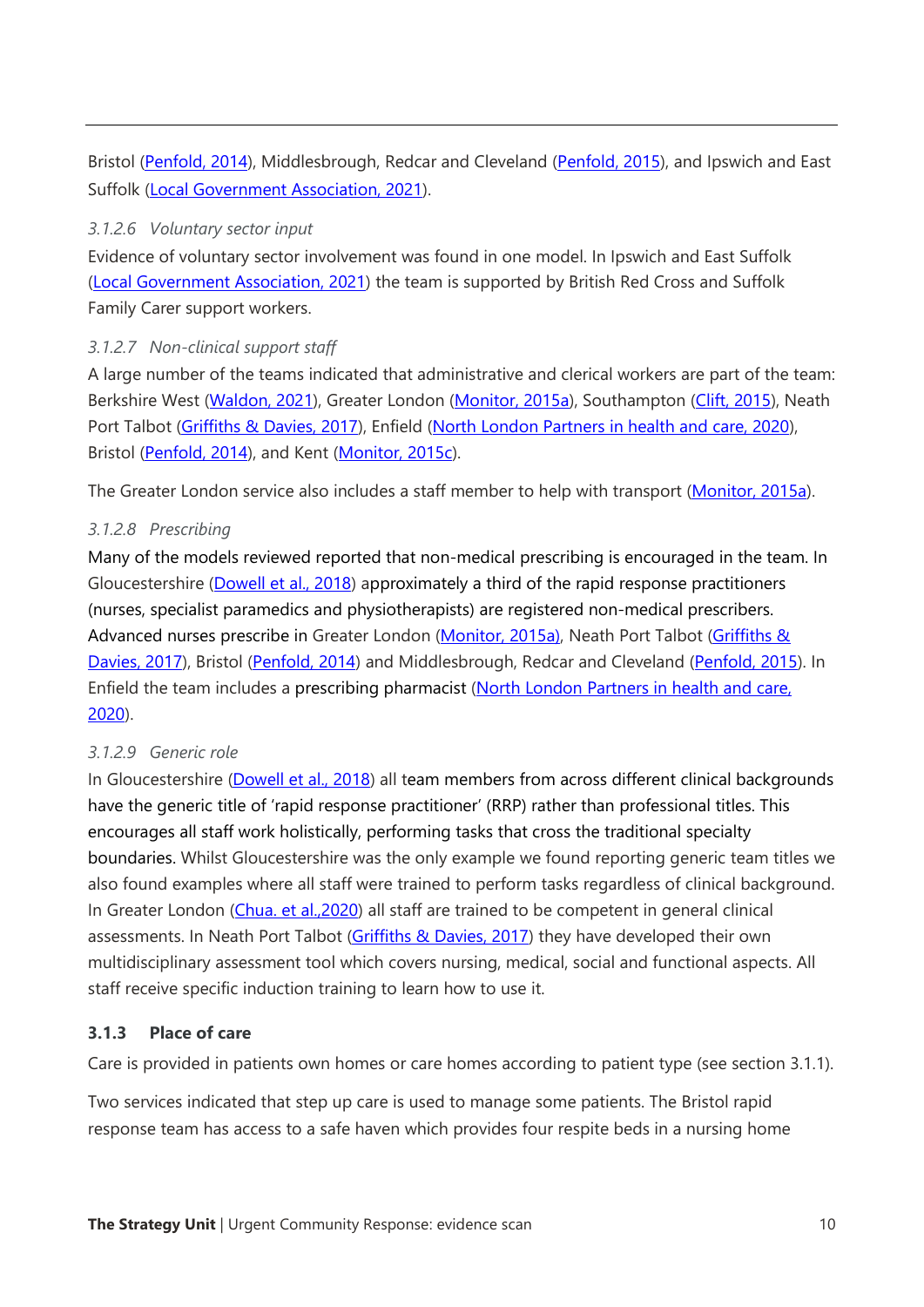[\(Penfold, 2014\)](https://journals.rcni.com/doi/abs/10.7748/phc.24.5.8.s9). The Enhanced Rapid Response Service (ERRS) in Kent provide some care in step-up care in community hospitals [\(Monitor, 2015c\)](https://assets.publishing.service.gov.uk/government/uploads/system/uploads/attachment_data/file/459193/Kent_Community_Health.pdf).

## **3.1.4 Process: features of delivery**

## *3.1.4.1 Response time*

At the time of publication the majority of services reported that they provide a response time within two hours. Others provide a response time within four hours (Neath Port Talbot, Griffiths & [Davies, 2017;](https://www.nursingtimes.net/roles/district-and-community-nurses/reducing-hospital-admissions-with-person-centred-intermediate-care-30-01-2017/) Central and North West London, [Monitor, 2015b;](https://assets.publishing.service.gov.uk/government/uploads/system/uploads/attachment_data/file/459191/CNWL.pdf) Bristol, [Penfold, 2014\)](https://journals.rcni.com/doi/abs/10.7748/phc.24.5.8.s9) or varied response time according to patient clinical condition (Gloucestershire, [Dowell et al., 2018;](https://pubmed.ncbi.nlm.nih.gov/29323989/) Sydney South, Jain et [al., 2018\)](https://pubmed.ncbi.nlm.nih.gov/29314516/). For services in England the response times may have altered in response to the two-hour national standard, however it was outside the scope of the review to follow up individual models.

# *3.1.4.2 Hours of operation*

A number of models operate 24 hours a day (Gloucestershire, [Dowell et al., 2018;](https://pubmed.ncbi.nlm.nih.gov/29323989/) Southampton, [Clift, 2015;](https://www.researchgate.net/publication/284729292_How_a_rapid_response_team_is_supporting_people_to_remain_at_home) Central and North West London, [Monitor, 2015b;](https://assets.publishing.service.gov.uk/government/uploads/system/uploads/attachment_data/file/459191/CNWL.pdf) Ipswich and East Suffolk, [Local](https://www.local.gov.uk/case-studies/reactive-emergency-assessment-community-team-creating-fully-integrated-admission)  [Government Association, 2021\)](https://www.local.gov.uk/case-studies/reactive-emergency-assessment-community-team-creating-fully-integrated-admission). Some rapid services use other teams to help with out of hours (OOH) services. This is integrated directly into the team in the case of the Central and North West London rapid response service who uses the Trust's overnight staffing service to help staff the service [\(Monitor, 2015b\)](https://assets.publishing.service.gov.uk/government/uploads/system/uploads/attachment_data/file/459191/CNWL.pdf). Or indirectly, such as the Berkshire West model where OOH support is provided through the GP OOH service, which the rapid response team liaises with if there are concerns that may arise overnight or over weekends [\(Waldon, 2021\)](https://www.magonlinelibrary.com/doi/abs/10.12968/bjcn.2021.26.1.6). [Table 2](#page-15-0) below provides details of their hours of operation.

# *3.1.4.3 Days of operation*

Most services provide a seven day service, with the exception of the Enfield Care Home Assessment Team [\(North London Partners in health and care, 2020\)](https://www.northlondonpartners.org.uk/downloads/plans/Mental%20Health/Dementia%20care%20in%20NCL/report-dementia-supporting-older-peoples-mental-health-CHAT.pdf) which operates Monday to Friday, exclusive of bank holidays.

# *3.1.4.4 Maximum length of contact*

Some services specify a maximum target length of contact. The highest maximum target found is ten days for Central and North West London [\(Monitor, 2015b\)](https://assets.publishing.service.gov.uk/government/uploads/system/uploads/attachment_data/file/459191/CNWL.pdf). Other time limits are seven days (Southampton, [Clift, 2015;](https://www.researchgate.net/publication/284729292_How_a_rapid_response_team_is_supporting_people_to_remain_at_home) Bristol, [Penfold, 2014;](https://journals.rcni.com/doi/abs/10.7748/phc.24.5.8.s9) Kent, [Monitor, 2015c\)](https://assets.publishing.service.gov.uk/government/uploads/system/uploads/attachment_data/file/459193/Kent_Community_Health.pdf), five days (Berkshire West, [Waldon, 2021;](https://www.magonlinelibrary.com/doi/abs/10.12968/bjcn.2021.26.1.6) Ipswich and East Suffolk, [Local Government Association, 2021\)](https://www.local.gov.uk/case-studies/reactive-emergency-assessment-community-team-creating-fully-integrated-admission), 72 hours (Middlesbrough, Redcar and Cleveland, [Penfold, 2015\)](https://journals.rcni.com/doi/abs/10.7748/phc.25.7.8.s9), and 48 hours (Gloucestershire, [Dowell et al.,](https://pubmed.ncbi.nlm.nih.gov/29323989/)  [2018\)](https://pubmed.ncbi.nlm.nih.gov/29323989/).

Some services highlighted that capacity levels are driven by factors such as number of patients, location of patients and the acuity/ complexity of their clinical needs [\(Dowell et al., 2018;](https://pubmed.ncbi.nlm.nih.gov/29323989/) [Monitor,](https://assets.publishing.service.gov.uk/government/uploads/system/uploads/attachment_data/file/459191/CNWL.pdf)  [2015b\)](https://assets.publishing.service.gov.uk/government/uploads/system/uploads/attachment_data/file/459191/CNWL.pdf).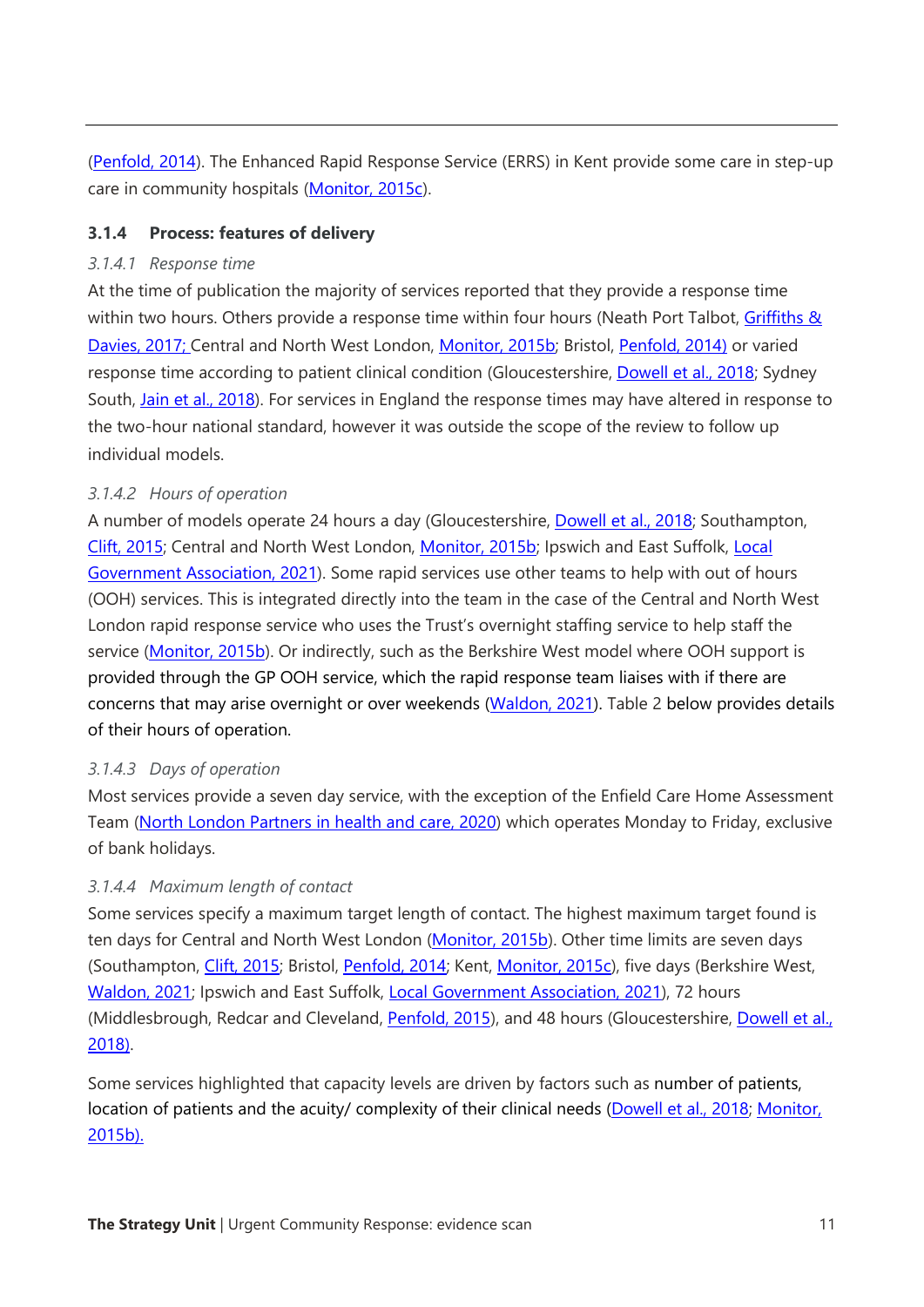## *3.1.4.5 Single point of access and referrals*

Most services specify that referrals are received through a single point of access. No alternative model was described. Some models described clinicians managing the referrals (Gloucestershire, [Dowell et al., 2018;](https://pubmed.ncbi.nlm.nih.gov/29323989/) Central and North West London, [Monitor, 2015b;](https://assets.publishing.service.gov.uk/government/uploads/system/uploads/attachment_data/file/459191/CNWL.pdf) Enfield, [North London](https://www.northlondonpartners.org.uk/downloads/plans/Mental%20Health/Dementia%20care%20in%20NCL/report-dementia-supporting-older-peoples-mental-health-CHAT.pdf)  [Partners in health and care, 2020\)](https://www.northlondonpartners.org.uk/downloads/plans/Mental%20Health/Dementia%20care%20in%20NCL/report-dementia-supporting-older-peoples-mental-health-CHAT.pdf) whereas others described management by an administrative team (Greater London, [Monitor, 2015a;](https://assets.publishing.service.gov.uk/government/uploads/system/uploads/attachment_data/file/458979/London_North_West_.pdf) Kent, [Monitor, 2015c\)](https://assets.publishing.service.gov.uk/government/uploads/system/uploads/attachment_data/file/459193/Kent_Community_Health.pdf).

Some models also described the single point of access acting as an advice line (Berkshire West, [Waldon, 2021;](https://www.magonlinelibrary.com/doi/abs/10.12968/bjcn.2021.26.1.6) Enfield, [North London Partners in health and care, 2020\)](https://www.northlondonpartners.org.uk/downloads/plans/Mental%20Health/Dementia%20care%20in%20NCL/report-dementia-supporting-older-peoples-mental-health-CHAT.pdf). In the Bristol model advanced nurse practitioners (ANPs) are available to provide clinical advice to clinicians via an oncall system [\(Penfold, 2014\)](https://journals.rcni.com/doi/abs/10.7748/phc.24.5.8.s9).

Referrals are received from a wide range of sources. GPs are the most common referrers reported, followed by ambulance services. The Greater London [\(Monitor, 2015a\)](https://assets.publishing.service.gov.uk/government/uploads/system/uploads/attachment_data/file/458979/London_North_West_.pdf) model reports that referrals from London Ambulance Service (LAS) are only made after a face-to-face assessment. Acute and community teams are also sources of referral. A limited number of models specify accepting social care referrals (Central and North West London; [Monitor, 2015b\)](https://assets.publishing.service.gov.uk/government/uploads/system/uploads/attachment_data/file/459191/CNWL.pdf) or family or self-referrals (Central and North West London, [Monitor, 2015b;](https://assets.publishing.service.gov.uk/government/uploads/system/uploads/attachment_data/file/459191/CNWL.pdf) Enfield, [North London Partners in health and care, 2020\)](https://www.northlondonpartners.org.uk/downloads/plans/Mental%20Health/Dementia%20care%20in%20NCL/report-dementia-supporting-older-peoples-mental-health-CHAT.pdf).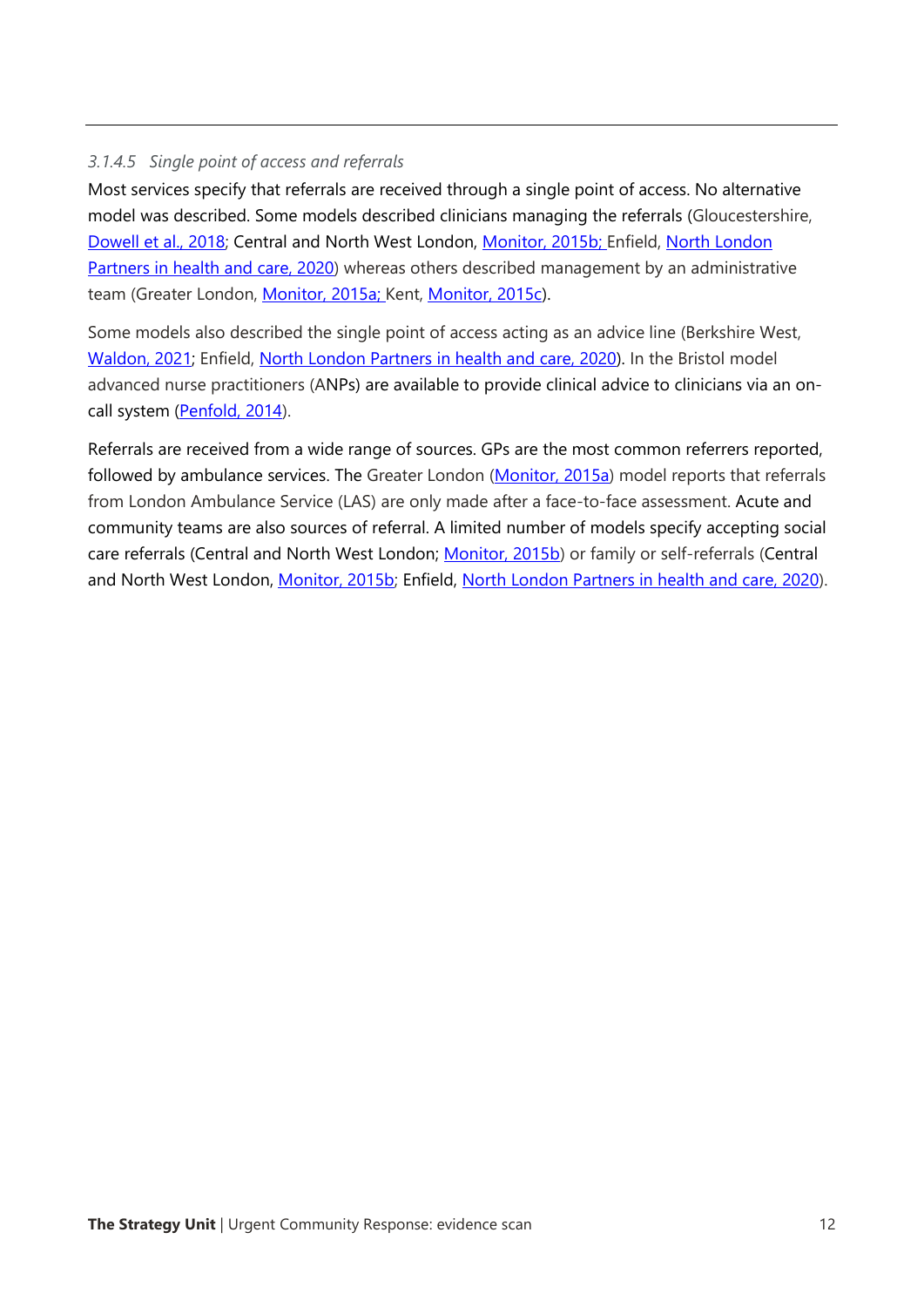# <span id="page-15-0"></span>*Table 2. Response time and hours/days of operation*

|                                                                       | <b>Within 2 hours</b>                                                                                                                   | 24 hours a day                                                                                               | 7 days a week            | Max. length of                                                                             |
|-----------------------------------------------------------------------|-----------------------------------------------------------------------------------------------------------------------------------------|--------------------------------------------------------------------------------------------------------------|--------------------------|--------------------------------------------------------------------------------------------|
|                                                                       |                                                                                                                                         |                                                                                                              |                          | contact                                                                                    |
| <b>Gloucestershire: RR</b><br>team                                    | No (different<br>response times<br>according to patient<br>clinical condition: 1<br>hour, 2 hours, 4<br>hours, 8 hours and<br>24 hours) | Yes                                                                                                          | Yes                      | Up to 48 hours<br>(although exceeds<br>this)                                               |
| <b>Berkshire West:</b><br><b>RRaT service</b>                         | Yes                                                                                                                                     | No (9am to 7pm, out<br>of hours support by<br>GP OOH)                                                        | Yes                      | Up to 5 days (can be<br>longer depending on<br>needs)                                      |
| <b>Greater London:</b><br><b>STARRS Rapid</b><br><b>Response team</b> | Yes                                                                                                                                     | No (8am to 10pm)                                                                                             | Yes                      | Until the medical<br>condition has<br>stabilized or if they<br>need hospital<br>admission. |
| <b>Southampton: RRT</b>                                               | Yes                                                                                                                                     | Yes                                                                                                          | Yes                      | Up to 7 days                                                                               |
| <b>Neath Port Talbot:</b><br><b>ACT</b>                               | No (with 4 hours)                                                                                                                       | Not specified                                                                                                | Not specified            | Not specified                                                                              |
| <b>Central and North</b><br><b>West London: RRS</b>                   | No (with 4 hours)                                                                                                                       | Yes (OOH managed<br>by Trust's overnight<br>staffing service)                                                | Yes                      | Up to 10 days                                                                              |
| <b>Enfield: CHAT</b>                                                  | Yes                                                                                                                                     | No (9pm to 5pm,<br>and in 2018-19<br>CHAT have now<br>been sub-contracted<br>to support GP OOH<br>provision) | No (Monday to<br>Friday) | Not specified                                                                              |
| <b>Bristol: RR</b>                                                    | No (with 4 hours)                                                                                                                       | No (7.30am to<br>7.30pm)                                                                                     | Yes                      | Up to 7 days                                                                               |
| Middlesbrough,<br><b>Redcar and</b><br><b>Cleveland: RSS</b>          | Yes                                                                                                                                     | No (8am to 11pm)                                                                                             | Yes                      | Up to 72 hours                                                                             |
| <b>Ipswich and East</b><br><b>Suffolk: REACT</b>                      | Yes                                                                                                                                     | Yes (8am-8pm<br>therapy support and<br>24/7 nursing and<br>generic worker<br>support)                        | Yes                      | Up to 5 days                                                                               |
| <b>Kent: ERRS</b>                                                     | Yes                                                                                                                                     | No (9am to 10pm)                                                                                             | Yes                      | Up to 7 days                                                                               |
| <b>Sydney South: GFS</b>                                              | No (with 2-4 hours)                                                                                                                     | No (Mon to Fri: 8am<br>to 7.30, and Sat to<br>Sun 10am to 6.30)                                              | Yes                      | Not specified                                                                              |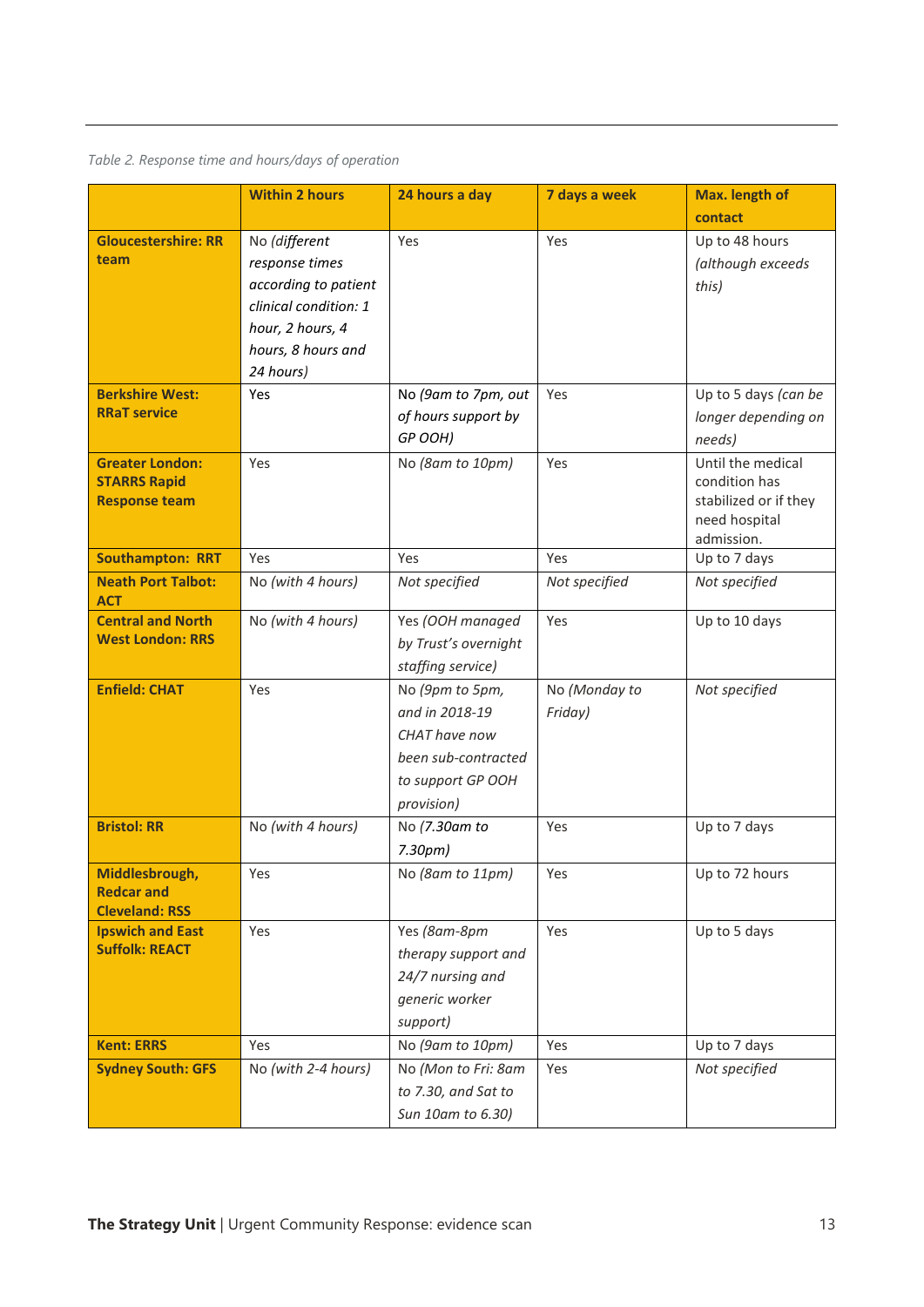# **3.2 Lessons learned**

This section presents the learning identified in the evidence reviewed for effective UCR, organised by theme.

# **3.2.1 Workforce**

# *3.2.1.1 Skill mix*

The role of staff is likely to develop over time. For example in Enfield [\(North London Partners in](https://www.northlondonpartners.org.uk/downloads/plans/Mental%20Health/Dementia%20care%20in%20NCL/report-dementia-supporting-older-peoples-mental-health-CHAT.pdf)  [health and care, 2020\)](https://www.northlondonpartners.org.uk/downloads/plans/Mental%20Health/Dementia%20care%20in%20NCL/report-dementia-supporting-older-peoples-mental-health-CHAT.pdf) geriatricians and consultant psychiatrists initially had a large role in training nursing staff. Community matrons shadowed the geriatricians and the consultant psychiatrists trained the mental health nurses and care home staff directly. As the team has evolved specialists are no longer required for less complex patients. Nurses now also take on a training role. In Enfield they have found that this has led to a decrease in need for the specialists.

The mix of staff included within the team may also adapt as the model develops. For example, models reported the addition of (or ambition to add) older person's mental health team / dementia support (Ipswich and East Suffolk [\(Local Government Association, 2021\)](https://www.local.gov.uk/case-studies/reactive-emergency-assessment-community-team-creating-fully-integrated-admission); Southampton [\(Clift, 2015\)](https://www.researchgate.net/publication/284729292_How_a_rapid_response_team_is_supporting_people_to_remain_at_home)) and social workers (Kent [\(Monitor, 2015c\)](https://assets.publishing.service.gov.uk/government/uploads/system/uploads/attachment_data/file/459193/Kent_Community_Health.pdf)).

# *3.2.1.2 Training and development*

Training and development is highlighted as a key feature of supporting an effective team in several of the models. Finding protected time to do this can however present challenges (Neath Port Talbot, [Griffiths & Davies, 2017\)](https://www.nursingtimes.net/roles/district-and-community-nurses/reducing-hospital-admissions-with-person-centred-intermediate-care-30-01-2017/).

Case review was mentioned as a method for development in both the Gloucestershire (Dowell et [al., 2018\)](https://pubmed.ncbi.nlm.nih.gov/29323989/) and Enfield [\(North London Partners in health and care, 2020\)](https://www.northlondonpartners.org.uk/downloads/plans/Mental%20Health/Dementia%20care%20in%20NCL/report-dementia-supporting-older-peoples-mental-health-CHAT.pdf) models. In the Gloucestershire [\(Dowell et al., 2018\)](https://pubmed.ncbi.nlm.nih.gov/29323989/) model the purpose of case review was thought to enable the transfer of skills across traditional professional boundaries. In the Enfield [\(North London Partners in](https://www.northlondonpartners.org.uk/downloads/plans/Mental%20Health/Dementia%20care%20in%20NCL/report-dementia-supporting-older-peoples-mental-health-CHAT.pdf)  [health and care, 2020\)](https://www.northlondonpartners.org.uk/downloads/plans/Mental%20Health/Dementia%20care%20in%20NCL/report-dementia-supporting-older-peoples-mental-health-CHAT.pdf) model case review was specifically focussed on hospital attendances and understanding whether the attendance was warranted and what (if anything) could have done to prevent the attendance.

In Greater London [\(Monitor, 2015a\)](https://assets.publishing.service.gov.uk/government/uploads/system/uploads/attachment_data/file/458979/London_North_West_.pdf) the rapid response team is part of a suite of initiatives to keep patients out of hospital where possible. This includes rapid response and admission avoidance, early supported discharge for hospital inpatient, and rehabilitation. Staff rotate between each of its three main functions: rapid response and A&E admission avoidance, early supported discharge and community rehabilitation. Rotations ensure community teams maintain their acute skills and relationships.

# *3.2.1.3 Recruitment and retention*

The skills required and the roles and responsibilities needed mean that recruiting to rapid response services can be difficult (Neath Port Talbot, [Griffiths & Davies, 2017;](https://www.nursingtimes.net/roles/district-and-community-nurses/reducing-hospital-admissions-with-person-centred-intermediate-care-30-01-2017/) Kent, [Monitor, 2015c;](https://assets.publishing.service.gov.uk/government/uploads/system/uploads/attachment_data/file/459193/Kent_Community_Health.pdf) Greater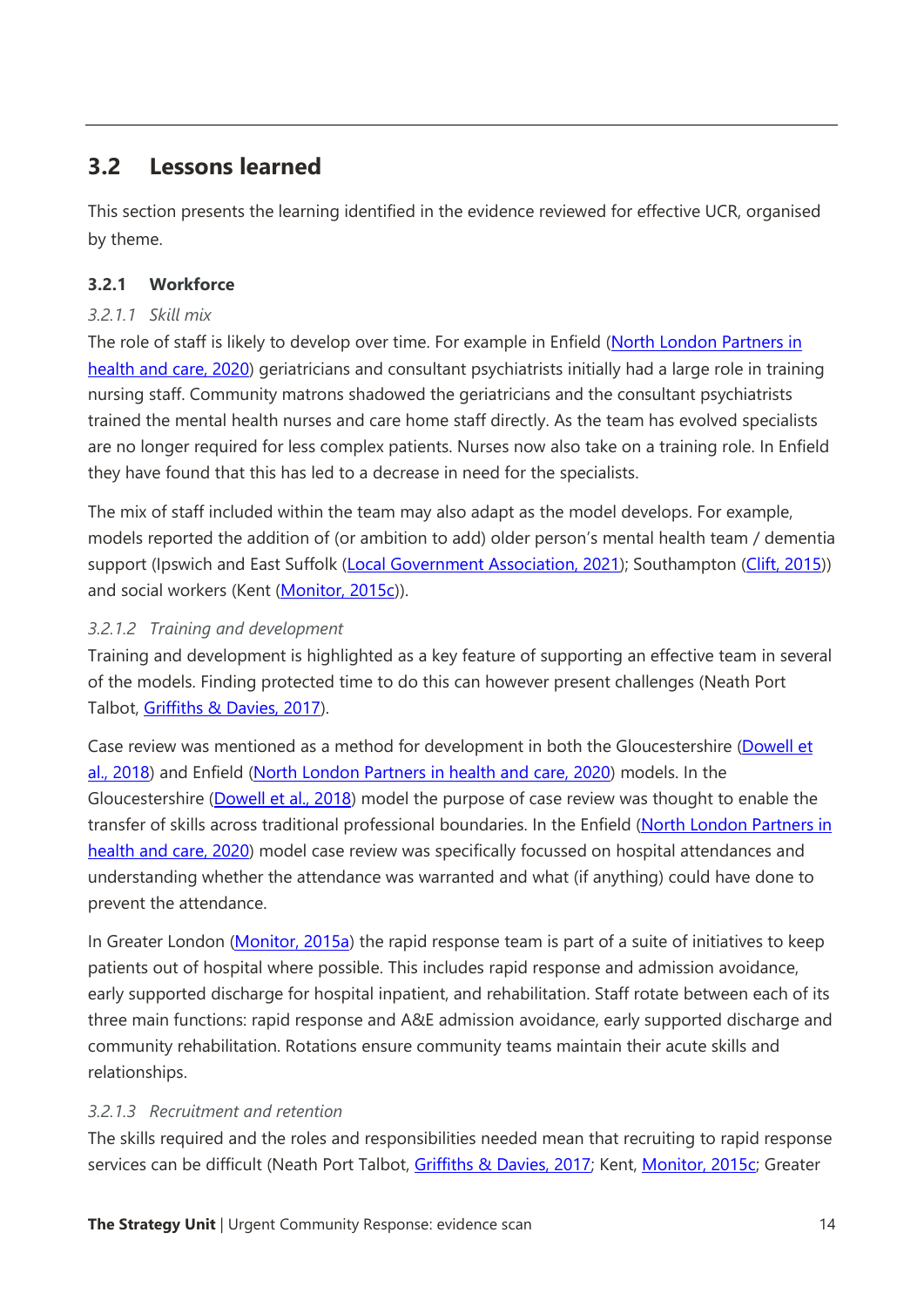London, [Monitor, 2015a\)](https://assets.publishing.service.gov.uk/government/uploads/system/uploads/attachment_data/file/458979/London_North_West_.pdf). For example, Greater London [\(Monitor, 2015a\)](https://assets.publishing.service.gov.uk/government/uploads/system/uploads/attachment_data/file/458979/London_North_West_.pdf) report difficulties finding nurses who have the confidence to make autonomous decisions on patients' care and are willing to learn new skills beyond their own specialty. They also report that where consultants running services have no direct responsibility for patients, and often no direct contact with them, they can be reluctant to take on the responsibilities.

Out of hours working and long shifts (Ipswich and East Suffolk [\(Local Government Association,](https://www.local.gov.uk/case-studies/reactive-emergency-assessment-community-team-creating-fully-integrated-admission)  [2021;](https://www.local.gov.uk/case-studies/reactive-emergency-assessment-community-team-creating-fully-integrated-admission) Greater London [\(Monitor, 2015a\)](https://assets.publishing.service.gov.uk/government/uploads/system/uploads/attachment_data/file/458979/London_North_West_.pdf), and a requirement to drive (Greater London [\(Monitor,](https://assets.publishing.service.gov.uk/government/uploads/system/uploads/attachment_data/file/458979/London_North_West_.pdf)  [2015a\)](https://assets.publishing.service.gov.uk/government/uploads/system/uploads/attachment_data/file/458979/London_North_West_.pdf) have also been reported to present challenges in recruiting staff.

In Southampton [\(Clift, 2015\)](https://www.researchgate.net/publication/284729292_How_a_rapid_response_team_is_supporting_people_to_remain_at_home), a focus on clinical crisis support in the community was reported to be at the expense of developing the discharge service from the local hospital. This has been unpopular with the local hospital but popular with patients. Similarly, in Central and North West London [\(Monitor, 2015b\)](https://assets.publishing.service.gov.uk/government/uploads/system/uploads/attachment_data/file/459191/CNWL.pdf) medical input into the MDT enhanced the scheme's impact, enabling more acutely ill patients to stay at home. However, moving consultants into the community significantly affected the cost of the service and capacity in the rest of the organisation.

To manage recruitment difficulties the rapid response service in Kent [\(Monitor, 2015c\)](https://assets.publishing.service.gov.uk/government/uploads/system/uploads/attachment_data/file/459193/Kent_Community_Health.pdf) had to recruit temporary staff from outside its own workforce to set-up the service. Staff were then gradually replaced by permanent employees.

## **3.2.2 Delivery**

## *3.2.2.1 Capacity and impact on response time*

As services grow in popularity demand begins to increase. As demand increases this can create capacity challenges for rapid response services, as reported in Neath Port Talbot (Griffiths & Davies, [2017\)](https://www.nursingtimes.net/roles/district-and-community-nurses/reducing-hospital-admissions-with-person-centred-intermediate-care-30-01-2017/) and Berkshire West [\(Waldon, 2021\)](https://www.magonlinelibrary.com/doi/abs/10.12968/bjcn.2021.26.1.6). This can subsequently impact on the ability of services to meet response time targets (Greater London, *Chua et al., 2020*). The service in Southampton (Clift, [2015\)](https://www.researchgate.net/publication/284729292_How_a_rapid_response_team_is_supporting_people_to_remain_at_home) reported resorting to closing the service on limited occasions because it was unable to respond to patients within the two hour response time.

Demand is not the only factor impacting capacity and ability to respond to the patient within specified timeframes. Other challenges reported included a surge of late afternoon referrals that impact the ability to respond during service hours, and relatives asking to be present during assessments [\(Chua et al., 2020\)](https://www.researchgate.net/publication/343106927_The_short-term_assessment_rehabilitation_reablement_service_starrs_a_rapid_response_team_to_support_the_frail_older_person_to_remain_at_home).

Mitigating actions reported to help with challenges to capacity and achieving target response times included restricting referrals criteria so that patients from the emergency department are only accepted in exceptional circumstances (Southampton, [Clift, 2015\)](https://www.researchgate.net/publication/284729292_How_a_rapid_response_team_is_supporting_people_to_remain_at_home), and introducing a tiered response times (e.g. within two or within four hours) according to need (Greater London, [Chua et](https://www.researchgate.net/publication/343106927_The_short-term_assessment_rehabilitation_reablement_service_starrs_a_rapid_response_team_to_support_the_frail_older_person_to_remain_at_home)  [al., 2020\)](https://www.researchgate.net/publication/343106927_The_short-term_assessment_rehabilitation_reablement_service_starrs_a_rapid_response_team_to_support_the_frail_older_person_to_remain_at_home).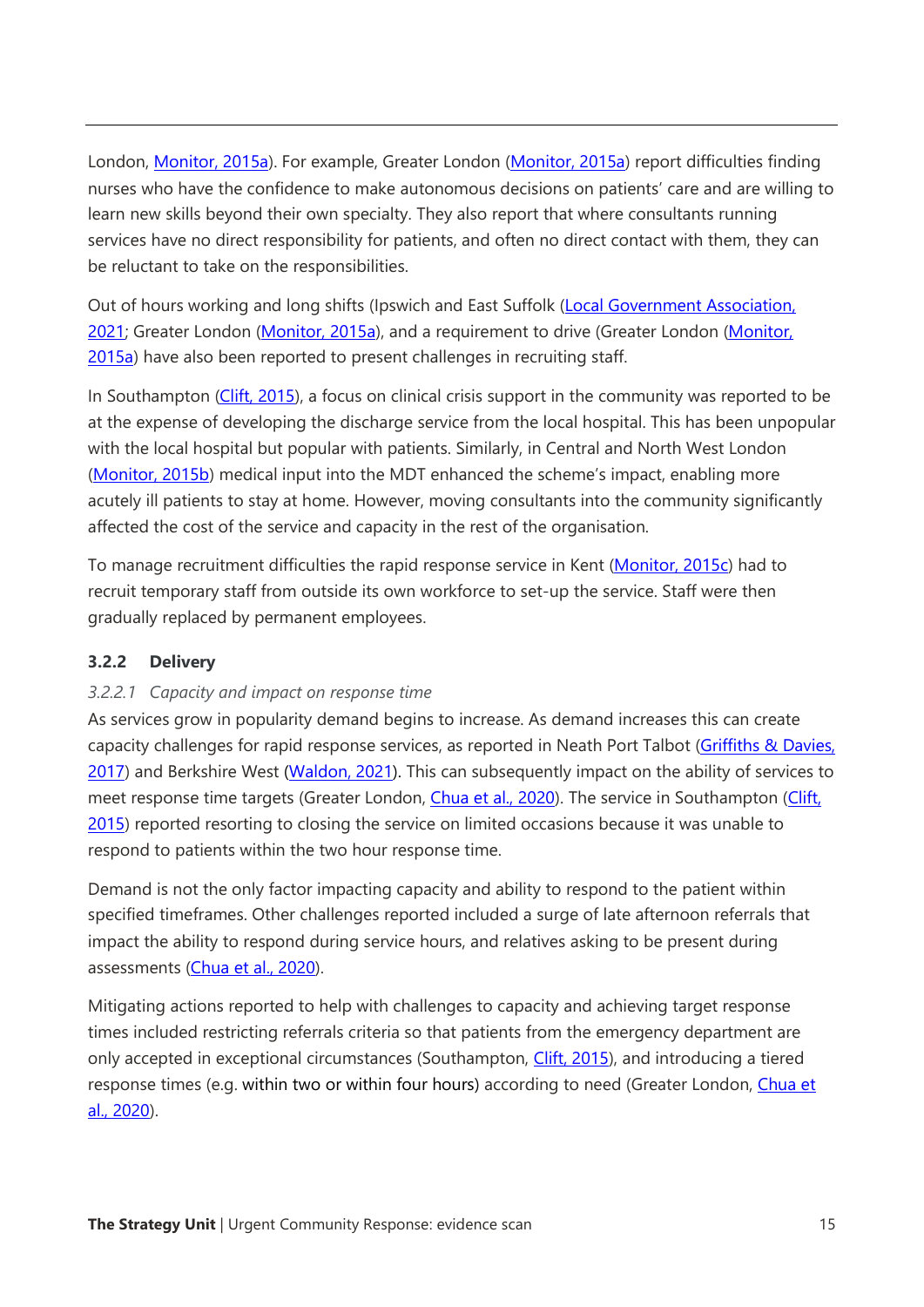## *3.2.2.2 Length of contact*

In Gloucestershire [\(Dowell et al., 2018\)](https://pubmed.ncbi.nlm.nih.gov/29323989/) the service was initially commissioned to provide 48 hours of acute clinical input, with ongoing referral to integrated care teams. In reality the average length of contact is slightly longer (2.6 days) with variation across the seven pathways within the rapid response service. For some pathways such as falls and palliative care the average length of contact is less day 2 days. However for other pathways, such as cellulitis and IV therapy, the length of contact was high at 3.9 days, due to complexity of patients' conditions and difficulties in successfully referring patients into step-down services. Kent [\(Monitor, 2015c\)](https://assets.publishing.service.gov.uk/government/uploads/system/uploads/attachment_data/file/459193/Kent_Community_Health.pdf) also report that the ability to transfer patients to other services (specifically social care packages) has presented challenges to discharge.

# *3.2.2.3 Importance of trusting relationships*

Developing trusting relationships within the multidisciplinary team as well as between referrers, patients/families and partner teams is a key enabler. This is reported to take time, effort and energy (Neath Port Talbot , [Griffiths & Davies, 2017\)](https://www.nursingtimes.net/roles/district-and-community-nurses/reducing-hospital-admissions-with-person-centred-intermediate-care-30-01-2017/).

Working together helps foster relationships for effective provision. For example, relationships between the medical staff and the care homes were reported to have developed over time in the Enfield model [\(North London Partners in health and care, 2020\)](https://www.northlondonpartners.org.uk/downloads/plans/Mental%20Health/Dementia%20care%20in%20NCL/report-dementia-supporting-older-peoples-mental-health-CHAT.pdf). Similarly, in Middlesbrough, Redcar and Cleveland [\(Penfold, 2015\)](https://journals.rcni.com/doi/abs/10.7748/phc.25.7.8.s9) where the community matrons picked up district nursing duties this has helped build good relationships with the district nursing teams.

In the Central and North West London model [\(Monitor, 2015b\)](https://assets.publishing.service.gov.uk/government/uploads/system/uploads/attachment_data/file/459191/CNWL.pdf) the rapid response service works closely with the CareLink service which provides home-based reablement. CareLink and the Rapid Response Service are located together, which helps them communicate. They benefit from each other's experiences, and joint working brings economies of scale. Co-location of integrated health and social care alongside the voluntary and community sector in Ipswich and East Suffolk (Local [Government Association, 2021\)](https://www.local.gov.uk/case-studies/reactive-emergency-assessment-community-team-creating-fully-integrated-admission) is reported to have led to fewer handoffs and a greater focus on the patient pathway.

# *3.2.2.4 Equipment*

Portable equipment was listed as an enabler in the model in Sydney South [\(Jain et al., 2018\)](https://pubmed.ncbi.nlm.nih.gov/29314516/). This means the team can perform point-of-care testing, including blood pathology lab, bladder scanner and electrocardiograph machine. Subcutaneous drug delivery pumps/syringe drivers are used for palliative care. The team also utilise private pathology home collection services as well as mobile Xray service for additional investigations.

In Ipswich and East Suffolk [\(Local Government Association, 2021\)](https://www.local.gov.uk/case-studies/reactive-emergency-assessment-community-team-creating-fully-integrated-admission) the team introduced specific community lifting equipment for emergency falls response to help optimise admission avoidance opportunities pre-ambulance, with referral directly from the East of England Ambulance Service NHS Trust control room. Training was given to community responders to increase awareness of the (REACT) service and the type of patients that should be referred.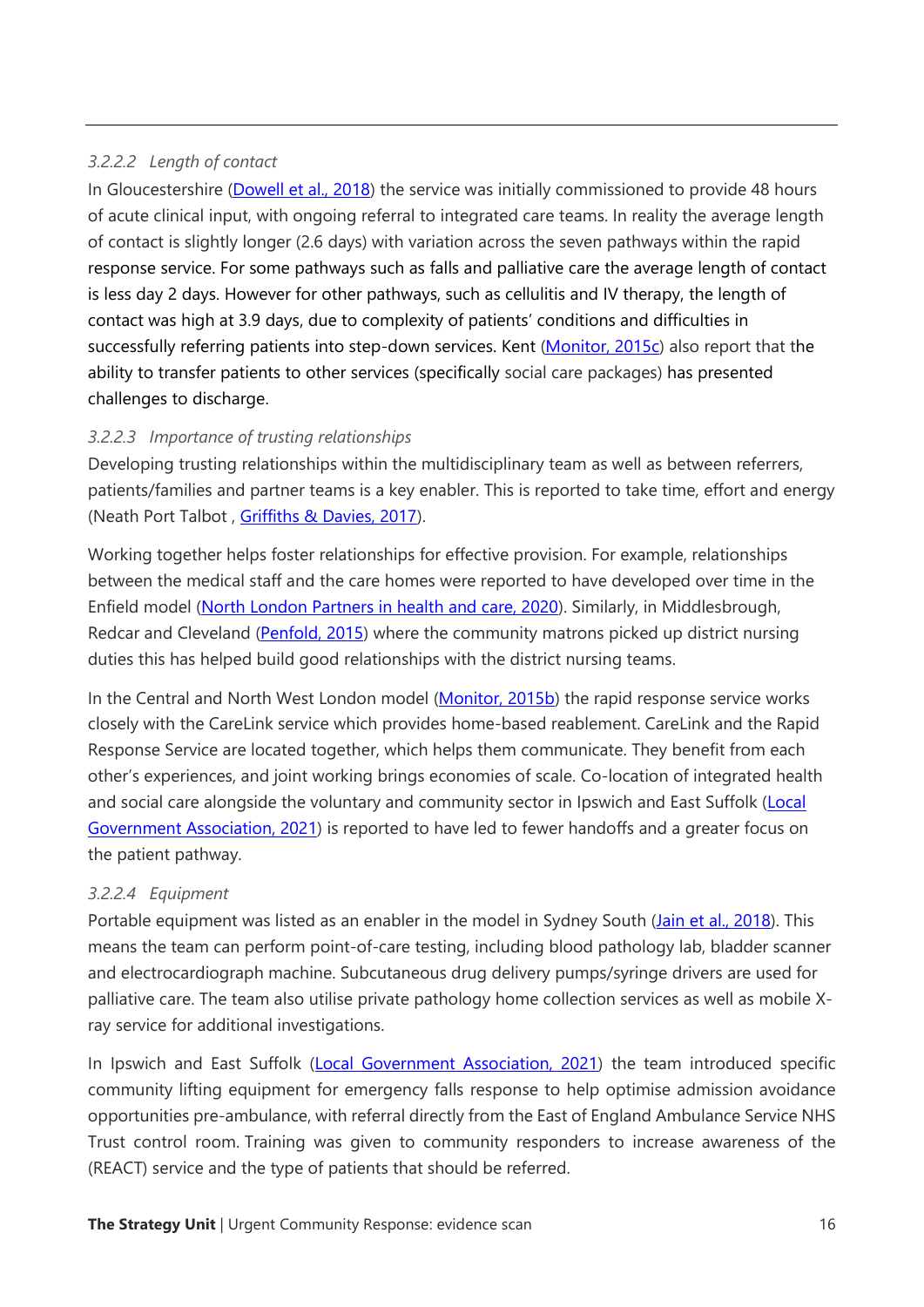### **3.2.3 Service uptake and utilisation**

### *3.2.3.1 Safety netting*

The service in Gloucestershire [\(Dowell et al., 2018\)](https://pubmed.ncbi.nlm.nih.gov/29323989/) reports getting busier towards the weekend with the greatest number of referrals received on Thursdays and Fridays. It is thought that this could be a sign that GPs identify patients for 'safety netting' – those who have been unwell during the week or had previous acute admissions and may deteriorate over the weekend.

### *3.2.3.2 Telephone triage*

Before the pandemic the referrals from London Ambulance Service (LAS) to the Greater London short-term assessment, rehabilitation, reablement service (STARRS) were reported to be declining compared to previous years, and discussions to develop a telephone triage service by an LAS clinician to replace the face-to-face assessment required had started [\(Chua et al., 2020\)](https://www.researchgate.net/publication/343106927_The_short-term_assessment_rehabilitation_reablement_service_starrs_a_rapid_response_team_to_support_the_frail_older_person_to_remain_at_home). The service wanted to ensure there was a robust mechanism for telephone triage with medical accountability so as not to compromise the older person experiencing frailty.

The impact of COVID-19 resulted in a change to mode of triage before referral [\(Chua et al., 2021\)](http://medcraveonline.com/MOJGG/MOJGG-06-00277.pdf). From October 2020, STARRS, in line with all rapid response services in the North-West London Sector, agreed to accept referrals directly from the central LAS central Hub after a telephone consultation. Chua et al. reflect that as this mode of triage is likely to become more common the service must adapt to ensure governance on service deliverance is maintained. They also flag a concern that a shift towards telephone consultations by GPs before rapid response service triage will present challenges assessing patient's symptoms due to the demographic serviced by STARRS. This is because consultations with older patients can be more time consuming due to multiple comorbidities, and there is a greater likelihood of cognitive and hearing impairment.

### *3.2.3.3 Importance of trust and confidence in services*

In section 3.1.2.3 ('Other specialist medical input') we highlighted models that specified GPs maintain overall clinical governance of patients referred to the rapid response service. The Greater London model [\(Monitor, 2015a\)](https://assets.publishing.service.gov.uk/government/uploads/system/uploads/attachment_data/file/458979/London_North_West_.pdf) share that this requires significant trust between GPs and the rapid response service. The team found that GPs became more confident about referring directly to service as the service grew and evolved. However, in areas where GPs lacked this confidence they provided few direct referrals. Whilst the model in Middlesbrough, Redcar and Cleveland (Penfold, [2015](https://journals.rcni.com/doi/abs/10.7748/phc.25.7.8.s9)) didn't explicitly state GPs were accountable for patients, a trusted relationship between community matrons and GPs described as built by working together over many years was reported to be an important factor for uptake of the service. Similarly, GPs using the Southampton model [\(Clift, 2015\)](https://www.researchgate.net/publication/284729292_How_a_rapid_response_team_is_supporting_people_to_remain_at_home) are clear that their confidence in the service directly relates to the capacity of the team to respond quickly. Other models also report that GPs appreciate open communication channels they can use to contact senior clinicians (Central and North West London, [Monitor, 2015b;](https://assets.publishing.service.gov.uk/government/uploads/system/uploads/attachment_data/file/459191/CNWL.pdf) Kent, [Monitor, 2015c\)](https://assets.publishing.service.gov.uk/government/uploads/system/uploads/attachment_data/file/459193/Kent_Community_Health.pdf).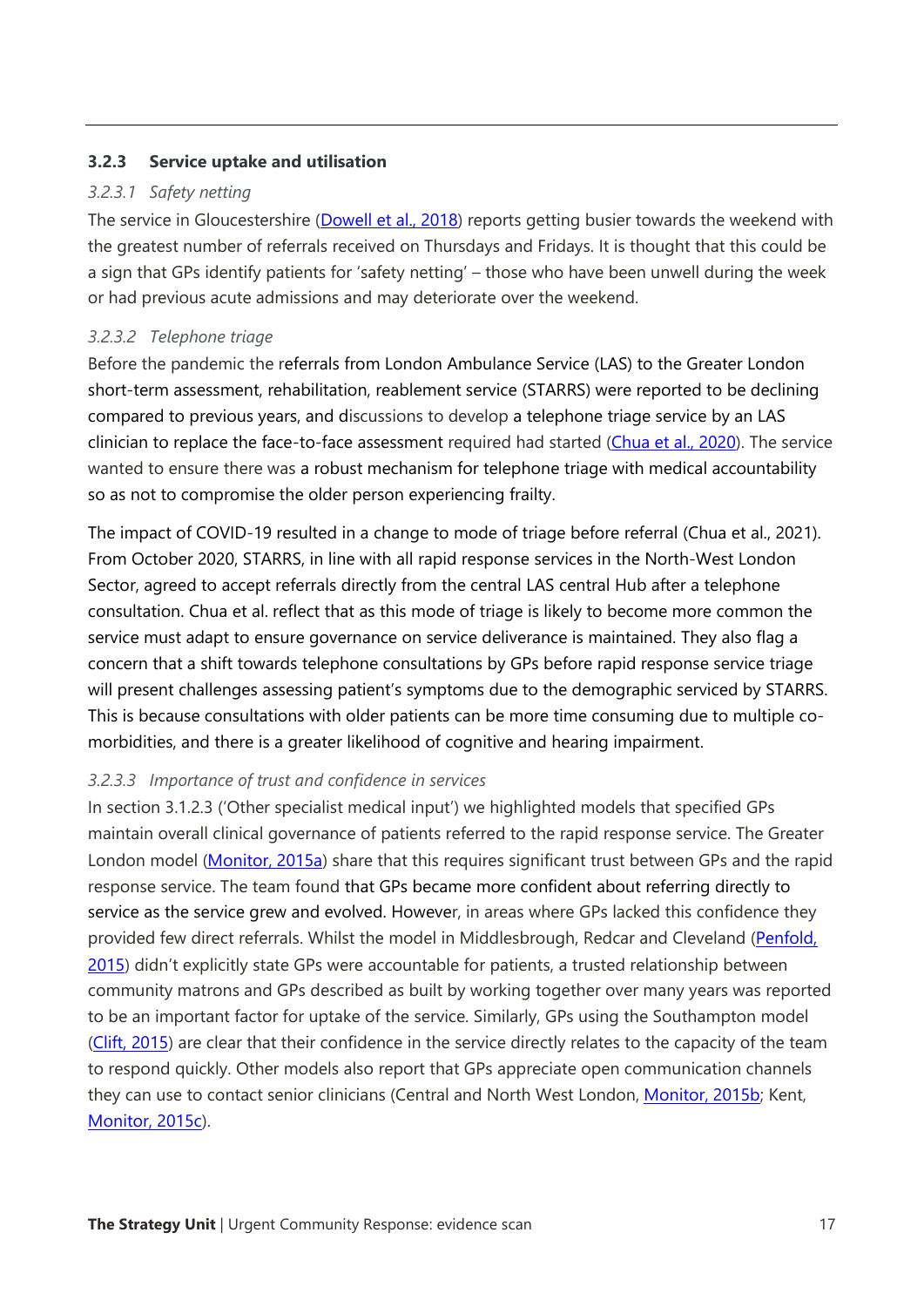# *3.2.3.4 Increasing awareness / promotion of service*

The importance of raising awareness and promoting services to help boost uptake of the services was mentioned in several models. Various approaches to doing this were reported, including:

- Multiple visits to all residential aged care facilities (RACF) and presentations to GP meetings to raise awareness and clarify the service referral process in Sydney South [\(Jain et al., 2018\)](https://pubmed.ncbi.nlm.nih.gov/29314516/)
- Inviting staff from local acute trusts to shadow community teams, including the rapid response teams, to enhance colleagues' understanding of whole pathways and encourage appropriate referrals (Central and North West London [\(Monitor, 2015b\)](https://assets.publishing.service.gov.uk/government/uploads/system/uploads/attachment_data/file/459191/CNWL.pdf)
- Leads (community matrons) working with services to increase awareness so that more professionals refer patients to the service (Middlesbrough, Redcar and Cleveland (Penfold, [2015\)](https://journals.rcni.com/doi/abs/10.7748/phc.25.7.8.s9)
- Targeting primary care practices not regularly using service (Kent, [Monitor, 2015c\)](https://assets.publishing.service.gov.uk/government/uploads/system/uploads/attachment_data/file/459193/Kent_Community_Health.pdf)
- Engagement programmes across multiple referrers (primary care, the mental health trust, social care and the ambulance trust (Kent, [Monitor, 2015c\)](https://assets.publishing.service.gov.uk/government/uploads/system/uploads/attachment_data/file/459193/Kent_Community_Health.pdf).

# **3.2.4 Service design**

# *3.2.4.1 Incremental changes and continual improvement*

It is clear from the sources reviewed that services have adapted over time. The model in Kent [\(Monitor, 2015c\)](https://assets.publishing.service.gov.uk/government/uploads/system/uploads/attachment_data/file/459193/Kent_Community_Health.pdf) highlights ongoing case review, internally at the trust and jointly with commissioners, as a driver for developments to the service. The REACT team in Ipswich and East Suffolk [\(Local Government Association, 2021\)](https://www.local.gov.uk/case-studies/reactive-emergency-assessment-community-team-creating-fully-integrated-admission) report that they have developed the model successfully through small, incremental gains rather than rapid transformation of these services. Each time a new change or addition to the model is introduced, they work to promote confidence in the model and prove its value, so that they can continue to address existing challenges and meet the future needs of the population.

# **3.2.5 Technology**

# *3.2.5.1 Remote working*

As the service expands in Ipswich and East Suffolk [\(Local Government Association, 2021\)](https://www.local.gov.uk/case-studies/reactive-emergency-assessment-community-team-creating-fully-integrated-admission) issues of sustainability are starting to be considered. It is reported that options for digitisation and remote working were already being explored before the pandemic to reduce time staff spent travelling back to base in Ipswich, due to the rural geography of East Suffolk. It is unclear how remote monitoring (if at all) has been used during the pandemic.

# *3.2.5.2 Shared clinical systems*

Communication across teams was reported to be challenging in Neath Port Talbot [\(Griffiths &](https://www.nursingtimes.net/roles/district-and-community-nurses/reducing-hospital-admissions-with-person-centred-intermediate-care-30-01-2017/)  [Davies, 2017\)](https://www.nursingtimes.net/roles/district-and-community-nurses/reducing-hospital-admissions-with-person-centred-intermediate-care-30-01-2017/) due to IT issues (e.g. lack of mobile technology, staff using both paper and electronic records), incompatibility of systems, and fragmentation of patient records across different departments. In Middlesbrough, Redcar and Cleveland [\(Penfold, 2015\)](https://journals.rcni.com/doi/abs/10.7748/phc.25.7.8.s9) where community matrons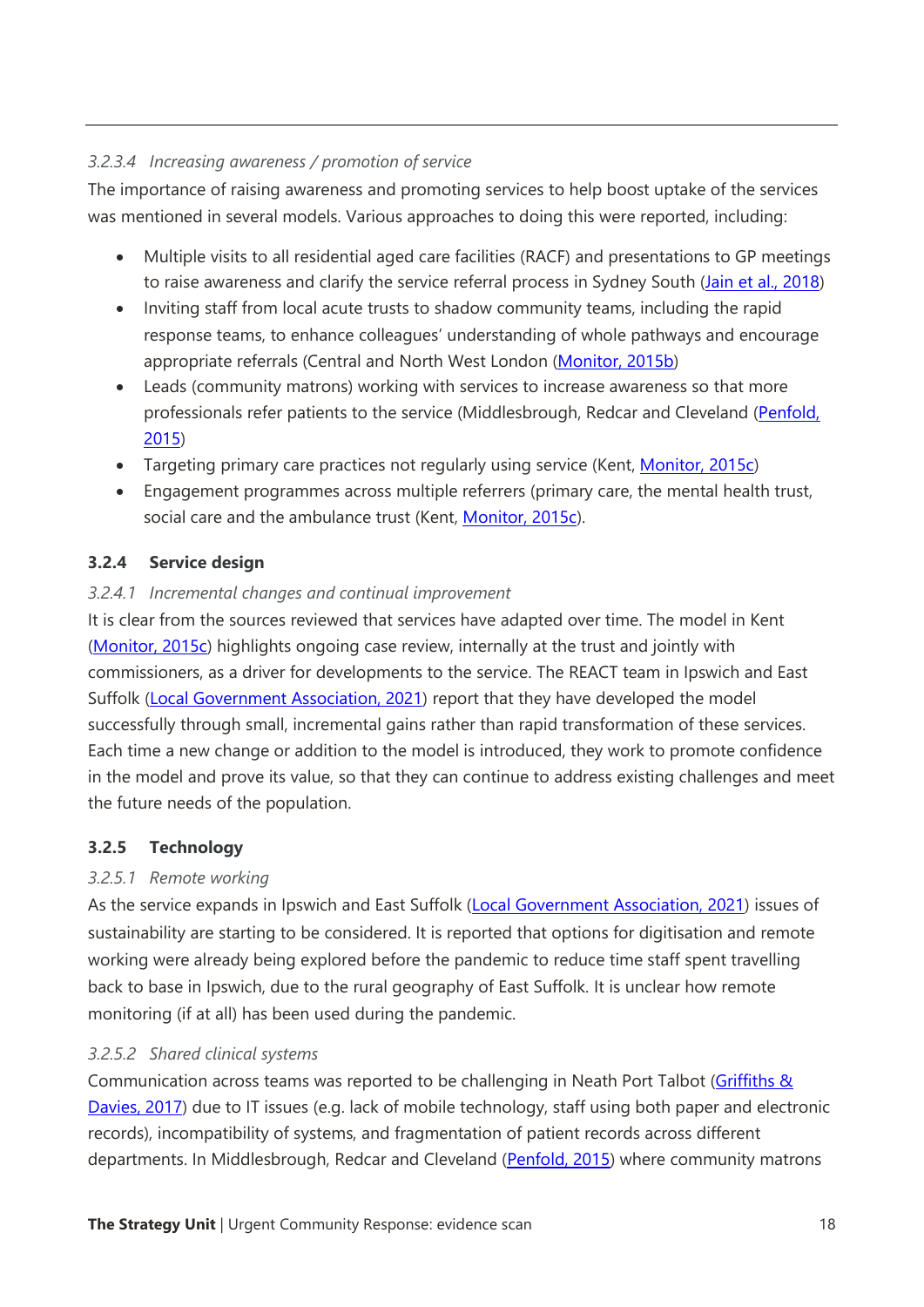can access recent clinical information via SystmOne and ICE (integrated clinical environment) system this was reported as an enabler to the service. Matrons can start patients on new medication or adjust the dosage of their current medication without delay. Similarly, in Greater London [\(Chua et al., 2020\)](https://www.researchgate.net/publication/343106927_The_short-term_assessment_rehabilitation_reablement_service_starrs_a_rapid_response_team_to_support_the_frail_older_person_to_remain_at_home) all geriatricians have access to remote electronic prescribing to enable prompt initiation of treatment (e.g. antibiotics).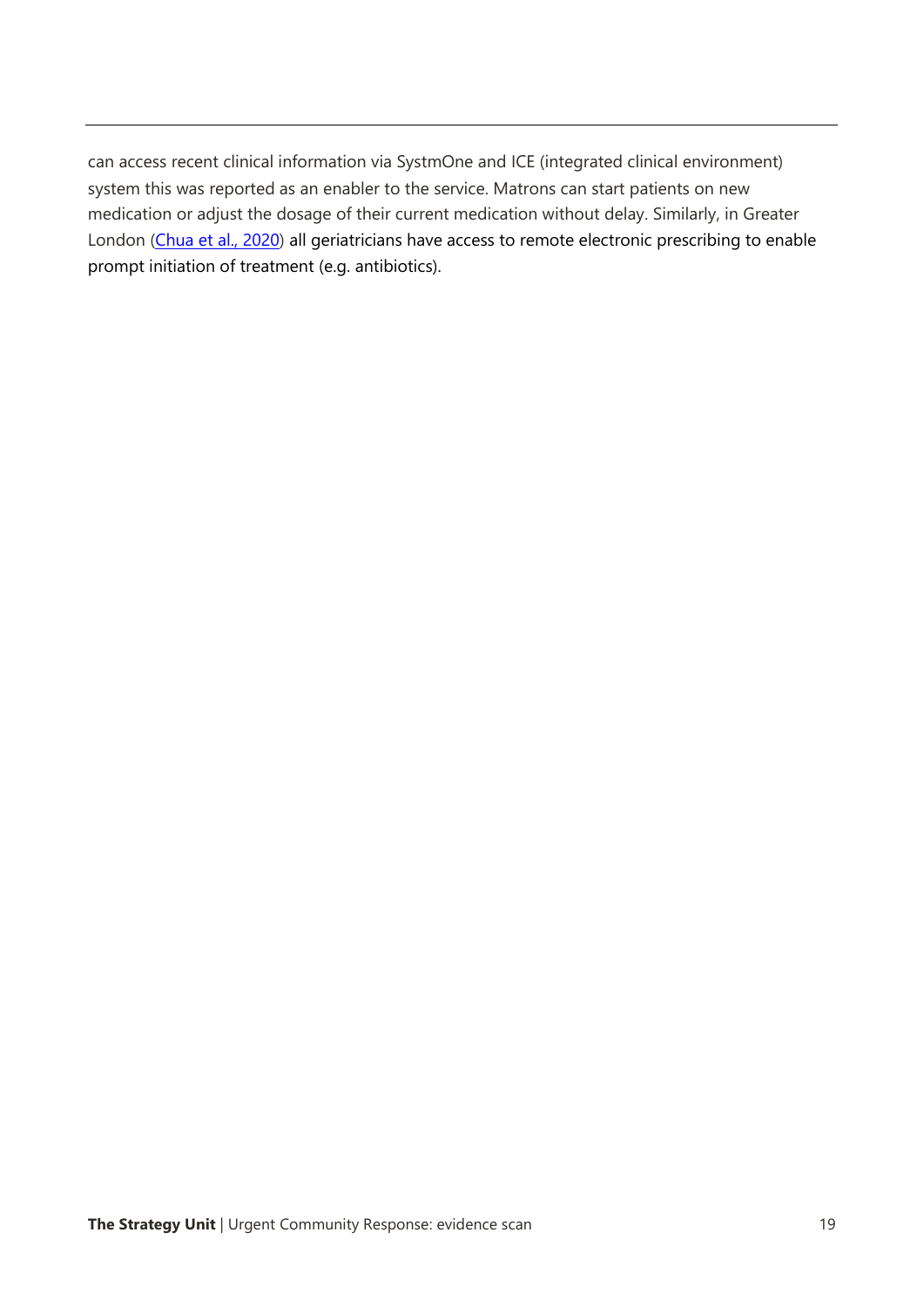# **4. UCR type examples identified in this review**

The following section provides an overview summary table for each UCR type model we identified. The information in each summary table represents the evidence reviewed and might not represent the service that is currently provided. This is particularly important to note for services in England. For models in England the service may have altered in response to the two-hour national standard, however it was outside the scope of the review to follow up individual models.

# **4.1 Gloucestershire: Rapid Response (RR) team**

|                 | <b>Background and aims</b>                                                                                      |
|-----------------|-----------------------------------------------------------------------------------------------------------------|
| $\bullet$       | Hospital admission avoidance service that aims to prevent hospital-acquired infections (HAIs), patient          |
|                 | institutionalisation, and loss of functional independence by providing coordinated health care in the           |
|                 | patient's own environment that is patient centred and promotes independence.                                    |
|                 | <b>Model description</b>                                                                                        |
| <b>Patients</b> |                                                                                                                 |
|                 | Adult population within the county.                                                                             |
| $\bullet$       | There are seven pathways within the RR service: cellulitis, chronic obstructive pulmonary diseases (COPD);      |
|                 | falls; intravenous (IV) therapy; palliative; unwell adult; and urinary tract infection (UTI).                   |
| $\bullet$       | Older patients (75+) represent 67% of the caseload, and many of these patients have a diagnosis of<br>dementia. |
| $\bullet$       | The number of younger adults (18-64) admitted into the RR service is far fewer, and these patients              |
|                 | predominantly received treatment to avoid hospital admission where ambulatory services were not                 |
|                 | available (e.g. patients receiving IV therapy for cellulitis, or where patients living with comorbidity would   |
|                 | be impacted by a hospital environment, including the risk of HAIs).                                             |
| Staff           |                                                                                                                 |
| $\bullet$       | The existing team is made up of 69% nurses, 26% specialist paramedics and 5% physiotherapists.                  |
| $\bullet$       | Usual Agenda for Change hierarchy inverted: 44% are at band 7, 50% at band 6 and 6% at band 5.                  |
| $\bullet$       | Team members have the generic title of 'rapid response practitioner' (RRP) as all members work                  |
|                 | holistically, performing tasks that cross the traditional specialty boundaries.                                 |
| $\bullet$       | Non-medical prescribing encouraged for all staff.                                                               |
| Place           |                                                                                                                 |
|                 | Patients recruited from their own homes, from the ED or the short-stay ward.                                    |
| <b>Process</b>  |                                                                                                                 |
| ٠               | Referrals received through single clinical referral telephone managed by clinicians. Line used by GPs, the      |
|                 | South West Ambulance Service, district nurses and allied health professionals (AHPs).                           |
| $\bullet$       | Operates 24 hours a day, seven days a week.                                                                     |
| $\bullet$       | There are three locality teams to assist with prompt response.                                                  |
| $\bullet$       | Different response times according to patient clinical condition: one hour, two hours, four hours, eight        |
|                 | hours and 24 hours.                                                                                             |
| $\bullet$       | Capacity levels are driven by the number of patients, location of patients and the acuity/ complexity of        |
|                 | their clinical needs. Locality teams have the ability to flex capacity with other locality teams or other       |
|                 | community teams.                                                                                                |

**Outcomes and Impacts**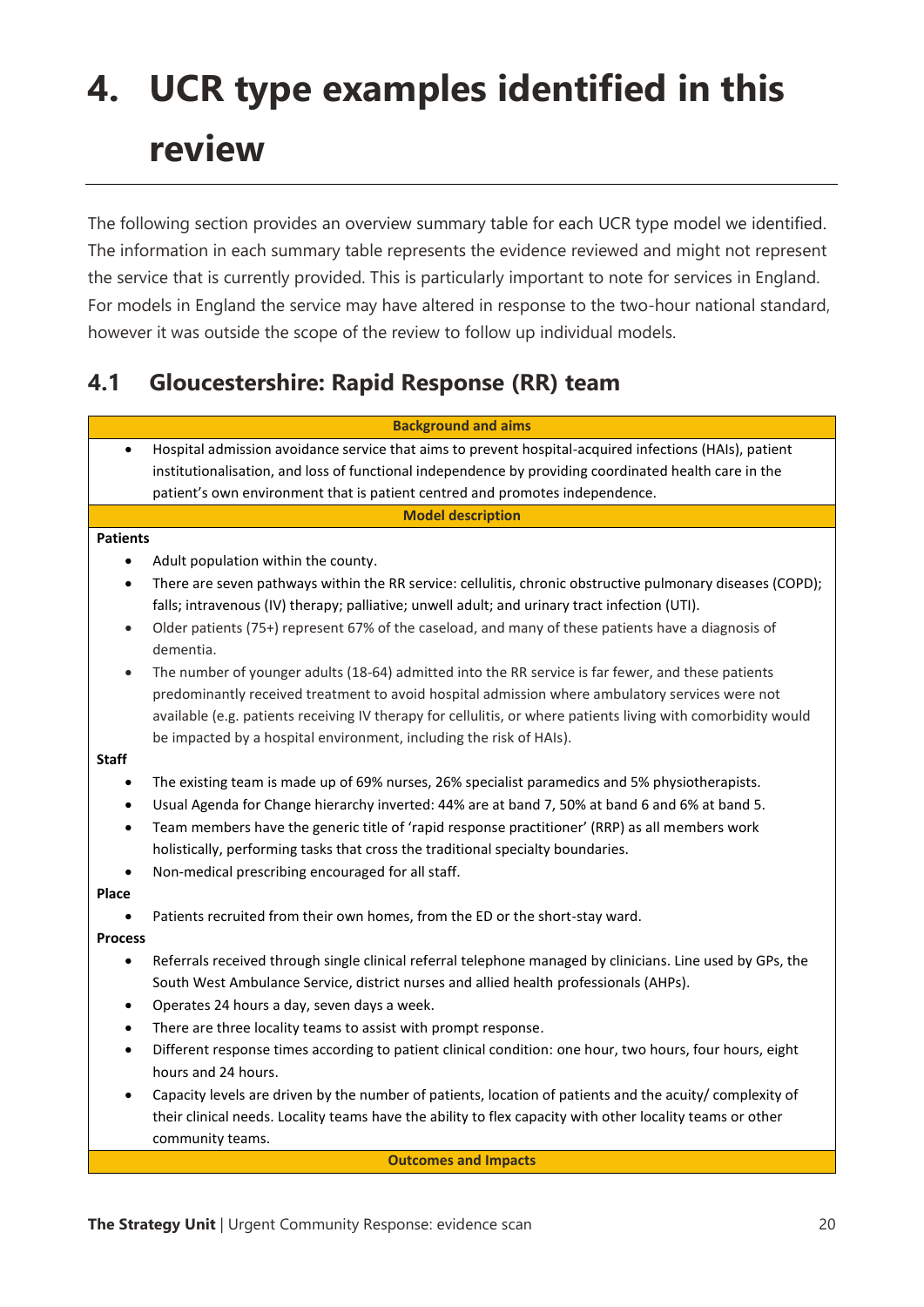#### **Service utilisation - April 2016 to August 2016**

- Over the five-month study period, the mean number of patients admitted to the RR service per month was 251.
- Patient age ranged from 19 to 85+ but the majority of the patients were aged 75 years or more (67%).
- Referrals come from a variety of sources. The majority came through the single point of clinical Access (SPCA) team. This is a team of clinicians who triage patients to appropriate pathways of care within Gloucestershire.
- Other referrals come from Acute Trust (emergency department and acute assessment unit, general wards, community hospitals, specialist teams), Ambulance Service, community team including integrated health and social care teams, high admission care homes, and selected patients.
- The average contact time on an initial visit is 53 minutes (the data do not include the time taken to travel to the patient).
- Follow-up visits vary from 13 to 50 minutes.
- The majority of the patients seen by the RR team are on the unwell adult pathway.
- The average length of contact between the RR service and patients across all pathways is 2.6 days.

#### **Hospital admission avoidance**

• The majority of patients remain in their usual residence on discharge from the RR service. Out of the 1276 patients seen by the RR team over five months (April 2016 to August 2016), 70% remained at home at discharge who otherwise might have been admitted to the acute hospital.

#### **Patient outcomes**

• Feedback from 105 patient/relatives obtained via telephone interview over the five month period (April 2016 to August 2016) found overall patient satisfaction was high.

#### **Cost savings**

- A significant saving was demonstrated when using the RR service. An average estimated saving for one avoided admission is £1782. This is based on not transferring the patient to hospital (ambulance costs of £270), plus the reduction in length of contact from 2.7 days in the RR service compared to 6.9 days as an inpatient (£2760) minus the average cost of the RR service. This is based on one rapid response visit plus six follow up visits  $(1 + 6 * £208 = £1248$ ).
- The cost saving ratio is further enhanced when analysing the over-75 age group whose average length of hospital stay is 11.72 days at a cost of £4688; this represents a saving of £3340 (the authors use the same cost of RR service based on an average of seven visits).

#### **Lessons learned**

#### **Service uptake and utilisation**

• The service gets busier towards the weekend with the greatest number of referrals received on Thursdays and Fridays. Staff suspect that this is because GPs identify patients for 'safety netting'—those who have been unwell during the week or had previous acute admissions and may deteriorate over the weekend.

#### **Training**

• Regular in-service training and case study review sessions ensure that evidence for best clinical practice is continually reviewed. This enables the transfer of skills across traditional professional boundaries.

#### **Variation in pathways**

• The service was initially commissioned to provide 48 hours of acute clinical input, with ongoing referral to integrated care teams. The average length of contact within the RR service across all pathways is 2.6 days, although there is variation in the length of stay across the seven pathways. The increasing complexity of patients' conditions and difficulties in successfully referring patients into step-down services has meant that for pathways such as cellulitis and IV therapy the length of contact was high at 3.9 days. The average length of stay is less than two days for Falls and Palliative pathways.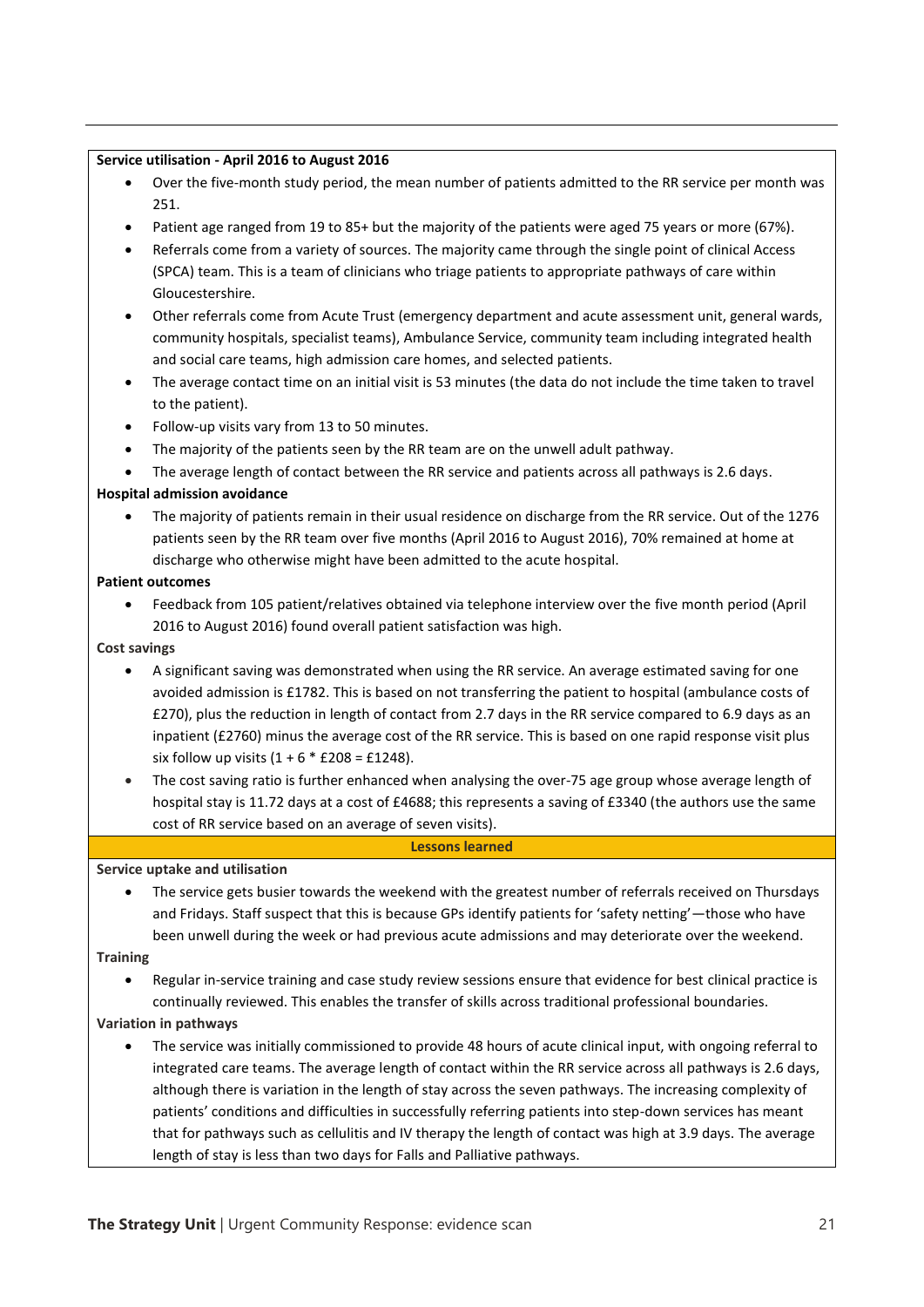#### **References**

Dowell S. et al. (2018) Rapid response: a multiprofessional approach to hospital at home. British Journal of Nursing. 27(1), 24-30.

# **4.2 Berkshire West: Rapid Response and Treatment (RRaT) service**

**Background and aims**

- One of the seven 'accelerator' sites to receive additional funding to increase capacity and responsiveness to older people with complex health needs who require urgent care.
- Service was launched in October 2015, using funding from the Better Care Fund originally targeted for a hospital at home (H@H) service for older people living in their own homes.
- In 2018, became integrated with the already established multidisciplinary Care Home Support Team (CHST) to form the Integrated Care Home Service (ICHS) with two distinctive elements: a reactive one (RRaT) and proactive one (CHST).
- Additional funding has also been made available to the service through the Ageing Well programme to support and develop rapid response services, including enhanced primary care support for care home residents to access an urgent community response within 2 hours of a health crisis, where a hospital admission is a possibility.

#### **Model description**

#### **Patients**

Older people living in care homes.

#### **Staff**

- Multidisciplinary team including: a consultant geriatrician, an RRaT GP, advanced nurse practitioners, specialist rapid response nurses, registered mental health nurses (RMN), specialist senior nurse practitioners, healthcare assistants (HCAs), assistant practitioners (APs), occupational therapists (OTs), physiotherapists (PTs), a speech and language therapist (SALT) and pharmacists.
- MDT staff are supported by a service manager and an administrative team.
- Service also works closely with district nursing (DN) service (including OOH DNs), and specialist services e.g. respiratory and heart function team.

#### **Place**

• Covers three localities in Berkshire West, 51 care homes with a total of 2400 beds.

#### **Process**

- Within two hours of the telephone triage on receipt of the referral via the health hub.
- Operate 365 days of the year between the hours of 9 am–7 pm.
- Referrals are made through a central point, the Health Hub.
- Referrals can be made directly from the care home as well as GPs and the ambulance service.
- Service also supports early discharge.
- Monday to Friday the team have access to an interface geriatrician at the acute hospital to discuss any resident whom they feel would benefit from a hospital admission.
- Care home staff, GPs, and ambulance team can contact the team directly for clinician support and advice.
- Out-of-hours (OOH) medical support is provided through the GP OOH service, and the RRaT team liaises with the OOH service if there are concerns that may arise overnight or over weekends.
- Residents remain on the caseload for up to five days, but this can be longer (or shorter) depending on their health needs and treatment plans.
- Discharge letters sent to GP within 24 hours of discharge from the service. A copy is also sent to the care home, so staff are able to clearly see ongoing plans to maintain the health needs of the resident.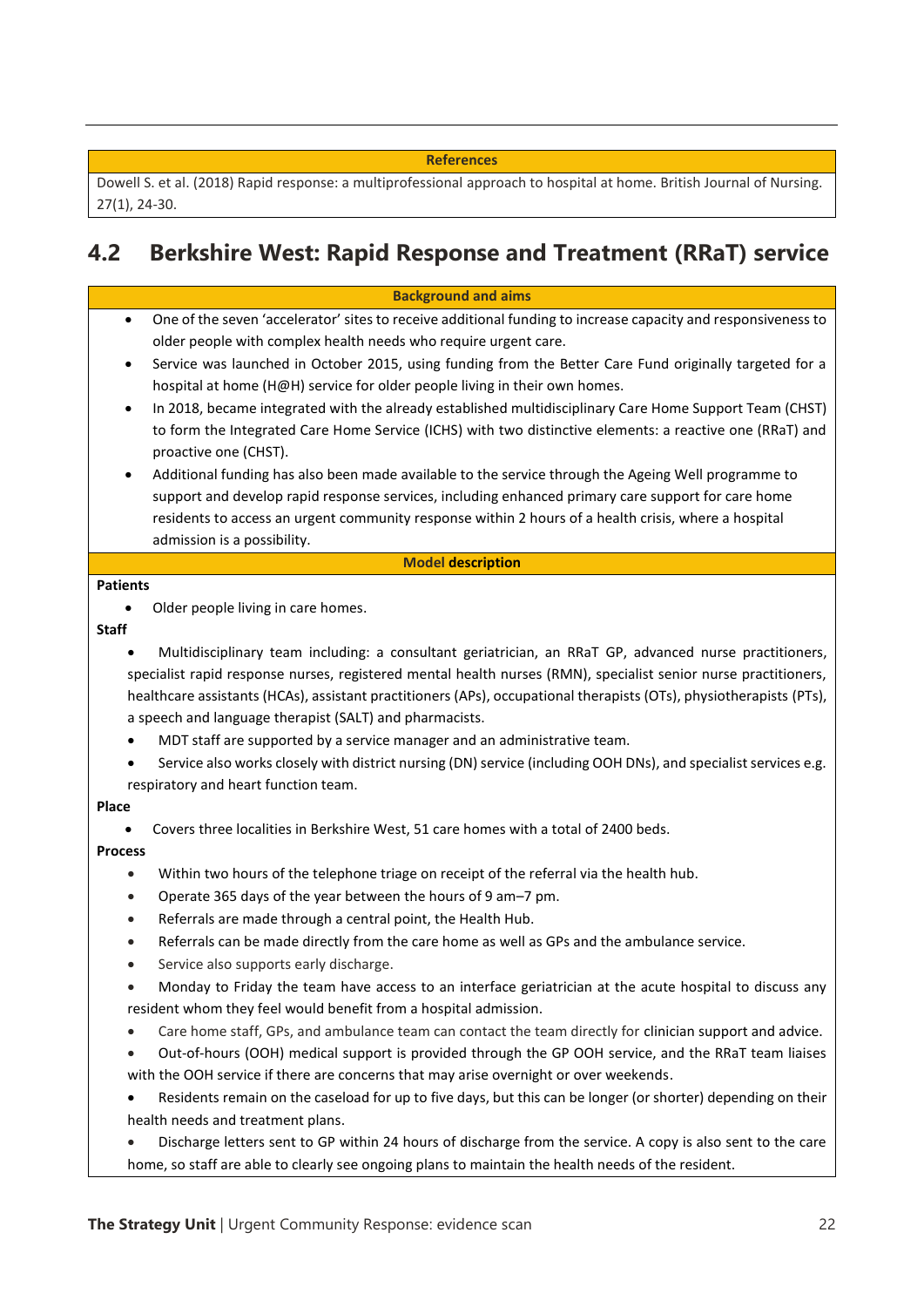#### **Outcomes and Impacts**

#### **Impact of the pandemic:**

- The referral rate to the RRaT service tripled in April 2020.
- Many residents were referred with COVID-19 symptoms, but a similar number had atypical presentations.

**Lessons learned**

#### **Capacity / Response time**

• The ongoing increasing demand for the RRaT support among the care homes continues to challenge the capacity within the service.

**References**

Waldon M. (2021) A rapid response and treatment service for care homes: a case study. British Journal of Community Nursing. 26(1), 6-12.

# **4.3 Greater London: Short-term Assessment, Rehabilitation, Reablement Service (STARRS) Rapid Response team**

#### **Background and aims**

- The service was designed to help support GPs to manage clinical and social crisis at home.
- STARRS was set up in late 2010 (Brent). It was initially nurse led and had geriatrician support on an ad hoc basis.
- The scheme expanded to Harrow in March 2012, taking over from four separate services previously provided by the acute discharge team, healthcare and rehabilitation team, falls team and the physical disability support team.
- From mid-2013, there was regular input from a geriatrician three sessions a week.
- In 2014, there were daily virtual ward rounds and also geriatricians support until 10pm, seven days a week.
- STARRs care packages include rapid response, early supported discharge and reablement.

#### **Model description**

#### **Patients**

- Frail older people / patients in crisis or at urgent risk of hospital admission.
- Eligibility criteria are wide. These range from provision of equipment, responding to falls, personal care (washing and dressing), dietitian support, managing exacerbations of chronic obstructive airways disease, anticoagulation, non-mobile patients with suspected deep venous thrombosis and patients requiring intravenous therapy e.g. antibiotics for cellulitis or heart failure.

#### **Staff**

- Multi-disciplinary team including nurses, therapists (physiotherapists and occupational therapists), paramedics, dietitian and geriatricians.
- The RRT is comprised of a manager (Band 8c nurse manager), a senior physiotherapist (Band 8b), 16 general nurses, 12 physiotherapists, three occupational therapist, two paramedics. All trained to be competent in general clinical assessments.
- The team also includes a part-time dietitian, access to a social worker, a person for transport and five administrators.
- Clinical governance of patients is shared between GPs and geriatricians.

**Place**

Patients' home.

**Process**

• Service runs from 8am to 10pm, seven days a week.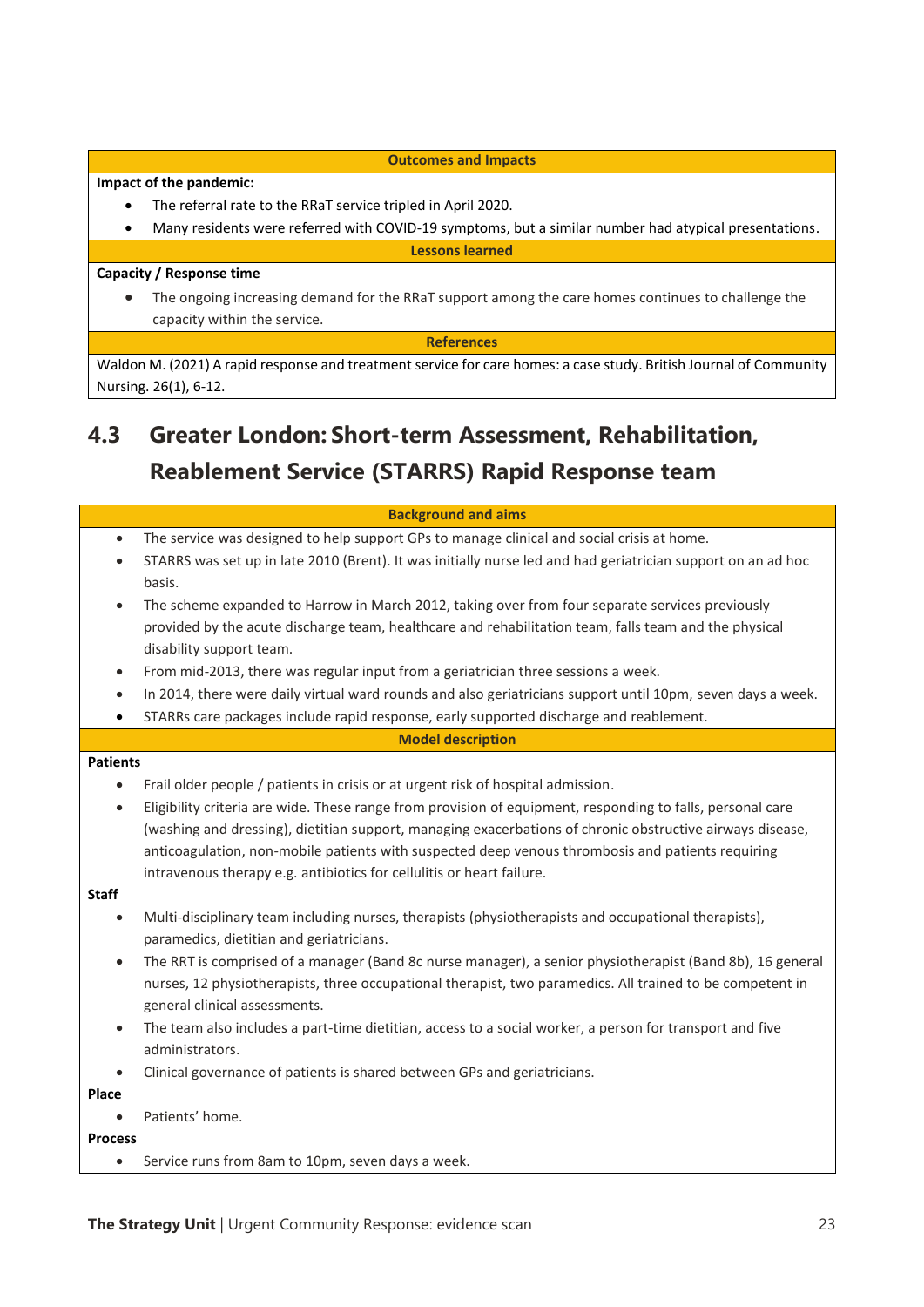- SPA (single point of access) team manages administration with support from a clinician.
- Referrals GP, London Ambulance Service (LAS) after a face-to-face assessment and A&E up to 48 hours post presentation.
- Patients are given a comprehensive clinical assessment at home within two hours of referral (usually a senior nurse and a therapist).
- Patients remain in their home but are visited daily by nurses and/or therapists.
- Patients are discussed in daily virtual ward rounds with geriatrician to formulate a management plan. Daily ward rounds were undertaken by two geriatricians, with two trainees, with the MDT. Out of hours medical support including weekends was provided by four other consultant geriatricians.
- Patients were supported in their homes until the medical condition has stabilized or if they need hospital admission.

#### **Outcomes and Impacts**

#### **Service utilisation**

- Over four years (February 2016 to February 2020), 17,626 people were seen by STARRS.
- Patients were aged between 21 and 107, however over 99% of patients were aged 65 years and above.
- The two-hour response time for patients' clinical encounter have significantly reduced from 82% in 2016 to 71% in 2020 at the expense of corresponding increases in patients seen between two and three hours (from 13% to 16 %) and in patients seen after three hours (from 5% to 13%) over the same period.
- The mean length of stay in the virtual ward is less than five days.

#### **Hospital admission avoidance (HAA)**

• HAA from GP and LAS referrals has remained largely unchanged at just over 80% and under 80% respectively over the past four years. However, HAA from A&E has consistently declined from 92% to 87% over the same period.

#### **Hospital admissions after discharge from RRT at 30 days**

• Over the past four consecutive years, despite a significant increase in the number of referrals, hospital readmission at 30 days have remained relatively constant at about 10%.

#### **Lessons learned**

#### **Capacity / Response time**

- One of the unintended consequences of the increased referrals (30% over the past four years) is that they have impacted significantly on the response time.
- Several other factors may also have affected the response time. For example, a large cluster of referrals at specific times of the day will significantly stretch the ability of the RRT to see referrals within the time constraints.
- In some instances, relatives have made specific requests to be present during the assessment. As such, a mutually agreed time would need to be arranged.
- Due to increased demand referrals are triaged (in discussion with GP) to be seen within two or within four hours.

#### **Service uptake and utilisation**

- In earlier reports of the mode it was highlighted that GPs are in charge of the clinical governance of patients referred to the rapid response service. This requires significant trust between GPs and the STARRS team. The team found that GPs became more confident about referring directly to STARRS as the service grew and evolved. In some areas GPs lack this confidence and provide few direct referrals.
- Between March 2019 and Feb 2020 referrals from London Ambulance Service were reported to be declining compared to previous years. A telephone triage service by an LAS "clinician" to replace the face-to-face assessment was under discussion, to divert referrals directly to STARRS.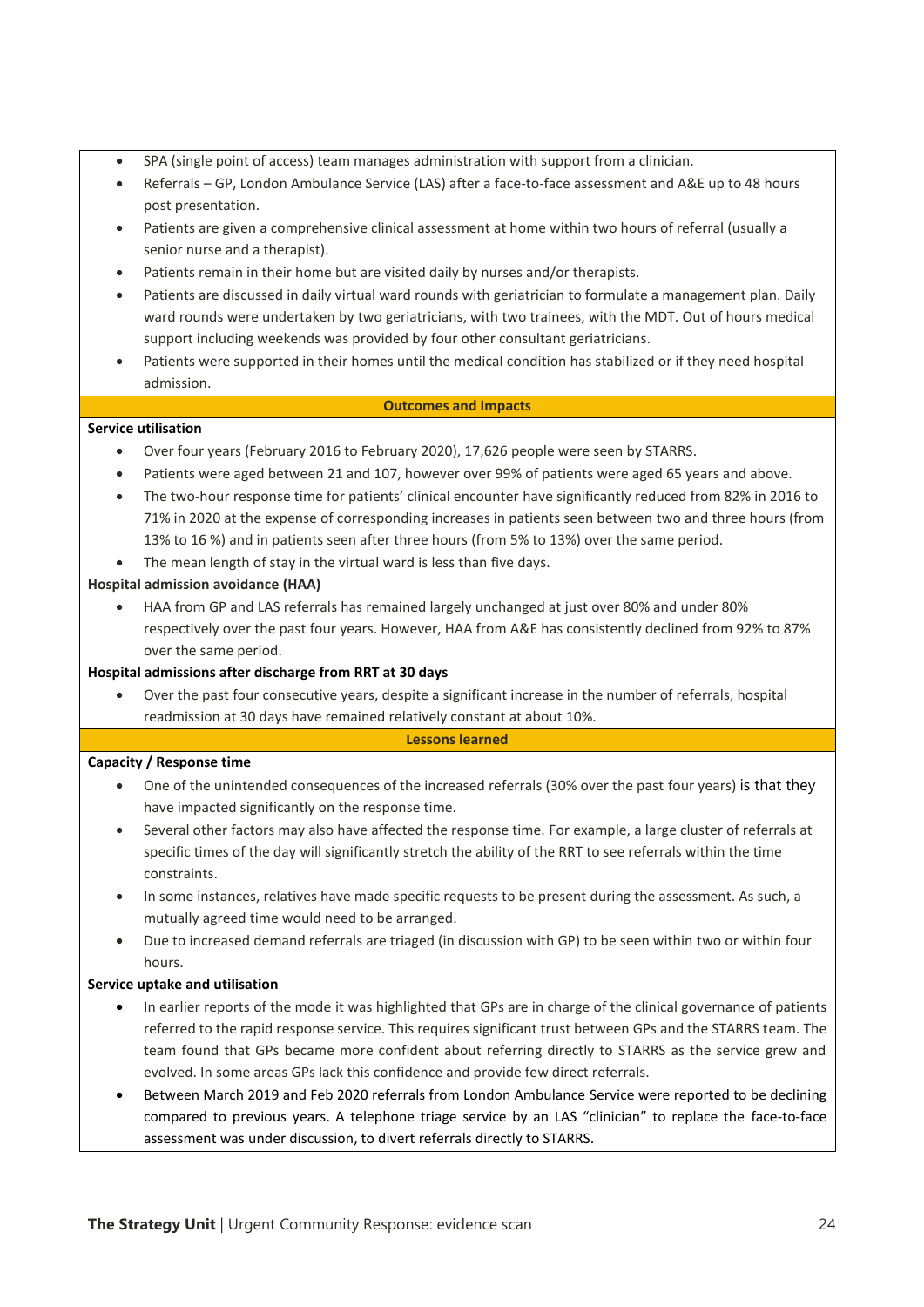- The impact of COVID-19 resulted in a change to mode of triage before referral. From October 2020, STARRS, in line with all Rapid Service Services in the North-West London Sector, agreed to accept referrals directly from the central LAS central Hub after a telephone consultation.
- Telephone triage is likely to become more common therefore the service highlights it must adapt to ensure governance on service deliverance is maintained.
- There is also a concern that shifting towards telephone consultations by GPs before Rapid Response Service triage will present challenges due to the demographic serviced by STARRS. Consultations with older patients are often more time consuming as they tend to have several co-morbidities, a greater likelihood of cognitive and hearing impairment. As such, the history may often come from a second party caller (e.g. spouse) or worse a third-party caller (e.g. a relative some distance away from the patient). It is therefore significantly more difficult to fully appreciate the extent of the patient's symptoms via the telephone.

#### **Skill mix**

- There are increasing numbers of non-medical prescribers and all geriatricians have access to remote electronic prescribing to enable prompt initiation of treatment (e.g. antibiotics).
- Team members are mainly recruited from an acute care background as staff need to be able to deliver acute levels of care. The service functions through competency-based nursing; STARRS nurses must be confident and able to make autonomous decisions on patients' care.

• STARRS employs its own driver which enables patients to be brought to and from hospital with relative ease.

#### **Training and development**

• Staff in the STARRS teams rotate between each of its three main functions: rapid response and A&E admission avoidance, early supported discharge and community rehabilitation. The team highlights the importance of including community rehabilitation in this rotation. Rotations ensure community teams maintain their acute skills and relationships.

#### **Recruitment**

- The service takes healthcare professionals out of traditional working practices, which has led to recruitment difficulties.
- Nurses must have the confidence to make autonomous decisions on patients' care and be willing to learn new skills beyond their own specialty.
- They must also be prepared to work long shifts across seven days and be able to drive.
- Consultants running the service are subject to unique risks. With no direct responsibility for patients, and often no direct contact with them, some consultants can be reluctant to take on the responsibilities of overseeing STARRS.

#### **References**

- Monitor (2015a) Moving healthcare closer to home. Short-Term Assessment, Rehabilitation and Reablement Service: London North West Healthcare NHS Trust. Available from: [https://assets.publishing.service.gov.uk/government/uploads/system/uploads/attachment\\_data/file/45897](https://assets.publishing.service.gov.uk/government/uploads/system/uploads/attachment_data/file/458979/London_North_West_.pdf) [9/London\\_North\\_West\\_.pdf](https://assets.publishing.service.gov.uk/government/uploads/system/uploads/attachment_data/file/458979/London_North_West_.pdf)
- Chua E. et al. (2020) The short-term assessment, rehabilitation, reablement service "starrs": a rapid response team to support the frail older person to remain at home. MOJ Gerontol Ger. 5(3), 96-101.
- Chua P. et al. (2021) The impact of COVID-19 on the rapid response team: short term assessment rehabilitation and reablement service (STARRS) in England. MOJ Gero & Geri Med. 6(4),107-112.

# **4.4 Southampton: Rapid Response Team (RRT)**

**Background and aims**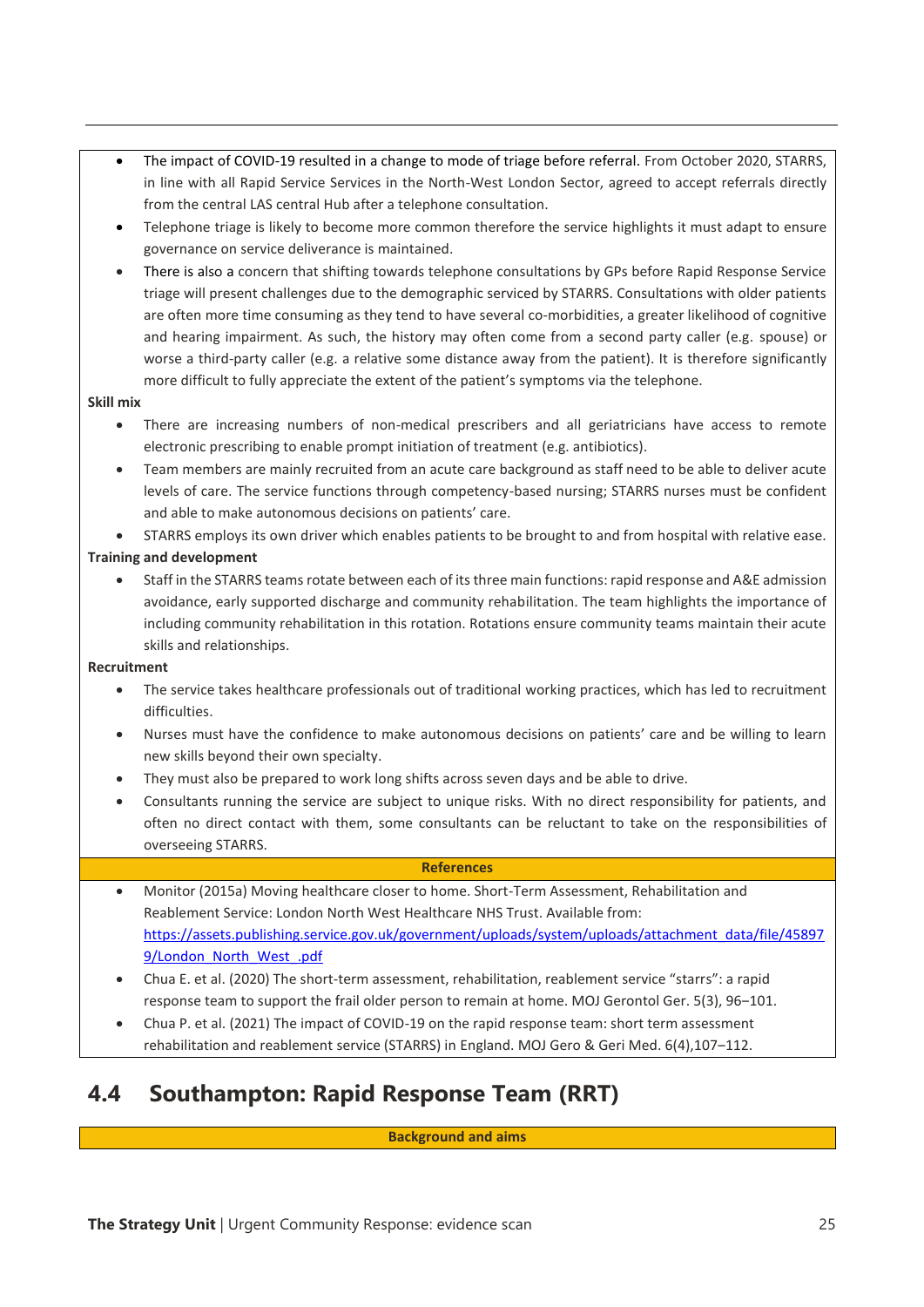- The RRT was set up in early 2007 as part of a Section 75 joint funded programme with health and social care. Section 75 was part of the NHS Act 2006, which facilitated some pooling of health and social care funds.
- The focus of the RRT is on supporting patients to remain at home in spite of a clinical crisis.
- The inherent value of such a service is that care can be delivered closer to home, which is recognised as being a safer place with better outcomes for older patients, who are rapidly disorientated and deconditioned by even a short stay in hospital.

#### **Model description**

#### **Patients**

• Adult population (unclear if restricted to older adults but lowest patient age service data is 50-59).

#### **Staff**

- The team includes five band 7 specialist community practitioners (four registered nurses and one physiotherapist), supported by 11 band 6 senior community practitioners (ten registered nurses and one occupational therapist), two associate practitioners at band 4 and 15 rehabilitation and nursing assistants at band 3.
- The RRT social worker is a care manager based in the team who works jointly with local social care services.
- There is access to a community pharmacist for support with medication reviews.
- The RRT is further supported by a dedicated administration team, trained to deal with the multitude of tasks and enquiries received.

#### **Place**

Patients' own home.

#### **Process**

- The team is part of adult services provision for the community provider trust and operates as a 24 hours a day, seven days a week service, with close links to the locality and emergency department (ED) teams.
- Two-hour face-to-face visit target.
- Seven-day length of stay target.
- The RRT has a caseload review with the geriatrician three times a week and they are available daily for telephone advice.

#### **Outcomes and Impacts**

#### **Service utilisation**

- The RRT collected data for patients referred to it between October and December 2013. Data were collected on 101 patients.
- Most referrals came from GPs (36%), with the majority of the remaining referrals from community nurses (17%) or ED teams (EDTs) (19%). The EDTs use the RRT to monitor patients who have been unwell enough to require presentation at the ED, but do not need an inpatient stay.

#### **Outcomes on discharge**

• 29% of patients were discharged home from the service with no increase in dependency from admission. The reablement service (rehabilitation teams) supported 23% of patients while longer-term care packages were established. A further 12% were supported with additional care, which was started while still at home, and enabled the RRT to step down its care. 28 patients were admitted to a bedded unit (one older people's mental health, three step-up beds, 24 acute trust).

#### **Lessons learned**

#### **Onward referral/care**

The team has found onward care is facilitated by liaison with the GP to lead on care delivery, comprehensive geriatric assessment (CGA) by the community geriatrician at home with an agreed level of urgency, or referral to the virtual ward and management by the locality-based community health team with community matron.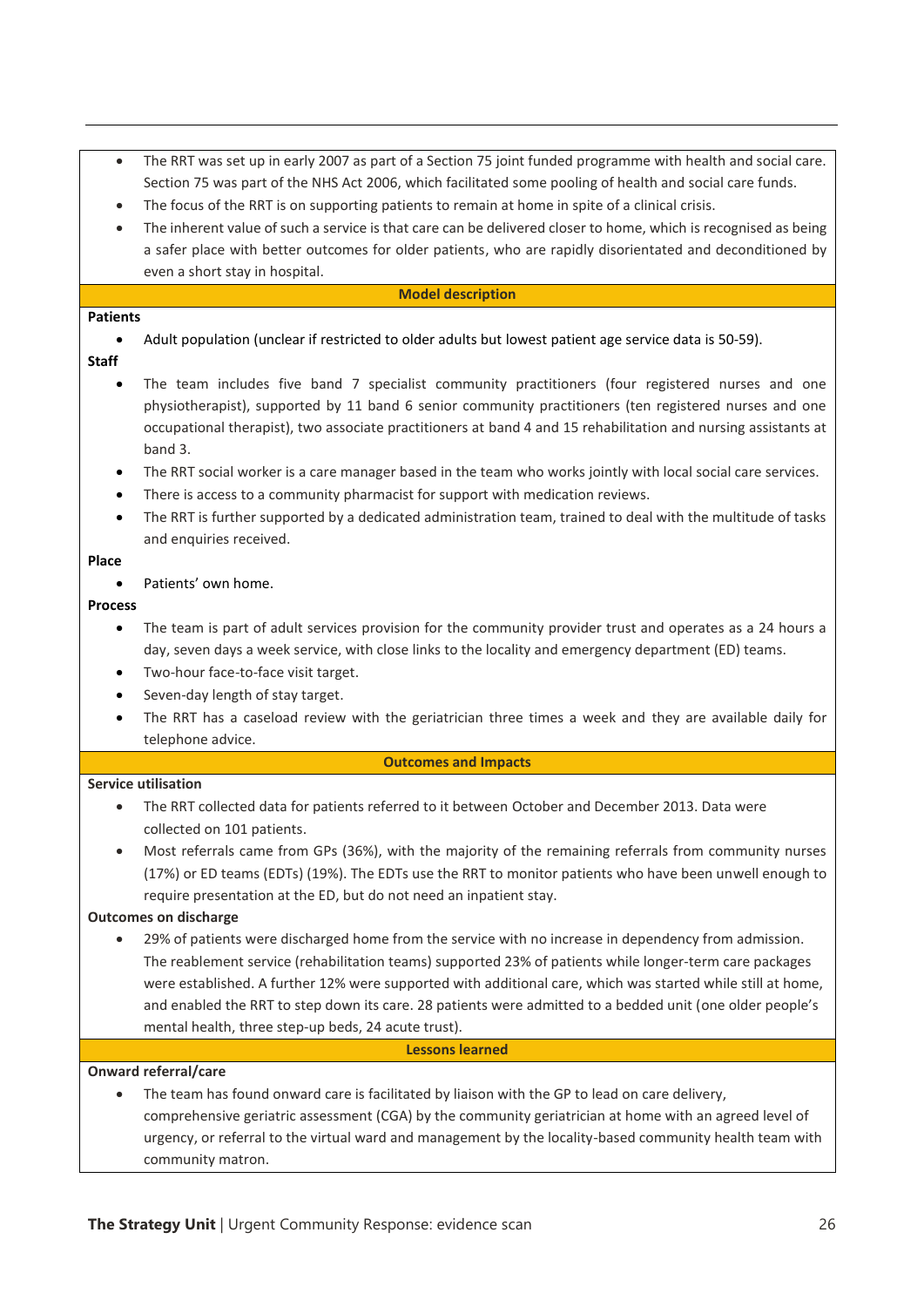#### **Service uptake and utilisation**

• GPs are clear that their confidence in the service directly relates to the capacity of the team to respond quickly.

#### **Capacity / response time**

• On limited occasions the service has had to close because it is unable to respond to patients within the two hour response time. To mitigate closing the service due to capacity issues the service does not accept patients being discharged from acute care except from the ED or in exceptional circumstances.

#### **Skill mix**

- Access to geriatrician enables robust and appropriate clinical assessment, intervention and monitoring. It also ensures appropriate escalation, as well as a learning environment for the whole team.
- The team was working towards achieving full integration with the older person's mental health by the end of 2015.

#### **Impact of wider services**

The service has felt that focusing on clinical crisis support in the community has been at the expense of developing the discharge service from the local hospital. This has been unpopular with the local hospital but popular with patients.

#### **References**

Clift, E. (2015) How a rapid response team is supporting people to remain at home. Nursing Older People. 27(10) 16- 21.

# **4.5 Neath Port Talbot: Acute clinical team (ACT)**

#### **Background and aims**

| $\bullet$ | Community resource teams (CRTs) were created as part of the strategic delivery programme, to deliver an |
|-----------|---------------------------------------------------------------------------------------------------------|
|           | early-response service to people in the community, with the aim of preventing unnecessary hospital      |
|           | admissions. They bring together all the teams already working in the community into a coherent system   |
|           | under the multi-agency leadership of local authorities.                                                 |

- There are 22 CRTs in Wales which provide nursing, multidisciplinary and medical care in the community.
- The CRTs' main goal is to assess and support people in their place of residence, avoiding unnecessary hospital admissions.
- The CRT is an example of a change in approach, moving from fitting patients into care processes to building care processes around patients.
- Acute clinical team (ACT) is the nursing branch of Neath Port Talbot CRT.

**Model description**

#### **Patients**

• Anyone aged over 18 years, who requires urgent treatment in their own home (or care home) that would have traditionally been given in hospital (mean age of patients is 80 years old).

**Staff**

- The ACT is led by an advanced nurse practitioner and supported by a consultant physician and geriatrician. The team comprises of ANPs, a community mental health nurse, staff nurses; healthcare assistants and clerical staff.
- The CRT includes three ANPs (and independent prescribers), who are skilled and experienced in assessment, diagnosis and older people's nursing. Another three team members are training to become advanced practitioners.

**Place**

• Patients' home or care home.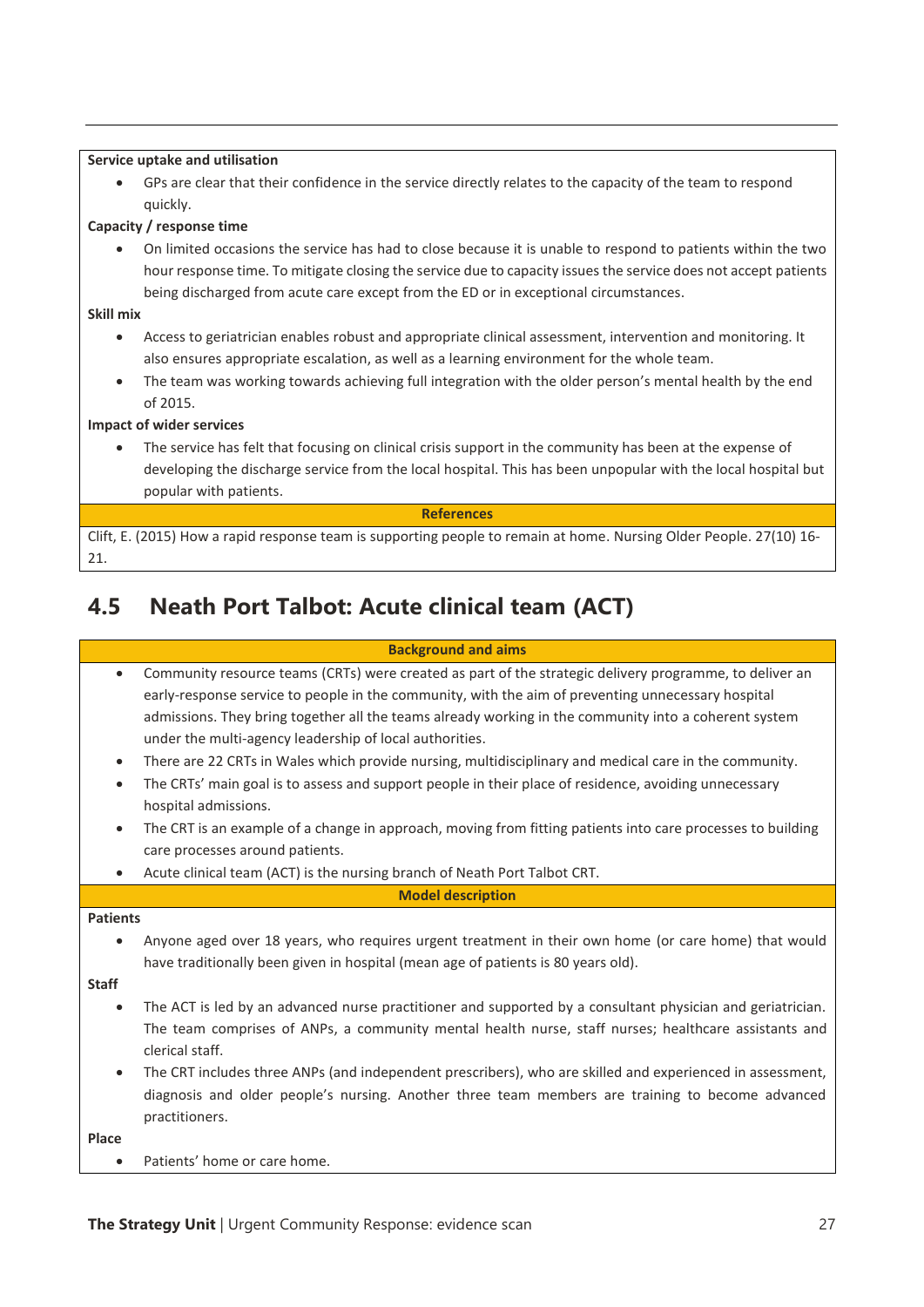#### **Process**

- In urgent cases, the team can assess patients within four hours of referral so care can be delivered promptly.
- Through a single point of access referrals go directly to the most appropriate team within the CRT. Referrals are taken from GPs, the Welsh Ambulance Service Trust, other types of community teams (for example, mental health or district nursing) and secondary care services. Once a referral is accepted, the team either shares or takes over clinical responsibility for the patient.
- A referral must not duplicate care delivery from another service, although it can be complementary. As an example, the district nursing service may be caring for a patient who develops cellulitis that is not responsive to oral antibiotics; traditionally they would have been admitted to hospital, but the ACT will work with the district nurses while the patient is acutely unwell.
- The ACT provides rapid assessments including comprehensive geriatric assessments if needed and clinical interventions.
- All staff receive training, both formal and informal.
- The acute clinical team has developed its own assessment tool, which covers nursing, medical, social and functional aspects. All staff receive specific induction training to learn how to use it. The tool fulfils multiple functions: is a professional and legal requirement; supports communication between health professionals; collates patient information in all aspects listed above; screens patients to see whether they need further assessments; and records patients' wishes and needs

#### **Outcomes and Impacts**

#### **Service utilisation**

• Referral numbers have been increasing year on year. From January until 30 June 2014, 416 referrals were made – rising to 610 for the same period the following year.

#### **Hospital admission avoidance**

- Between January 2015 and January 2016, the team looked after 1,254 patients and were able to alleviate or resolve the health issues experienced in 85% of cases. The most common health issues encountered were acute infections, dehydration, falls and frailty.
- Around 88% of all patients were treated in their place of residence but, if needed, the team can request admission to hospital. Around 12% of all patients were admitted to hospital. Of these, 9% were admitted within the first 48 hours of care, most commonly at the time of assessment. Only 3% were admitted to hospital after 48 hours.
- Over the four-year period from 2011 until 2014, the number of acute medical admissions for Neath Port Talbot residents aged 80 years and over to local hospitals fell by 14%.

#### **Lessons learned**

#### **Capacity / Response time**

• Capacity is challenged by annual increases in demand.

#### **Recruitment**

• Due to the skill base required, one of the biggest challenges is recruiting suitably qualified staff.

#### **Training and development**

• Challenging to find time for training and development.

#### **Shared records**

• Communication across teams can be challenging e.g. IT (e.g. lack of mobile technology, staff using both paper and electronic records), incompatibility of systems, fragmentation of patient records across different departments.

#### **Relationships/Trust**

• Building good, trusting relationships with referrers, patients, families/carers, colleagues, and other services takes time, effort, and energy.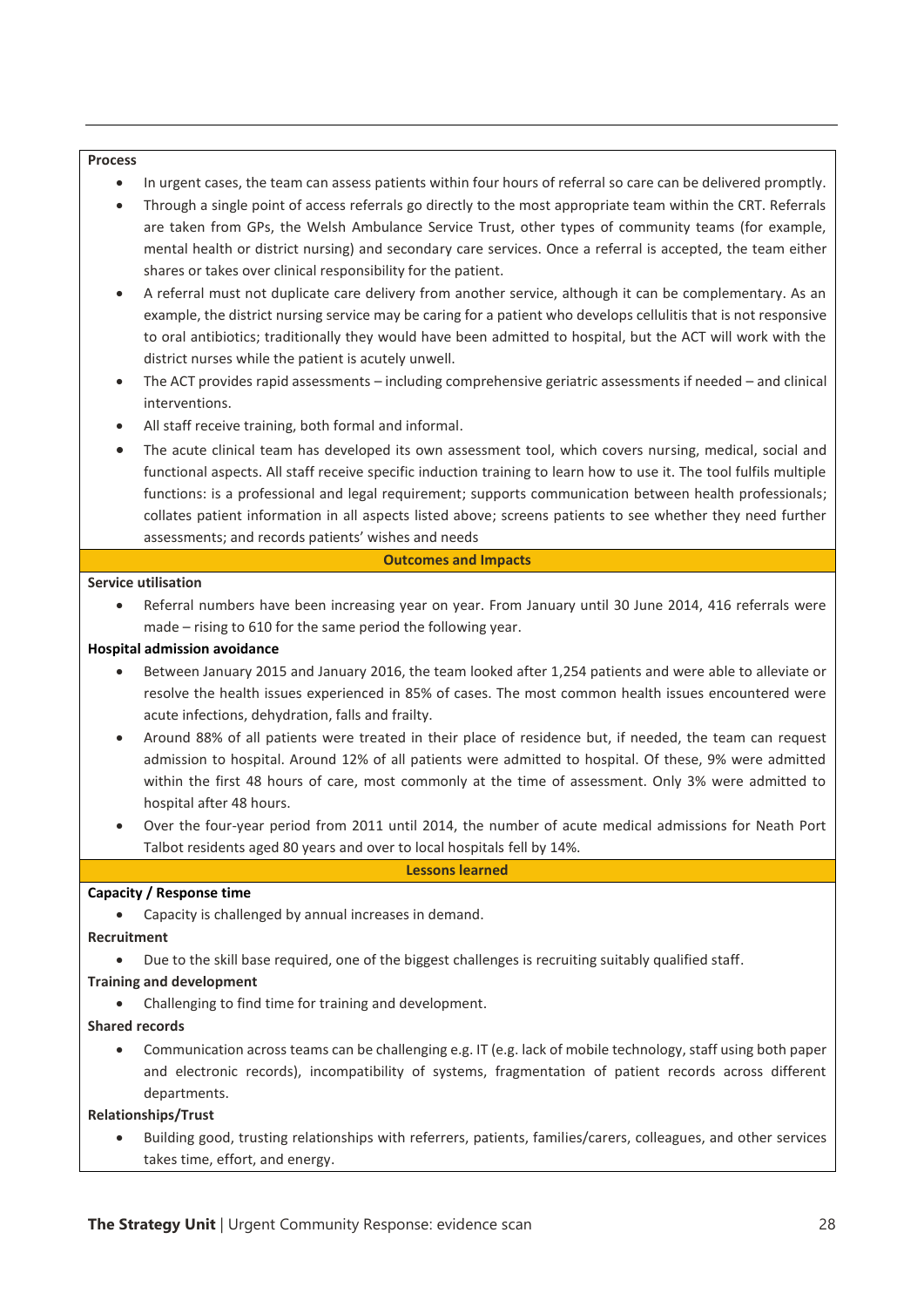Trust and respect need to be earned; they are not a given.

#### **Leadership**

• Running a nurse-led service requires vision, leadership skills, investment in team members and support from senior management.

**References**

Griffiths B. & Davies A. (2017) Reducing hospital admissions with person-centred intermediate care. Nursing Times. 113(2), 55-57.

# **4.6 Central and North West London: Rapid Response Service (RRS)**

#### **Background and aims**

- Service provides both admission avoidance and supported discharge.
- Camden's Rapid Response Service aims to provide alternative care pathways in the community so that fewer vulnerable patients presenting at accident and emergency departments are admitted to hospital.
- The trust had a therapy-led rapid response service for some years. Two staff ran it from Monday to Friday, and it could carry four or five patients on the caseload at a time.
- From October 2013, the trust used winter resilience money from Camden Clinical Commissioning Group to expand and integrate its existing rapid response, rapid early discharge and hospital-at-home services to create a single Rapid Response Service.
- Integrating schemes brought benefits of sharing resources and better management of peaks in demand. This increased the trust's capacity and ability to avoid hospital admissions while supporting timely discharge, particularly at weekends.
- The Rapid Response Service began in November 2013.

#### **Model description**

#### **Patients**

- The service is primarily for patients with physical health needs. The main referral criterion is that patients have been assessed as medically stable but would not be safe to stay at home without further support. Most patients are frail older adults.
- Referral criteria broad -the team tries to serve as many patients as it can care for safely.

### **Staff**

- Nursing and therapy led multidisciplinary team (MDT).
- A senior nurse manages the team, which consists of band 7 clinicians able to work autonomously. The team includes nurses, occupational therapists, physiotherapists, a pharmacist, a rehabilitation assistant and healthcare assistants.
- Doctors are not currently part of the team. However, links with acute trust consultants and GPs have been stronger since expansion.
- GPs maintain medical accountability for the patient on the rapid pathway Accountability for community referrals, especially admission avoidance, remains with the GP and the Rapid Response Service clinicians. All changes in treatment pathways are discussed with the referring GP.

#### **Place**

Care is provided mainly at home.

#### **Process**

• Single point of access - referrals are received 24 hours a day, seven days a week. Nursing or therapy staff prioritise them.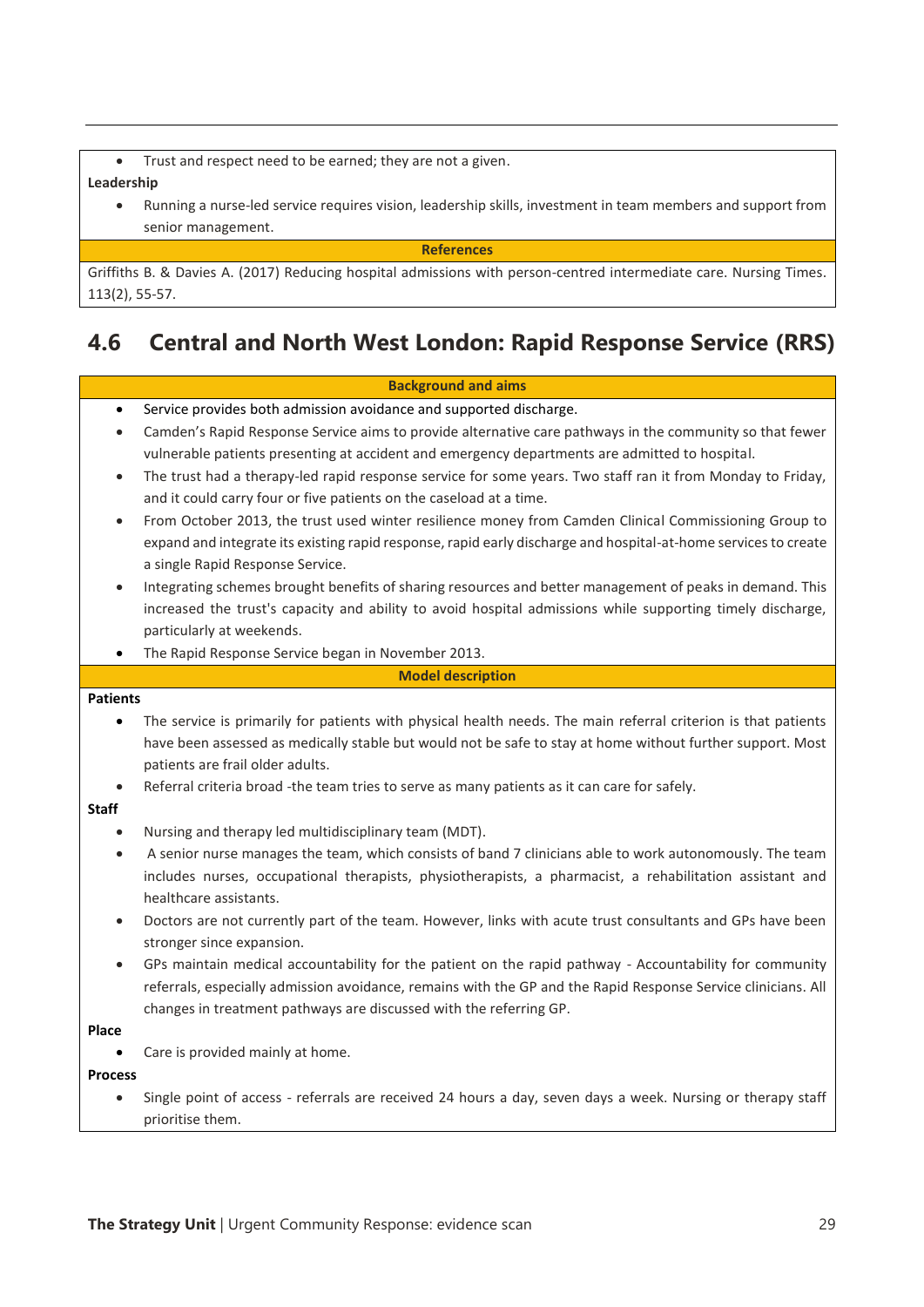- Referral received from: GPs, London Ambulance Service, acute services, other health and social care staff including community teams and sheltered housing, carers, friends, family, or self-referral (if they have used the service previously).
- Within four-hour the rapid response service completes a nurse-led telephone triage and an MDT member will conduct a face-to-face assessment in the patient's home.
- MDT members design a care plan with the patient, with the aim of restoring the patient's independence as quickly as possible.
- Works with the Rapid Enhanced Discharge Support (REDS) team to support discharge referrals within 24 hours.
- The rapid response service is staffed from 9am-9pm but the Trust's overnight staffing service has been coopted into the rapid response team so it effectively operates 24 hours a day, seven days a week. For overnight referrals the overnight nurses assess the patient at home, stabilise them and arrange for a therapist to visit at 9am to complete a full assessment and care plan.
- Supported by CareLink, providing therapy-focused reablement.
- Patients stay in the care of the rapid response MDT for up to 10 days.
- Caseload is adjusted according to patients' acuity. The service has a capacity of over 40 patients per day depending on casemix.

#### **Outcomes and Impacts**

#### **Hospital admission avoidance**

• The trust reports that it is avoiding around 80 hospital admissions a month with over 80% of referrals avoiding admission.

#### **Lessons learned**

#### **Skill mix**

• Medical input into the MDT would enhance the scheme's impact, enabling more acutely ill patients to stay at home. But moving consultants into the community would significantly affect the cost of the service and capacity in the rest of the organisation.

#### **Increasing awareness / promotion of service**

• Staff from local acute trusts have opportunities to shadow CNWL community teams, including the rapid response teams, to enhance colleagues' understanding of whole pathways and encourage appropriate referrals.

#### **Service uptake and utilisation**

• GPs say they appreciate the open communication channels: for example, being able to speak to a senior clinician immediately and decide together what is best for the patient.

#### **Relationships and support of other teams**

- Relationship building with primary care, adult social care and mental health services is an important aspect of providing a seamless service to patients.
- The Rapid Response Service works closely with CareLink. CareLink provides six weeks of home-based care for reablement. The trust can introduce a CareLink package to give more intense care and reablement to patients on a rapid pathway. CareLink and the Rapid Response Service are located together, which helps them communicate. They benefit from each other's experiences, and joint working brings economies of scale.

#### **References**

Monitor (2015b) Moving healthcare closer to home. Rapid Response Service: Central and North West London NHS Foundation Trust. Available from:

[https://assets.publishing.service.gov.uk/government/uploads/system/uploads/attachment\\_data/file/459191/CNWL.](https://assets.publishing.service.gov.uk/government/uploads/system/uploads/attachment_data/file/459191/CNWL.pdf) [pdf](https://assets.publishing.service.gov.uk/government/uploads/system/uploads/attachment_data/file/459191/CNWL.pdf)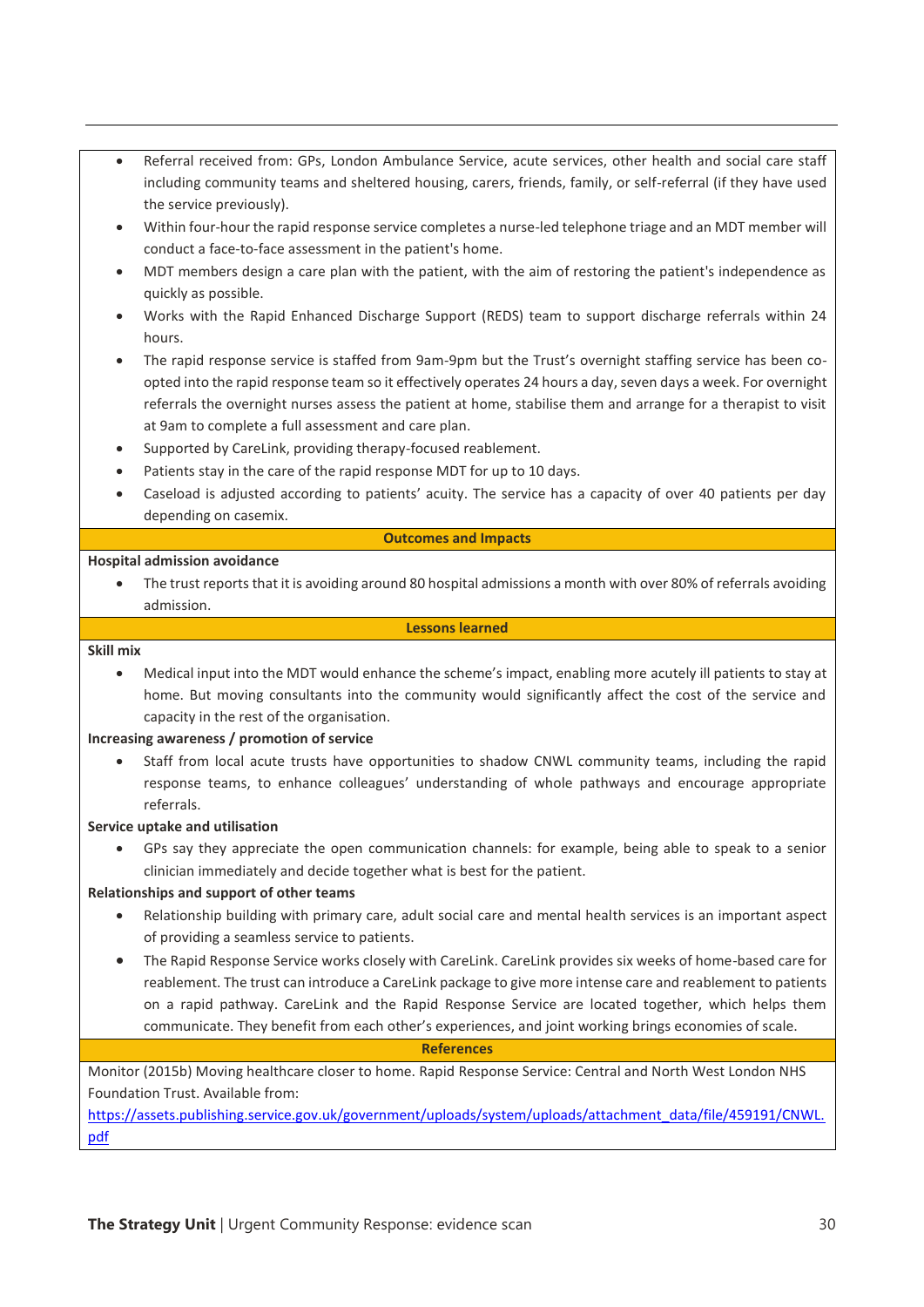# **4.7 Enfield: Care Home Assessment Team (CHAT)**

| <b>Background and aims</b> |  |
|----------------------------|--|
|                            |  |

- Integrated multi-disciplinary physical and mental health team support to care homes enhancing end of life care, dementia care and primary care support.
- Service aims to 1) reduce the need for acute emergency and reactive care, and 2) improve end of life care, increasing the number of residents who die in their preferred place.
- CHAT provide emergency rapid response to deteriorating patients, medically supporting residents to not be admitted to hospital, where possible.
- In 2011 a pilot service of a geriatrician and community matron led service model, with support from GPs, was set up to establish a relationship with four care homes. CHAT has now expanded to support in 39 care homes (2020).
- In October 2016, CHAT became a fully integrated physical and mental health multi-disciplinary team.

**Model description**

#### **Patients**

• Care home residents.

#### **Staff**

- An integrated mental and physical health team including community matrons, geriatricians, a consultant psychiatrist and mental health nurses, occupational therapy, a phlebotomist, pharmacists and work closely with primary care, frailty networks and a tissue viability service.
- Original staff model was limited to geriatricians (16 hours/wk), psychologist (0.6 wte), band 7 matron (1 wte), band 3 admin (0.6 wte) in 2012/13. In 2018/19 the staff model included: geriatricians (16 hours/wk), Consultant Psychiatry time (16 hours/wk), Band 8a manager /matron (1 wte), band 7 matrons (4 wte), band 7 specialist mental health nurse (2 wte, including one with OT specialism), band 4 assistant practitioner / phlebotomist (1 wte), band 3 admin (0.8 wte). There are also pilot projects included the following staff: band 7 matron in Haringey (0.6 wte), band 7 matrons / trusted assessors (3 wte), band 8a prescribing pharmacist (1 wte), band 6 pharmacy technician (0.6 wte).
- Community matrons are responsible for rapid response. Additional functions of community matrons include holding a caseload and providing support and training to staff.

#### **Place**

• 39 care homes across Enfield.

#### **Process**

- CHAT urgently responds to a deteriorating resident at risk of hospital admission within two hours (previously four hours).
- There is a single point of contact (SPOC), the community matrons triage the call and can provide telephone advice to GPs, other healthcare professionals, care home managers and staff.
- The SPOC will organise a CHAT team unplanned visit, a consultant geriatrician review, co-ordinate with any members of the integrated care network e.g. GP, physiotherapist depending on what is required.
- Referrals are made by phone, anyone can refer residents. Residents and carers can also access the SPOC.
- Operates Monday Friday 09.00 17.00 exclusive of bank holidays.
- CHAT ensures care / crisis plan information is provided to out-of-hours Rapid Response providers e.g. LAS and GP OOH with clear instruction of agreed care plans in the event of an emergency and follow up actions in hours where appropriate. In 2018-19 CHAT have now been sub-contracted to support GP OOH provision.
- CHAT keep residents on their caseloads, residents are only discharged from the service if; moved out of borough; moved back to a private residence; admission to hospice care; or deceased.

#### **Outcomes and Impacts**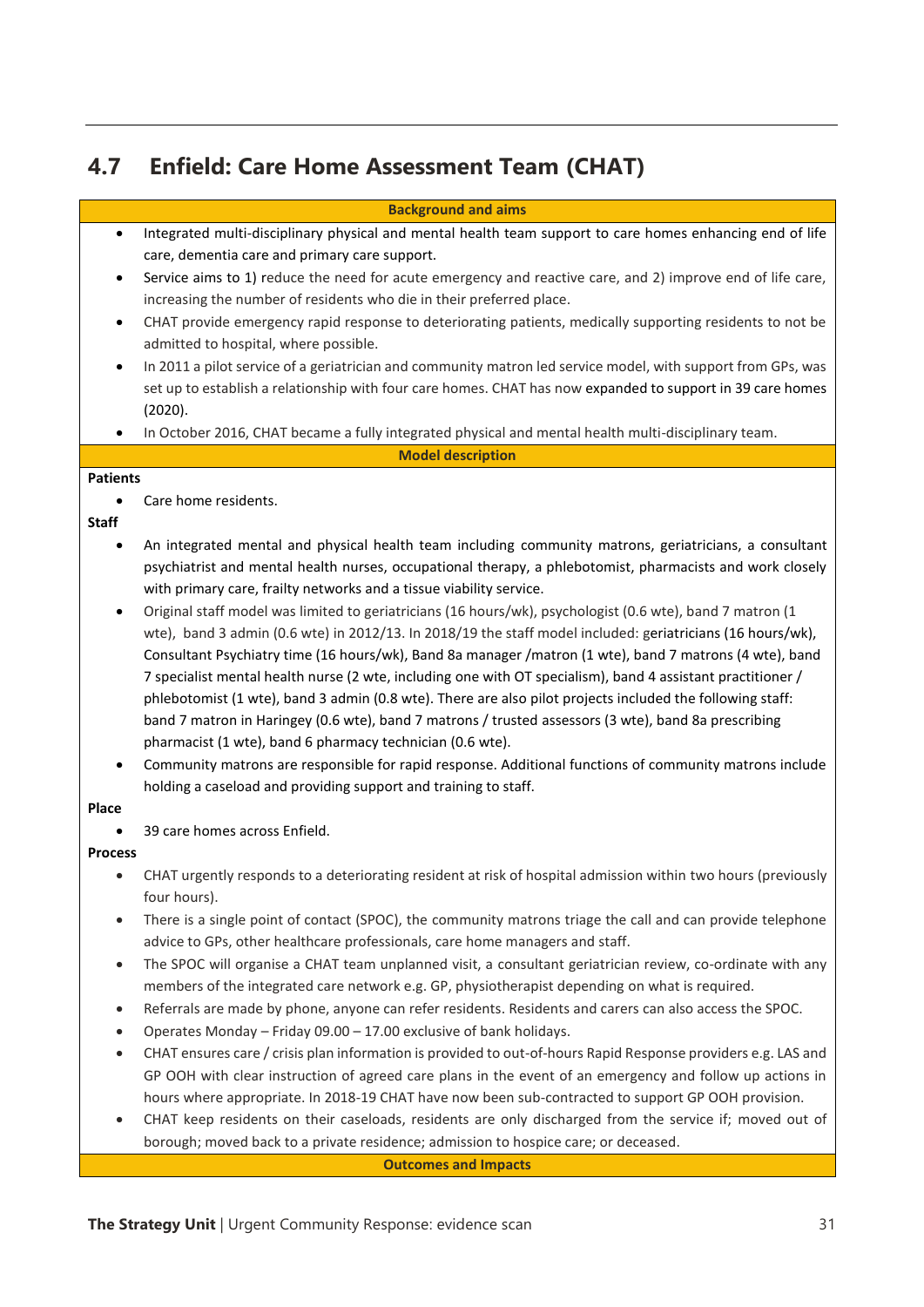| <b>Hospital admission avoidance</b>                                                                                               |  |  |
|-----------------------------------------------------------------------------------------------------------------------------------|--|--|
| There was 35% reduction (-2,118) in the total number of A&E attendances and non-elective admissions,                              |  |  |
| compared with a 23% increase in Enfield's 65+ year old non care home population.                                                  |  |  |
| This equated to a 9% reduction in costs (-£598,671). Against a 34% increase in costs for the general population<br>$\bullet$      |  |  |
| aged 65+ (+£7,113,284).                                                                                                           |  |  |
| Falls leading to hospital attendance or admission were reduced by 7%.                                                             |  |  |
| EOL/ preferred place of death                                                                                                     |  |  |
| 99% of residents died in their preferred place.                                                                                   |  |  |
| <b>Lessons learned</b>                                                                                                            |  |  |
| Skill mix                                                                                                                         |  |  |
| Each care home has a named CHAT matron to build a therapeutic relationship and respond to urgent requests.<br>$\bullet$           |  |  |
| This reduces the times a care home / resident has to repeat their story.                                                          |  |  |
| The role of staff develop over time. As staff train others to work to the top of their skill set and skill mix their<br>$\bullet$ |  |  |
| role adapts too. For example, community matrons initially shadowed the geriatricians so that the specialists                      |  |  |
| are no longer required for less complex patients. Subsequently, the matrons train the care home staff to be                       |  |  |
| able to deliver the best possible care. The consultant psychiatrists train the mental health nurses and care                      |  |  |
| home staff directly. Overtime the need for the specialists has decreased.                                                         |  |  |
| <b>MDT</b> relationships                                                                                                          |  |  |
| As the relationships between the medical staff and the care homes develop and strengthen over time, so do                         |  |  |
| the outcomes.                                                                                                                     |  |  |
| <b>Training and development</b>                                                                                                   |  |  |
| CHAT identify and record all hospital attendances, they review the case and assess whether the attendance<br>$\bullet$            |  |  |
| was warranted and what (if anything) could have done to prevent the attendance.                                                   |  |  |
| <b>References</b>                                                                                                                 |  |  |
| North London Partners in health and care (2020) Supporting Older People's Mental Health: Enfield's Care Home                      |  |  |
| Assessment Team. Available at:                                                                                                    |  |  |
|                                                                                                                                   |  |  |

[https://www.northlondonpartners.org.uk/downloads/plans/Mental%20Health/Dementia%20care%20in%20NCL/rep](https://www.northlondonpartners.org.uk/downloads/plans/Mental%20Health/Dementia%20care%20in%20NCL/report-dementia-supporting-older-peoples-mental-health-CHAT.pdf) [ort-dementia-supporting-older-peoples-mental-health-CHAT.pdf](https://www.northlondonpartners.org.uk/downloads/plans/Mental%20Health/Dementia%20care%20in%20NCL/report-dementia-supporting-older-peoples-mental-health-CHAT.pdf)

# **4.8 Bristol: Rapid Response (RR)**

## **Background and aims**

- Short-term interventions that enable people to stay in their own homes via three elements: rapid response, reablement and rehabilitation.
- The service is provided in partnership between Bristol City Council and Bristol Community Health.

### **Model description**

### **Patients**

- Any adult living in Bristol who has a Bristol GP, although the service is primarily accessed by older people.
- Primary focus on ambulatory care sensitive conditions.

## **Staff**

- Each rapid response nursing team has an advanced nurse practitioner (ANP).
- As well as overseeing the patient caseload for the rapid response team, the role of an ANP involves managing the clinical development of the team.
- ANPs are prescribers and can diagnose, prescribe and administer medication, including offering antibiotics intravenously, to patients in their own homes.
- Integrated management and multidisciplinary membership including: registered nurses, physios, OTs, social workers, mental health specialists, pharmacists and reablement workers.
- A co-ordinator in the team organises follow-up visits (1-4 visits daily).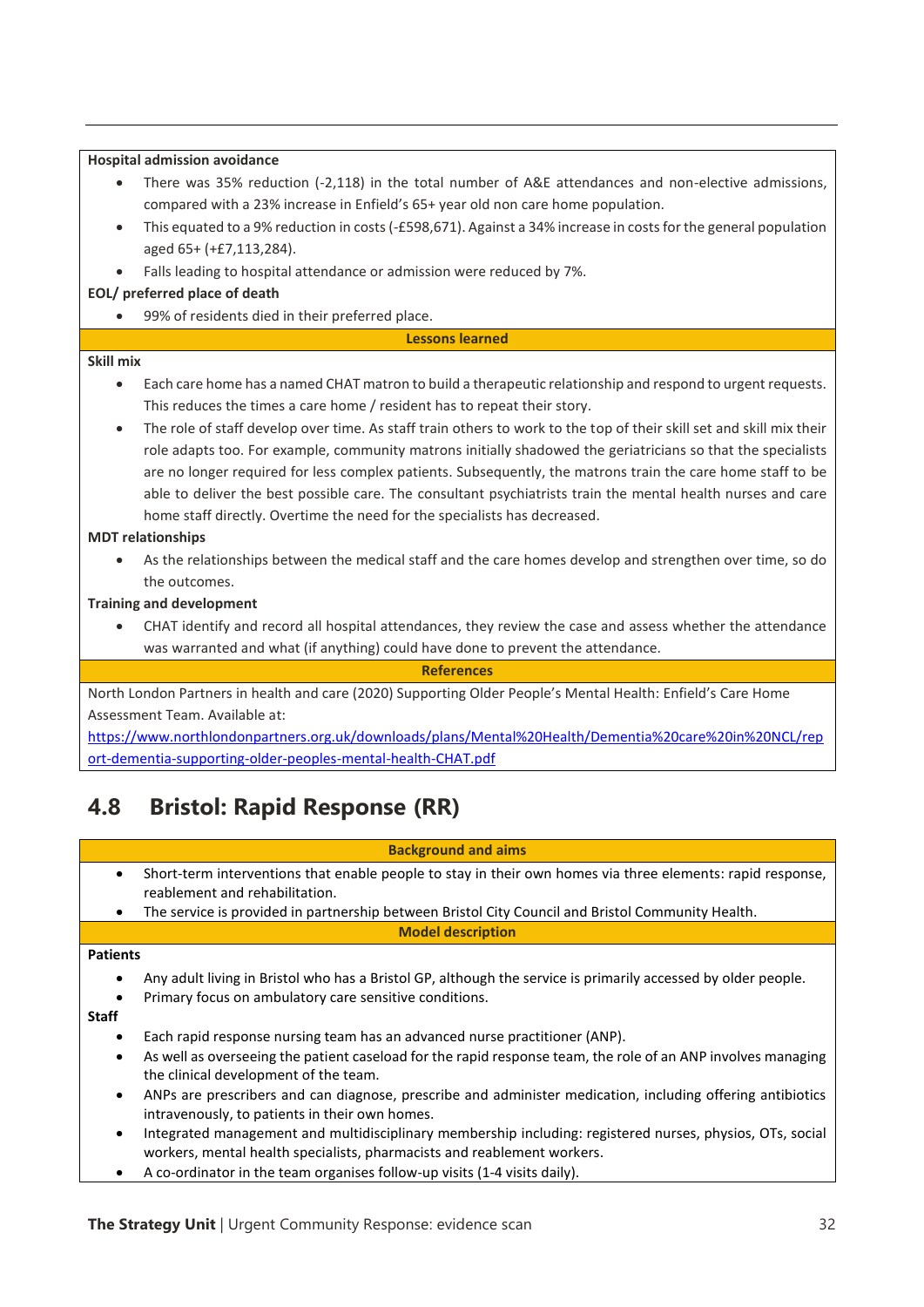#### **Place**

• Treated at home or in a safe haven bed (four respite beds based in a nursing home).

#### **Process**

- The wider Bristol area is covered by three rapid response nursing teams.
- Referrals made through single point of entry and response times guaranteed within four hours.
- Rapid response referrals are made largely by GPs.
- The rapid response, reablement and rehabilitation teams operate seven days a week from 7.30am to 7.30pm. An out-of-hours service is also provided through rapid response.
- Rapid response teams carry out in-reach work at A&E.
- Once a patient has been diagnosed, the ANP will put together a plan of care for the rapid response team to follow.
- Patients are normally managed for up to seven days.
- ANPs provide clinical advice over the telephone to rapid response nurses, clinicians, team members, district nurses, physiotherapists and occupational therapists. The ANPs are available via an on-call system Monday to Sunday, 7.30am-8pm.
- Handovers take place on Mondays, Wednesdays and Fridays, where the ANPs and the whole team go through the patient caseload. The ANPs review all patient case notes to ensure they are up to date and completed correctly. The purpose of the handovers is to ensure the plan of care is being followed and assess whether patients are ready for discharge.
- Referrals may be made to Care Direct to ensure patients have carer support to enable them to return home. **Outcomes and Impacts**

#### **Hospital admission avoidance**

**Skill mix**

• An estimated 4,000 hospital admissions a year have been avoided through the work of the rapid response nursing team, which represents an annual saving of £3.5 million. **Lessons learned**

- The ANPs' enhanced clinical nursing skills are regularly called on to assist team e.g. to take over when a cannulation proves difficult for a district or rapid response nurse.
- A three-day senior case review has also been introduced by the ANPs. This has been implemented to ensure each patient receives high standards of care and that the right plan is in place to improve their state of health.

#### **References**

- Penfold J. (2014) Rapid response team enables patients to remain at home. Primary Health Care. 24(5), 8-9.
- Yorkshire and Humber Commissioning Support (2014) Reablement A review of evidence and example models of delivery NHS Doncaster Clinical Commissioning Group. Available from: <https://www.doncasterccg.nhs.uk/wp-content/uploads/2016/01/Reablement-review-FINAL.pdf>

# **4.9 Middlesbrough, Redcar and Cleveland: Rapid response service (RRS)**

#### **Background and aims**

- Service initially set up in 2012 to enable nurses and therapists to assess patients in their own homes.
- Subsequently extended to include community matrons with advanced skills.

#### **Model description**

#### **Patients**

- Not clear on patient referral criteria for service. It may be restricted to community matron caseload. **Staff**
	- 18 community matrons with advanced clinical skills, including nurse prescribing, and particular expertise in managing patients with long-term conditions.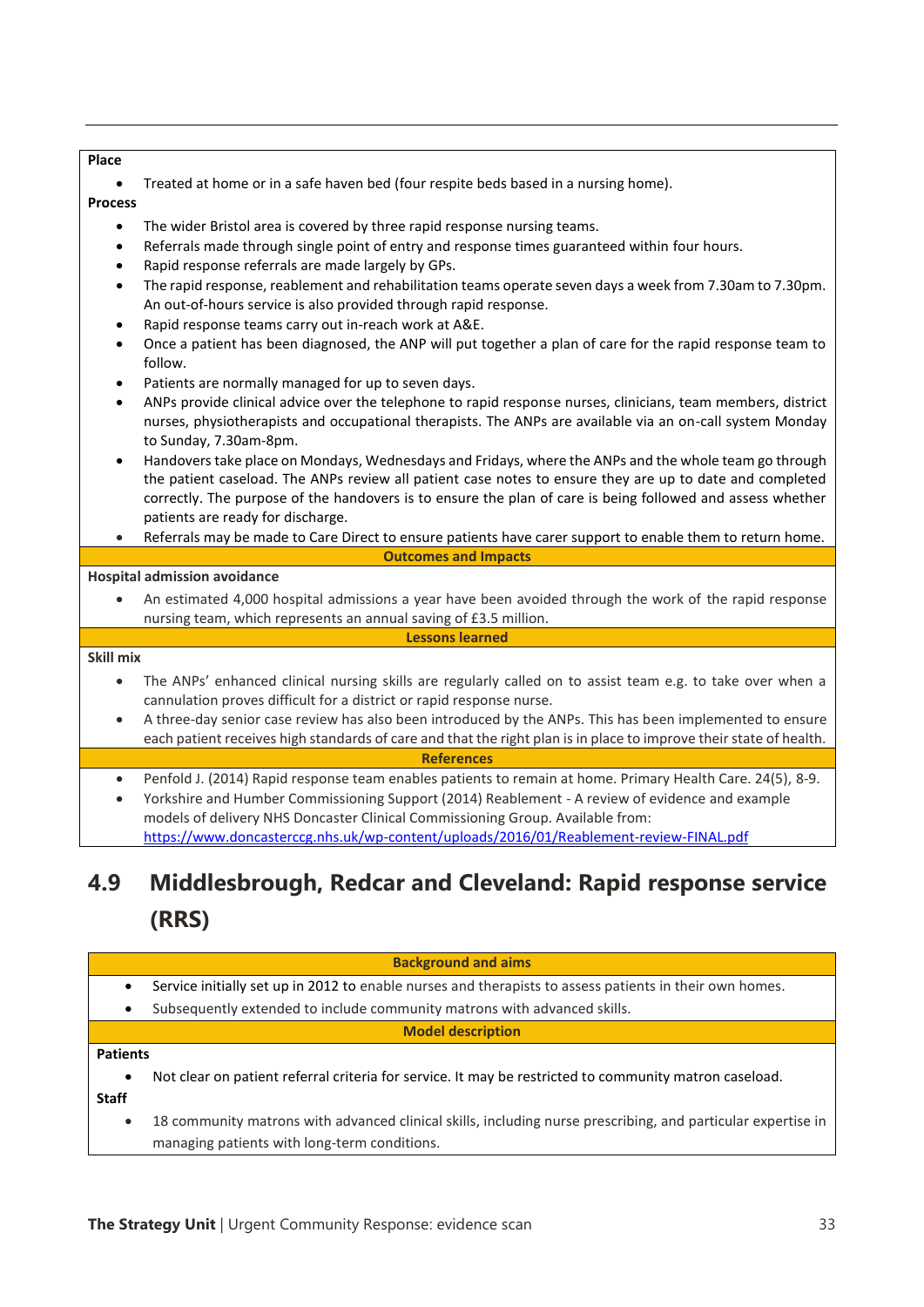- Community matron have access to wider rapid response multidisciplinary team for patients who require long-term care. The integrated community care team includes: district nurses, physiotherapists and occupational therapists.
- The service also has access to rapid social care to provide patients with extra support when it is needed. This can include regular visits to assist with medication, mealtimes or with washing and dressing.

#### **Place**

#### • Patients own home.

#### **Process**

- Service operates from 8am to 11pm seven days a week.
- Patients are largely referred to the service by GPs or via NHS 111. Other referrals include specialist nurses, hospital teams.
- GPs can identify patients for referral using a predicted risk tool.
- All calls must be responded to within two hours.
- Each referral goes directly to the local community matron who will clinically assess the patient, make a diagnosis and devise a clinical management plan.
- The plan will include guidelines on medication, investigations required and parameters on blood pressure, heart rate and temperature. Patients are monitored by rapid response nurses over the next 72 hours.
- If there is a deterioration in the condition of a patient, their community matron is immediately informed. The matron will reassess the patient and create a revised clinical management plan.
- Following the 72 hours, patients can either be discharged from the service or placed under the care of their local community matron.
- Community matrons combine their role in the rapid response service with their own patient caseloads.

#### **Outcomes and Impacts**

#### **Hospital admission avoidance**

• Between April 2014 and May 2015, 89% of the patients referred to rapid response therapy were treated at home rather than being admitted to hospital.

#### **Lessons learned**

#### **Skill mix**

• Community matrons are the first point of contact when one of their patients is feeling unwell as their trusted relationship helps to provide reassurance and immediate support when it is needed.

#### **MDT relationships**

• Community matrons sometimes have to carry out district nursing duties. This has helped build good relationships with the district nursing teams. Previously community matrons and district nurses worked separately from one another.

#### **Shared records**

• Community matrons can access recent clinical information via SystmOne and ICE (integrated clinical environment) system. This means that matrons can start patients on new medication or adjust the dosage of their current medication without delay.

#### **Increasing awareness / promotion of service**

• The promotion of the service is important.

#### **Service uptake and utilisation**

- GPs have confidence in the community matrons as they can offer advanced clinical skills, as well as being able to put in place management plans for patients.
- Community matrons have worked with GPs and built relationships with their practices over many years. This trusted relationship is important for uptake of the service. The community matrons are also working to increase awareness so more professionals refer patients to the service.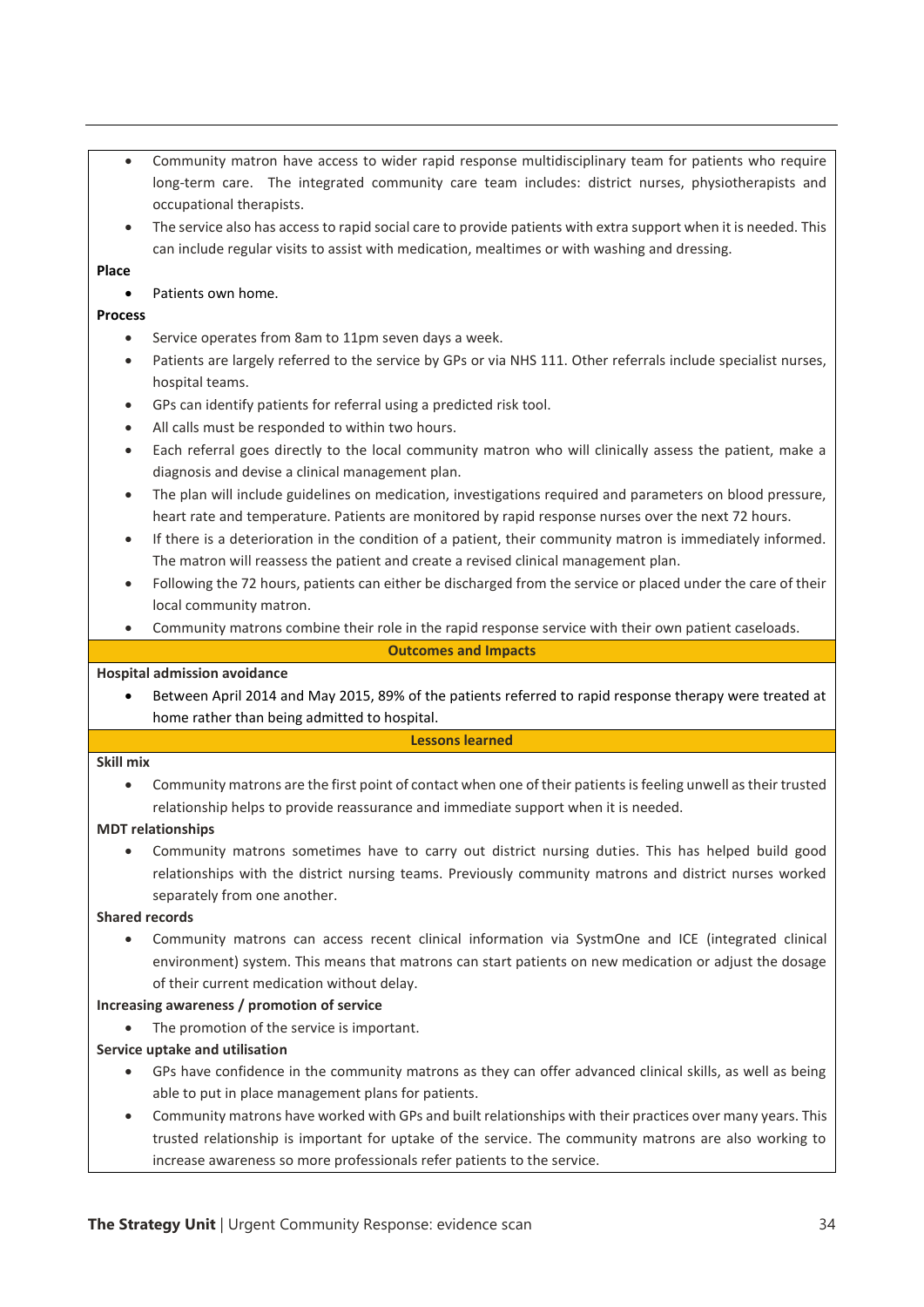#### **References**

Penfold J. (2015) Community matron service helps patients stay at home. Primary Health Care. 25(7), 8-9.

# **4.10 Ipswich and East Suffolk: Reactive Emergency Assessment Community Team (REACT)**

|                                                       | <b>Background and aims</b>                                                                                                                                                                                                                                                                                                                                                                                                                                                                                                                                    |
|-------------------------------------------------------|---------------------------------------------------------------------------------------------------------------------------------------------------------------------------------------------------------------------------------------------------------------------------------------------------------------------------------------------------------------------------------------------------------------------------------------------------------------------------------------------------------------------------------------------------------------|
| $\bullet$                                             | In 2017 Reactive Emergency Assessment Community Team (REACT) was introduced and bought together<br>five existing services (Crisis Action Team, Frailty Assessment Base, Emergency Therapy Team, Admission<br>Prevention Service, and Outpatient Parenteral Antibiotic Therapy Service) into one fully integrated,<br>centralised admission avoidance team.                                                                                                                                                                                                    |
| $\bullet$                                             | The aim was to improve services issues such as: limited capacity in each team; declined referrals due to<br>capacity limit; duplication of assessments and no trusted assessor; different IT systems; and restricted<br>referral criteria.                                                                                                                                                                                                                                                                                                                    |
| $\bullet$                                             | One of the key service offers of the new integrated service is crisis response dispatched into the<br>community within two hours of referral.                                                                                                                                                                                                                                                                                                                                                                                                                 |
| $\bullet$                                             | During the pandemic the REACT model was integrated with Ipswich and East Suffolk's eight Integrated<br>Neighbourhood Teams (INTs). This move to localising care enables fewer handoffs, seamless service for<br>the patients, reduced deconditioning of patients, care to be provided closer the home and a reduction in<br>travel time allowing the optimisation of face-to-face time.                                                                                                                                                                       |
|                                                       | <b>Model description</b>                                                                                                                                                                                                                                                                                                                                                                                                                                                                                                                                      |
| <b>Patients</b>                                       |                                                                                                                                                                                                                                                                                                                                                                                                                                                                                                                                                               |
| $\bullet$                                             | Criteria not specified. However geriatrician and dementia specialist involvement so suggestive of older<br>adults. A care home initiative was also launched in 2020.                                                                                                                                                                                                                                                                                                                                                                                          |
| <b>Staff</b><br>$\bullet$<br>$\bullet$                | Team currently includes nurses, a mental health specialist nurse, trainee advanced clinical practitioner,<br>physiotherapists, occupational therapists, therapy assistant practitioners, health and social care<br>practitioners reablement workers, health care assistants and social workers, and is also supported by the<br>British Red Cross and Suffolk Family Carer support workers.<br>The service also receives two sessions of geriatrician support per week and five hours of nurse consultant<br>attendance at multi-disciplinary teams per week. |
| Place                                                 |                                                                                                                                                                                                                                                                                                                                                                                                                                                                                                                                                               |
|                                                       | Care in the community. A care home initiative was launched in 2020.                                                                                                                                                                                                                                                                                                                                                                                                                                                                                           |
| <b>Process</b><br>$\bullet$<br>$\bullet$<br>$\bullet$ | REACT provides a centralised clinical triage and localised responses are delivered within two hours by<br>Integrated Neighbourhood Teams (INTs), or by REACT in the case of more complex crisis referrals.<br>24-hour service, 8am-8pm therapy support and 24/7 nursing and generic worker support.<br>Up to four reablement carer visits daily and night sits.<br>Support for up to five days.                                                                                                                                                               |
|                                                       | Out of hours nursing and IV antibiotic service.                                                                                                                                                                                                                                                                                                                                                                                                                                                                                                               |
| ٠                                                     | Comprehensive Geriatric Assessment for patients in the Frailty Assessment Base, located on the acute site.                                                                                                                                                                                                                                                                                                                                                                                                                                                    |
| $\bullet$                                             | 15-minute response time for therapy admission avoidance assessment in emergency department.                                                                                                                                                                                                                                                                                                                                                                                                                                                                   |
|                                                       | <b>Outcomes and Impacts</b>                                                                                                                                                                                                                                                                                                                                                                                                                                                                                                                                   |
|                                                       | <b>Hospital admission avoidance</b>                                                                                                                                                                                                                                                                                                                                                                                                                                                                                                                           |

• Achievement of an average of 23 avoided admissions per day.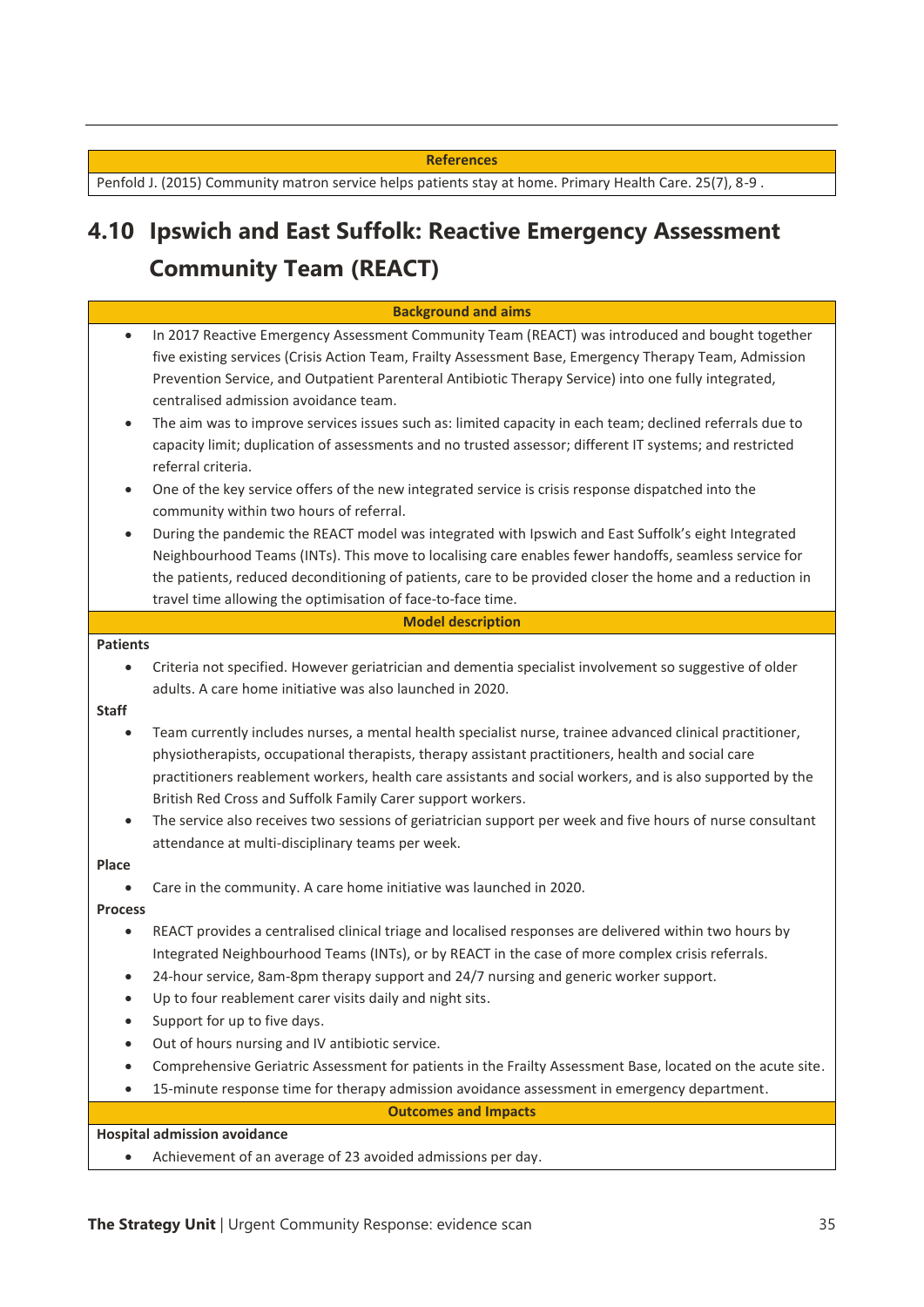|  | Annual net cost avoidance of around £3.8million. |
|--|--------------------------------------------------|
|--|--------------------------------------------------|

#### **Lessons learned**

#### **Recruitment and retention**

As a 24-hour service, the model has experienced issues with recruitment and staff shortages.

#### **Remote working**

• Options for digitisation and remote working were already being explored before the pandemic to reduce time staff spent travelling back to base in Ipswich, due to the rural geography of East Suffolk.

#### **Approach to service improvement**

• The REACT team have developed the model successfully through small, incremental gains rather than rapid transformation of these services. Each time a new change or addition to the model is introduced, they work to promote confidence in the model and prove its value, so that they can continue to address existing challenges and meet the future needs of the population.

#### **Equipment**

• In 2019 Raizer chair community lifting equipment for emergency falls response was introduced to help optimise admission avoidance opportunities pre-ambulance, with referral directly from the East of England Ambulance Service NHS Trust control room. Training was given to community responders to increase awareness of the REACT service and which patients should be referred.

#### **Skill mix**

- REACT also worked with the mental health provider, Norfolk and Suffolk NHS Foundation Trust, on mental health integration and a Dementia Intensive Support Team was added to the REACT model to increase provision for mental health support.
- In 2020, a new care home initiative was also introduced to the REACT service offer.

**Co-location**

• Co-location of integrated health and social care alongside the voluntary and community sector, leading to fewer handoffs and a greater focus on the patient pathway

#### **References**

Local Government Association (2021) Reactive Emergency Assessment Community Team - Creating a fully integrated admission avoidance hub for Ipswich and East Suffolk. Available from[: https://www.local.gov.uk/case](https://www.local.gov.uk/case-studies/reactive-emergency-assessment-community-team-creating-fully-integrated-admission)[studies/reactive-emergency-assessment-community-team-creating-fully-integrated-admission](https://www.local.gov.uk/case-studies/reactive-emergency-assessment-community-team-creating-fully-integrated-admission)

# **4.11 Kent: Enhanced Rapid Response Service (ERRS)**

#### **Background and aims**

- Service brings together a medically led community team to treat patients at or closer to home. It aims to avoid unnecessary A&E attendance and emergency admission to an acute hospital.
- The service also facilitates timely hospital discharge for patients who need a short stay in an acute bed, and can admit patients to a community hospital bed.

#### **Model description**

#### **Patients**

• Not specified but a geriatrician led service suggestive of older adults. Service also provided in residential care homes indicating care home residents.

**Staff**

- Geriatrician led multidisciplinary team which includes specialty doctors, paramedic practitioners, senior nurses and therapists.
- Team is supported by an administrative team.

**Place**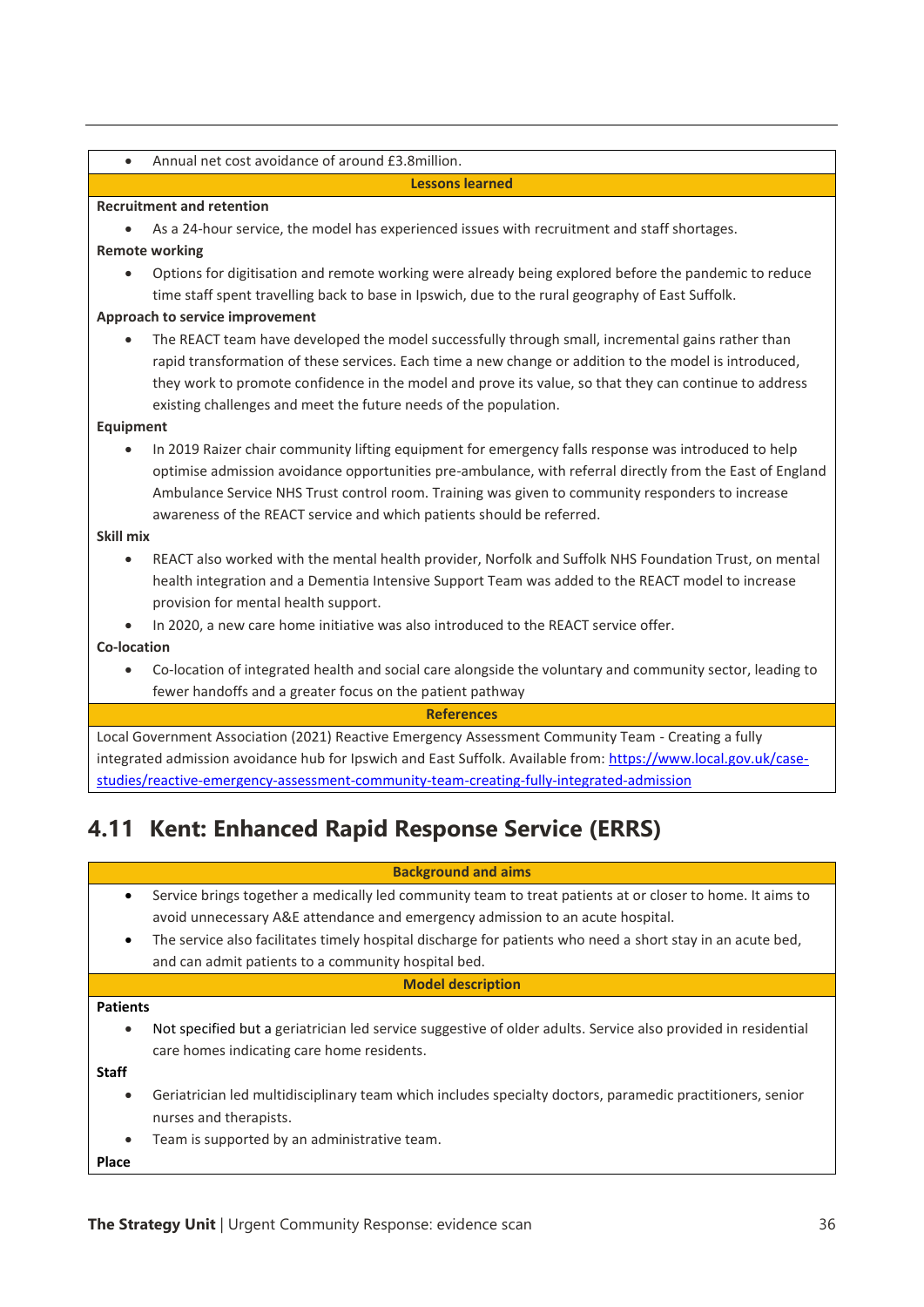• Most care is provided in patients' homes. Some care is provided in step-up care in community hospitals and residential care homes.

#### **Process**

- The ERRS team works from 9am until 10pm 7 days a week.
- Assessment in patient's home within two hours of referral where appropriate.
- ERRS receives referrals directly from primary care, the ambulance service, A&E and hospital discharge teams. An administrative team takes referrals via a central referral unit.
- Referrals are received from a range of professionals and enabling patients to be treated for sub-acute conditions in their own homes.
- Multidisciplinary team review meetings, led by the consultant geriatrician, take place twice a week at the community hospital in Tonbridge.
- The team use an assessment tool to calculate risk to determine whether the patient can be managed at home or needs a short stay in a community hospital. From home care patients are admitted to a 'virtual ward', receiving short-term care and support at home.
- Patients can remain on the rapid pathway for seven days.

#### **Outcomes and Impacts**

- From November 2014 to March 2015 the trust received 119 referrals a month on average. GPs made most referrals – 69% – followed by community health services at 14%. The ambulance trust made 6% and acute services (hospitals and A&E combined) 7%.
- Data show that between November 2014 and March 2015, 342 referrals were recorded as being made to avoid admission.
- Response time depends on clinical acuity established at triage. Most patients are seen within two hours.

#### **Lessons learned**

#### **Skill mix**

• Currently there is no joint commissioning of social workers for the service but the trust hopes to work with the local authority to recruit social workers to the multidisciplinary team and to act as case managers.

#### **Increasing awareness / promotion of service**

- The trust is currently working with about 70 primary care practices, promoting their continued use of ERRS and working with those not regularly using it. GPs particularly appreciated being able to contact ERRS quickly through the central referral unit's telephone number.
- Engagement programme with primary care, the mental health trust, social care and the ambulance trust to boost uptake of the service.

#### **Leadership**

• Senior clinical leadership (consultant geriatrician) is thought to be an enabler of the service.

#### **Continual improvement**

• Ongoing case review, internally at the trust and jointly with commissioners, has led to developments to ERRS.

#### **Recruitment and retention**

• Challenges with recruitment - The trust had to recruit staff from outside its own workforce to set up ERRS. The trust initially employed temporary staff, gradually replacing them with permanent employees.

#### **Onward referral / care**

• Discharge targets - The trust discharges most patients within seven days, either to their GP or to other services. The main challenge to this is the availability of social care packages.

#### **References**

Monitor (2015c) Moving healthcare closer to home. Enhanced Rapid Response Service: Kent Community Health NHS Foundation Trust. Available from: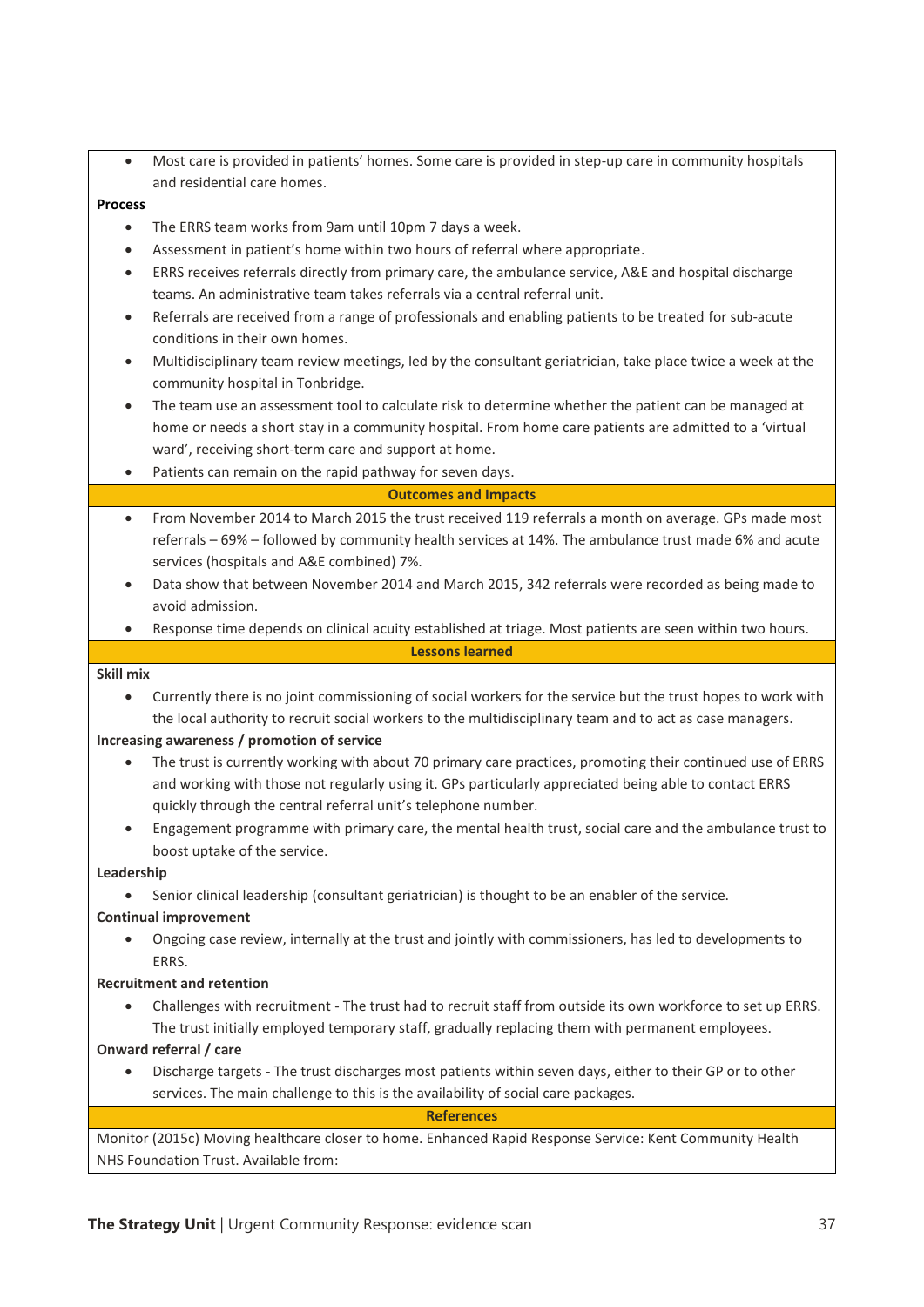[https://assets.publishing.service.gov.uk/government/uploads/system/uploads/attachment\\_data/file/459193/Kent](https://assets.publishing.service.gov.uk/government/uploads/system/uploads/attachment_data/file/459193/Kent_Community_Health.pdf) Community Health.pdf

# **4.12 Sydney South: Geriatric Flying Squad (GFS)**

|                        | <b>Background and aims</b>                                                                                       |  |  |
|------------------------|------------------------------------------------------------------------------------------------------------------|--|--|
|                        |                                                                                                                  |  |  |
| $\bullet$              | The Geriatric Flying Squad (GFS) model has been developed to prevent avoidable hospital admissions from          |  |  |
|                        | residential aged care facilities (RACF) caused by factors such as: access to intravenous therapy and rapid       |  |  |
|                        | laboratory results within RACF; education of RACF nursing staff to improve skills; better communication with     |  |  |
|                        | general practitioners (GP); improved advance care planning and palliative care services in RACF.                 |  |  |
| $\bullet$              | Started in November 2011 and initially included a geriatrician as the only service provider. The team now        |  |  |
|                        | includes nurse practitioners/nurse practitioner candidates and clinical nurse consultant.                        |  |  |
| ٠                      | There were 21 RACF in the catchment area at commencement of the service in 2011. The number had                  |  |  |
|                        | increased to 26 by the study period (1 April 2015 to 30 September 2016).                                         |  |  |
|                        | <b>Model description</b>                                                                                         |  |  |
| <b>Patients</b>        |                                                                                                                  |  |  |
|                        | Residents living in RACF with an acute deterioration in condition, where emergency hospital transfer is being    |  |  |
|                        | considered.                                                                                                      |  |  |
| <b>Staff</b>           |                                                                                                                  |  |  |
| $\bullet$              | Led by a geriatrician and supported by nurse practitioners/nurse practitioner candidates and clinical nurse      |  |  |
|                        | consultant.                                                                                                      |  |  |
| Place                  |                                                                                                                  |  |  |
| $\bullet$              | Residential aged care facilities (RACF)                                                                          |  |  |
| <b>Process</b>         |                                                                                                                  |  |  |
| $\bullet$              | Referrals can be made by GP, geriatricians or RACF registered nurse after obtaining GP consent.                  |  |  |
| $\bullet$              | A comprehensive assessment provided within 2-4 h of referral.                                                    |  |  |
| $\bullet$              | Diagnostic testing and management is provided in the RACF with close follow-up and monitoring until the          |  |  |
|                        | acute episode is resolved.                                                                                       |  |  |
|                        | <b>Outcomes and Impacts</b>                                                                                      |  |  |
|                        | <b>Service utilisation</b>                                                                                       |  |  |
| $\bullet$              | Data were retrospectively analysed from 1 April 2015 to 30 September 2016 inclusive.                             |  |  |
| $\bullet$              | Over the 18-month period, GFS saw 640 patients, of which 578 (90.3%) were managed at the RACF and did            |  |  |
|                        | not require emergency transfer for that acute episode. Without GFS involvement, all of these patients would      |  |  |
|                        | have been sent to ED.                                                                                            |  |  |
| $\bullet$              | 35 (5.5%) of patients required transfer to ED, after being seen by GFS. For the other 27 (4.2%) GFS facilitated  |  |  |
|                        | direct admission to a medical ward at either the public or private hospital depending upon bed availability,     |  |  |
|                        | the patient's level of insurance cover and the patient or family's preferences. Terminal palliative care was     |  |  |
|                        | provided to 116 (18%) patients.                                                                                  |  |  |
|                        | The median number of days patients stayed on the service was four days (range 1-22 days).                        |  |  |
| $\bullet$              | The five most common reasons for referral were respiratory symptoms, delirium, sepsis, dehydration and           |  |  |
|                        | acute symptom management in a palliative/terminal care setting.                                                  |  |  |
| <b>Lessons learned</b> |                                                                                                                  |  |  |
|                        | Increasing awareness / promotion of service                                                                      |  |  |
|                        | All RACF in the area utilised the service during the study period. The service was promoted through multiple     |  |  |
|                        | visits to all RACF and presentations to GP meetings to raise awareness and clarify the service referral process. |  |  |
| Equipment              |                                                                                                                  |  |  |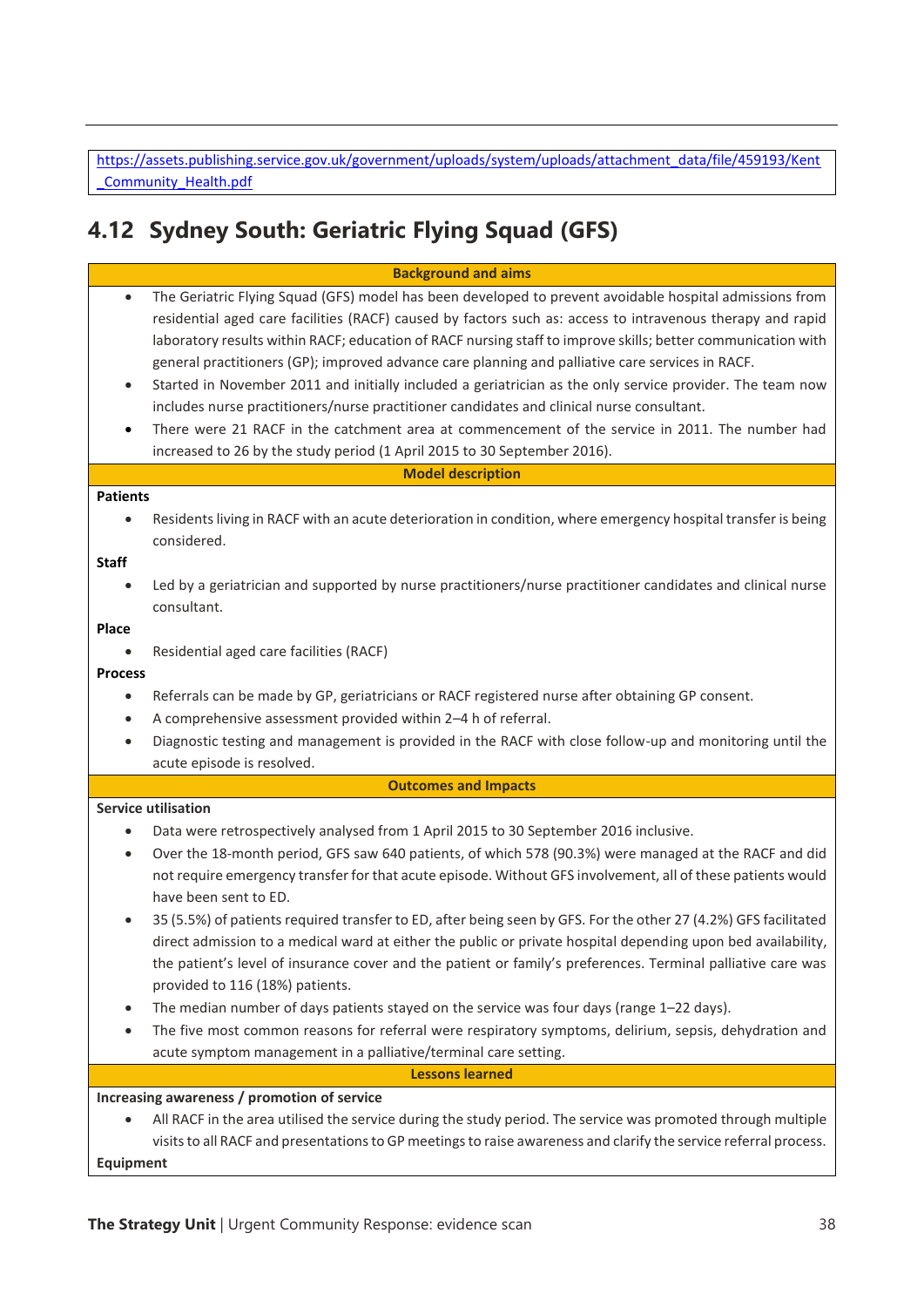• Portable equipment was purchased over time to enable the GFS team to perform point-of-care testing, including blood pathology lab, bladder scanner and electrocardiograph machine. Subcutaneous drug delivery pumps/ syringe drivers were used for palliative care. The GFS team utilised private pathology home collection services as well as mobile x-ray service for additional investigations

#### **Transfer to hospital**

• Multiple factors impact on decisions to transfer patients from RACF to hospital. Shortage of skilled registered nurses, poor advance care planning, GP availability and preferences for treatment and inability of nursing staff to recognise early signs of deterioration are among the factors that influence decisions. The GFS aims to address these factors by providing rapid assessment and management plan within and after hours, ongoing education to nursing staff and engaging families and RACF in advance care planning.

#### **Service uptake and utilisation**

• Key factors impacting on service uptake and utilisation included establishing relationships with all stakeholders (patient/family/RACF/GP/hospital), effective communication, flexible/individualised patient management plans and availability of point-of-care equipment and consumables.

#### **References**

Jain S et al. (2018) Southcare Geriatric Flying Squad: an innovative Australian model providing acute care in residential aged care facilities. Intern Med J. 2018 Jan;48(1):88-91.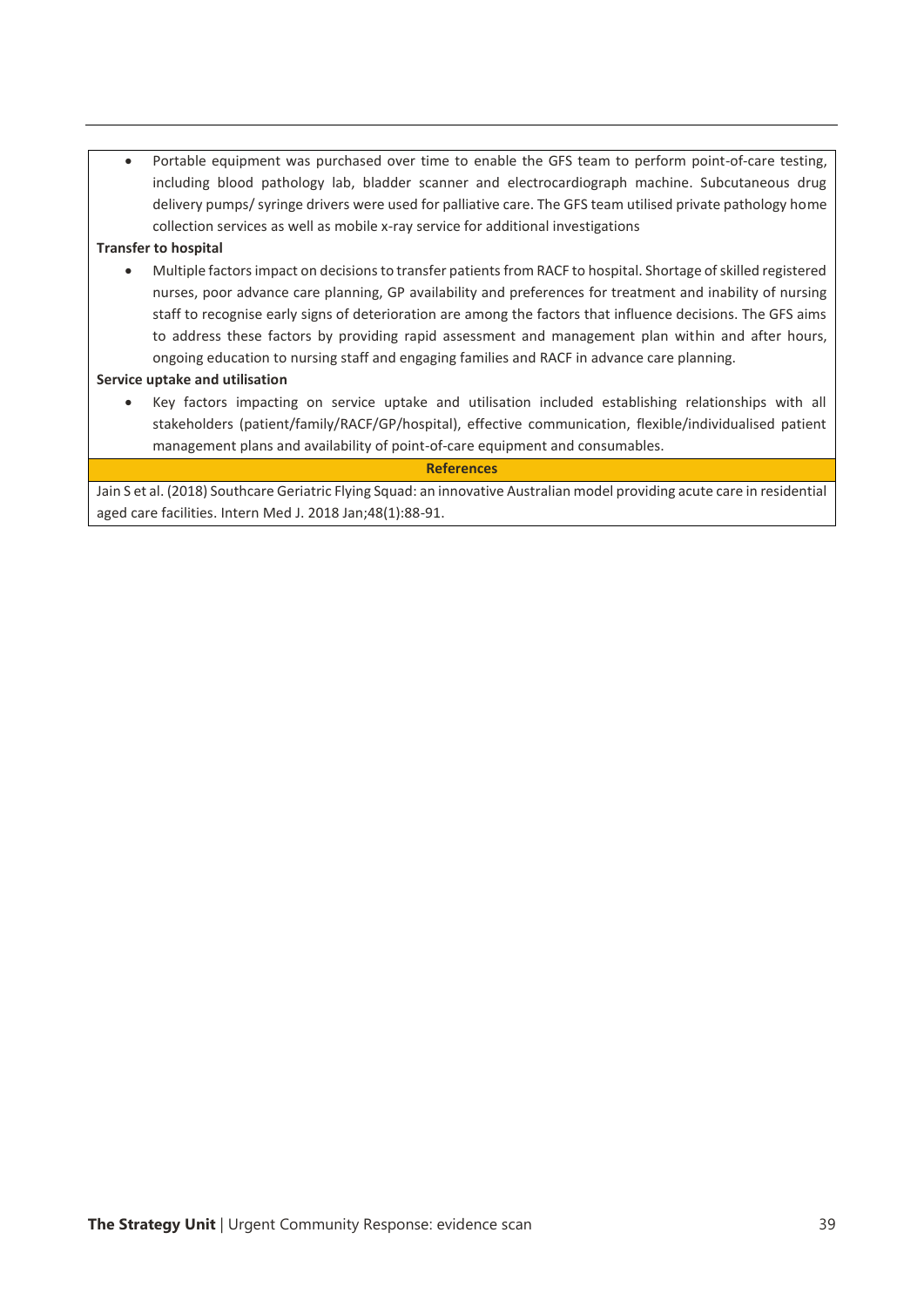# **5. References**

British Geriatrics Society (2021) Right time, right place: urgent community-based care for older people. Available from:<https://www.bgs.org.uk/righttimerightplace>

Cantley P. et al. (2016) Hospital at Home as an Enhancement to an Existing Rapid Response Team in a Semirural setting in Scotland. International Journal of Integrated Care (IJIC). 16(6), 1-2.

Chua E. et al. (2020) The short-term assessment, rehabilitation, reablement service "starrs": a rapid response team to support the frail older person to remain at home. MOJ Gerontol Ger. 5(3), 96– 101.

Chua P. et al. (2021) The impact of COVID-19 on the rapid response team: short term assessment rehabilitation and reablement service (STARRS) in England. MOJ Gero & Geri Med. 6(4),107-112.

Clarke G. et al. (2020) The long-term impacts of new care models on hospital use: An evaluation of the Integrated Care Transformation Programme in Mid-Nottinghamshire. The Health Foundation. Available at: [https://www.health.org.uk/publications/reports/the-long-term-impacts-of-new-care](https://www.health.org.uk/publications/reports/the-long-term-impacts-of-new-care-models-on-hospital-use-midnotts)[models-on-hospital-use-midnotts](https://www.health.org.uk/publications/reports/the-long-term-impacts-of-new-care-models-on-hospital-use-midnotts)

Clift, E. (2015) How a rapid response team is supporting people to remain at home. Nursing Older People. 27(10) 16-21.

Cordis Bright (2018) What works in creating an effective Multispecialty Community Provider? Available at:<https://www.cordisbright.co.uk/admin/resources/01-hsc-evidence-reviews-mcps.pdf>

Dowell S. et al. (2018) Rapid response: a multiprofessional approach to hospital at home. British Journal of Nursing. 27(1), 24-30.

Erens B. et al. (2015) Early evaluation of the Integrated Care and Support Pioneers Programme: Final report. Policy Innovation Research Unit. Available from: [https://piru.ac.uk/assets/files/Early\\_evaluation\\_of\\_IC\\_Pioneers\\_Final\\_Report.pdf](https://piru.ac.uk/assets/files/Early_evaluation_of_IC_Pioneers_Final_Report.pdf)

Griffiths B. & Davies A. (2017) Reducing hospital admissions with person-centred intermediate care. Nursing Times. 113(2), 55-57.

Jain S. et al. (2018) Southcare Geriatric Flying Squad: an innovative Australian model providing acute care in residential aged care facilities. Intern Med J. 2018 Jan;48(1):88-91.

Local Government Association (2021) Reactive Emergency Assessment Community Team - Creating a fully integrated admission avoidance hub for Ipswich and East Suffolk. Available from: [https://www.local.gov.uk/case-studies/reactive-emergency-assessment-community-team-creating](https://www.local.gov.uk/case-studies/reactive-emergency-assessment-community-team-creating-fully-integrated-admission)[fully-integrated-admission](https://www.local.gov.uk/case-studies/reactive-emergency-assessment-community-team-creating-fully-integrated-admission)

Monitor (2015a) Moving healthcare closer to home. Short-Term Assessment, Rehabilitation and Reablement Service: London North West Healthcare NHS Trust. Available from: [https://assets.publishing.service.gov.uk/government/uploads/system/uploads/attachment\\_data/file](https://assets.publishing.service.gov.uk/government/uploads/system/uploads/attachment_data/file/458979/London_North_West_.pdf) [/458979/London\\_North\\_West\\_.pdf](https://assets.publishing.service.gov.uk/government/uploads/system/uploads/attachment_data/file/458979/London_North_West_.pdf)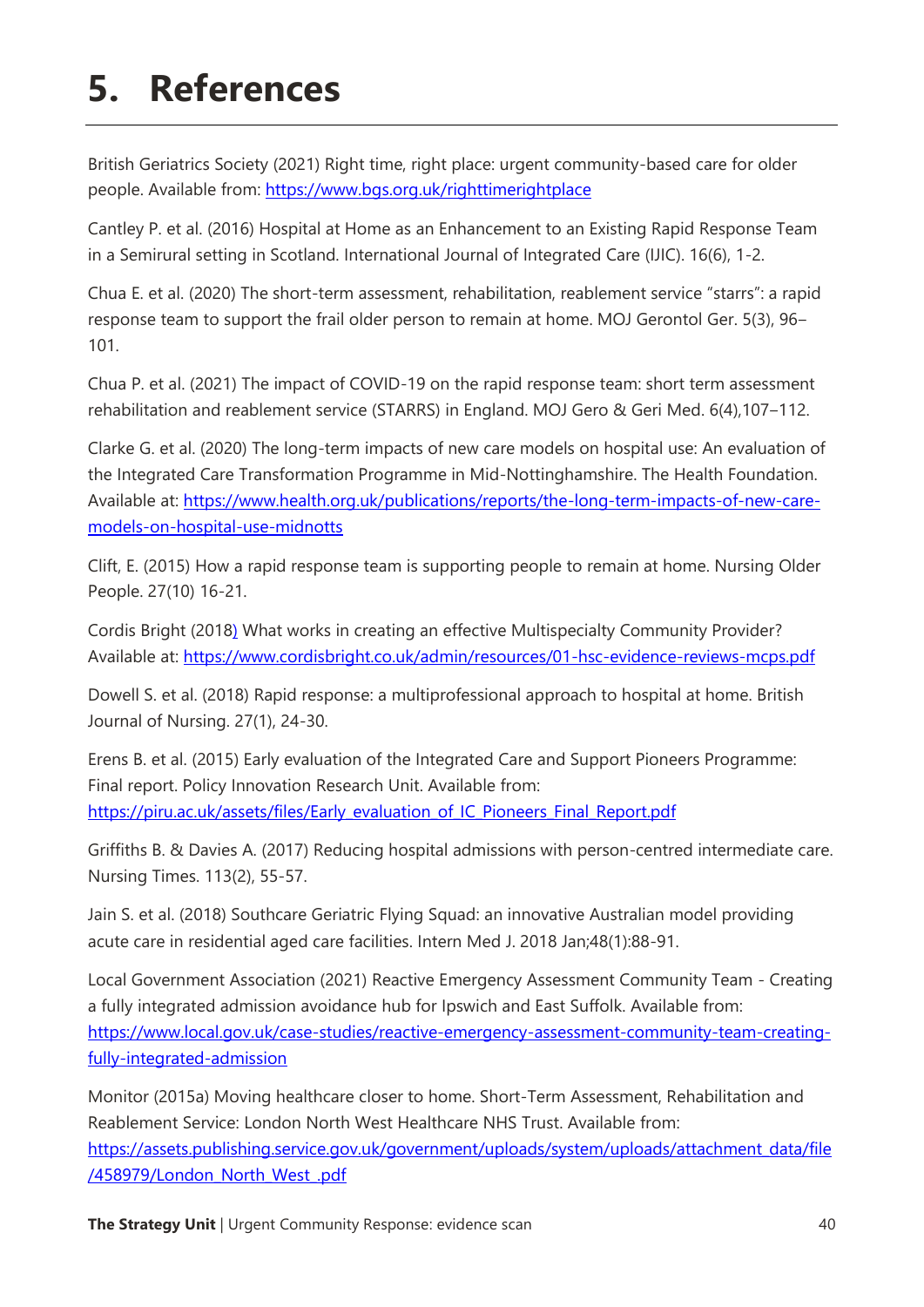Monitor (2015b) Moving healthcare closer to home. Rapid Response Service: Central and North West London NHS Foundation Trust. Available from:

[https://assets.publishing.service.gov.uk/government/uploads/system/uploads/attachment\\_data/file](https://assets.publishing.service.gov.uk/government/uploads/system/uploads/attachment_data/file/459191/CNWL.pdf) [/459191/CNWL.pdf](https://assets.publishing.service.gov.uk/government/uploads/system/uploads/attachment_data/file/459191/CNWL.pdf)

Monitor (2015c) Moving healthcare closer to home. Enhanced Rapid Response Service: Kent Community Health NHS Foundation Trust. Available from:

[https://assets.publishing.service.gov.uk/government/uploads/system/uploads/attachment\\_data/file](https://assets.publishing.service.gov.uk/government/uploads/system/uploads/attachment_data/file/459193/Kent_Community_Health.pdf) [/459193/Kent\\_Community\\_Health.pdf](https://assets.publishing.service.gov.uk/government/uploads/system/uploads/attachment_data/file/459193/Kent_Community_Health.pdf)

National Institute for Health and Care Excellence (2017) Intermediate care including reablement. NICE guideline [NG74]. Available from: [www.nice.org.uk/guidance/NG74](http://www.nice.org.uk/guidance/NG74)

NHS Benchmarking Network (2013) National Audit of Intermediate Care Report 2013. Available from:<https://www.nhsbenchmarking.nhs.uk/naic-key-resource-dates>

NHS Benchmarking Network (2015) National Audit of Intermediate Care Summary Report 2015. Available from:<https://www.nhsbenchmarking.nhs.uk/naic-key-resource-dates>

NHS Benchmarking Network (2018) NAIC 2018 Key findings England. Available from: <https://www.nhsbenchmarking.nhs.uk/naic-key-resource-dates>

NHS Benchmarking Network (2021) Intermediate Care Benchmarking 2020 Summary Report. Available from:

<http://www.communityhospitals.org.uk/IC%20summary%20report%202020%20FINAL.pdf>

NHS England (2019) NHS Long Term Plan. 2019. Available from: [www.england.nhs.uk/long-term](http://www.england.nhs.uk/long-term-plan/)[plan/](http://www.england.nhs.uk/long-term-plan/)

NHS England (2021a) 2021/22 priorities and operational planning guidance. Available from: [https://www.england.nhs.uk/wp-content/uploads/2021/03/B0468-nhs-operational-planning-and](https://www.england.nhs.uk/wp-content/uploads/2021/03/B0468-nhs-operational-planning-and-contracting-guidance.pdf)[contracting-guidance.pdf](https://www.england.nhs.uk/wp-content/uploads/2021/03/B0468-nhs-operational-planning-and-contracting-guidance.pdf)

NHS England (2021b) Community health services two-hour crisis response standard guidance. 2021b. Available from: [www.england.nhs.uk/publication/community-health-services-two-hour](http://www.england.nhs.uk/publication/community-health-services-two-hour-crisis-response-standard-guidance/)[crisis-response-standard-guidance/](http://www.england.nhs.uk/publication/community-health-services-two-hour-crisis-response-standard-guidance/)

North London Partners in health and care (2020) Supporting Older People's Mental Health: Enfield's Care Home Assessment Team. Available at:

[https://www.northlondonpartners.org.uk/downloads/plans/Mental%20Health/Dementia%20care%2](https://www.northlondonpartners.org.uk/downloads/plans/Mental%20Health/Dementia%20care%20in%20NCL/report-dementia-supporting-older-peoples-mental-health-CHAT.pdf) [0in%20NCL/report-dementia-supporting-older-peoples-mental-health-CHAT.pdf](https://www.northlondonpartners.org.uk/downloads/plans/Mental%20Health/Dementia%20care%20in%20NCL/report-dementia-supporting-older-peoples-mental-health-CHAT.pdf)

Penfold J. (2015) Community matron service helps patients stay at home. Primary Health Care. 25(7), 8-9.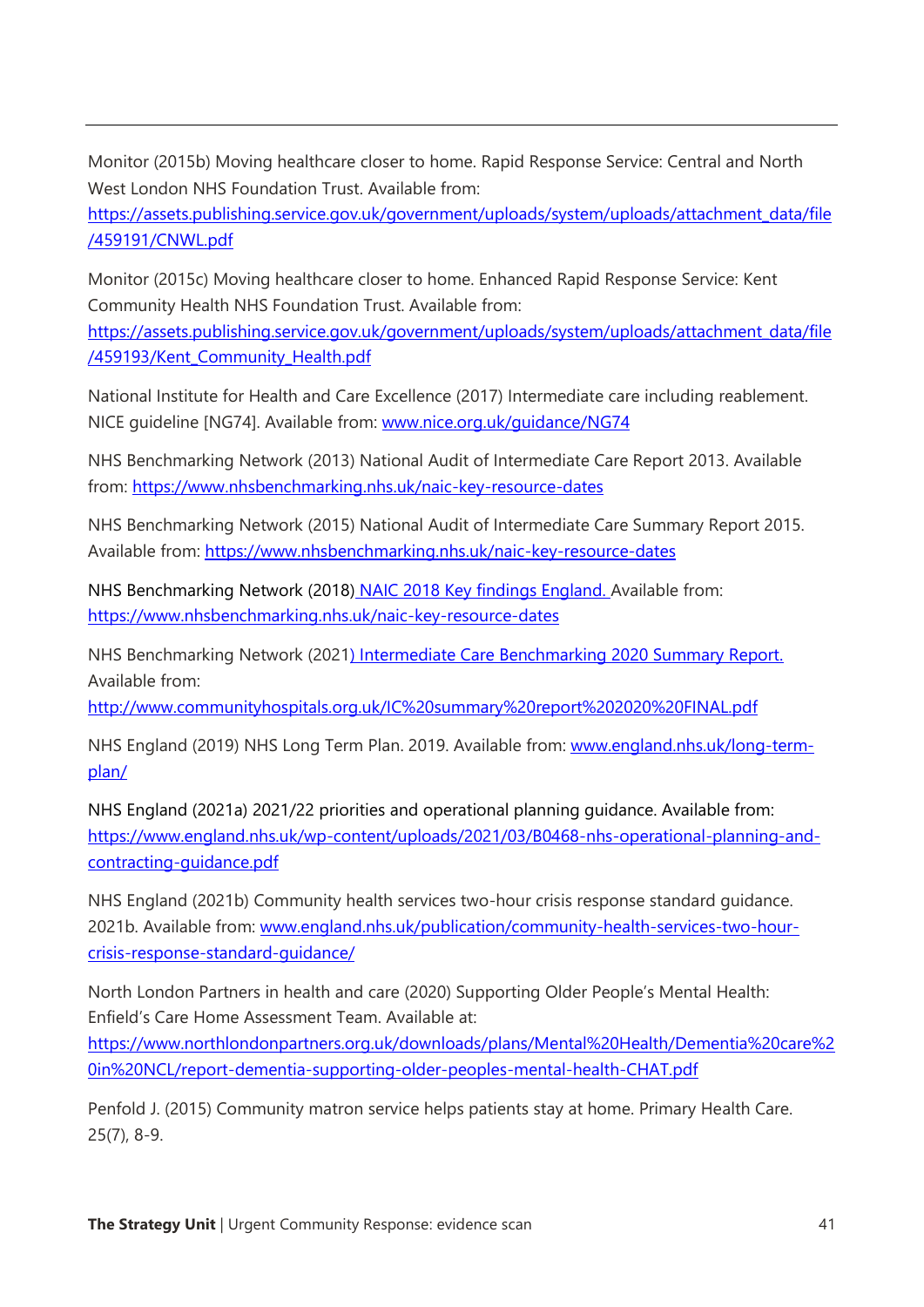Penfold J. (2014) Rapid response team enables patients to remain at home. Primary Health Care. 24(5), 8-9.

Robb K. et al. (2022) Making waves: nurse-led urgent community response. British Journal of Community Nursing. 27(1).

Sheppard S. et al. (2016) Admission avoidance hospital at home (Review). Cochrane Database of Systematic Reviews. 9.

Stevenson J and Spencer L (2009) Developing Intermediate Care. A GUIDE FOR HEALTH AND SOCIAL SERVICES PROFESSIONALS. The King's Fund. Available from: [https://www.kingsfund.org.uk/sites/default/files/Developing-Intermediate-Care-guide-health](https://www.kingsfund.org.uk/sites/default/files/Developing-Intermediate-Care-guide-health-social-services-professionals-Jan-Stevenson-Linda-Spencer-The-Kings-Fund-July-2009.pdf)[social-services-professionals-Jan-Stevenson-Linda-Spencer-The-Kings-Fund-July-2009.pdf](https://www.kingsfund.org.uk/sites/default/files/Developing-Intermediate-Care-guide-health-social-services-professionals-Jan-Stevenson-Linda-Spencer-The-Kings-Fund-July-2009.pdf)

The Local Government Association and Social Care Institute for Excellence (2019) Achieving integrated care 15 best practice actions. Available from:

[https://www.local.gov.uk/sites/default/files/documents/25.141%20Achieving%20integrated%20care](https://www.local.gov.uk/sites/default/files/documents/25.141%20Achieving%20integrated%20care_05.pdf) [\\_05.pdf](https://www.local.gov.uk/sites/default/files/documents/25.141%20Achieving%20integrated%20care_05.pdf)

Waldon M. (2021) A rapid response and treatment service for care homes: a case study. British Journal of Community Nursing. 26(1), 6-12.

Yorkshire and Humber Commissioning Support (2014) Reablement - A review of evidence and example models of delivery NHS Doncaster Clinical Commissioning Group. Available from: <https://www.doncasterccg.nhs.uk/wp-content/uploads/2016/01/Reablement-review-FINAL.pdf>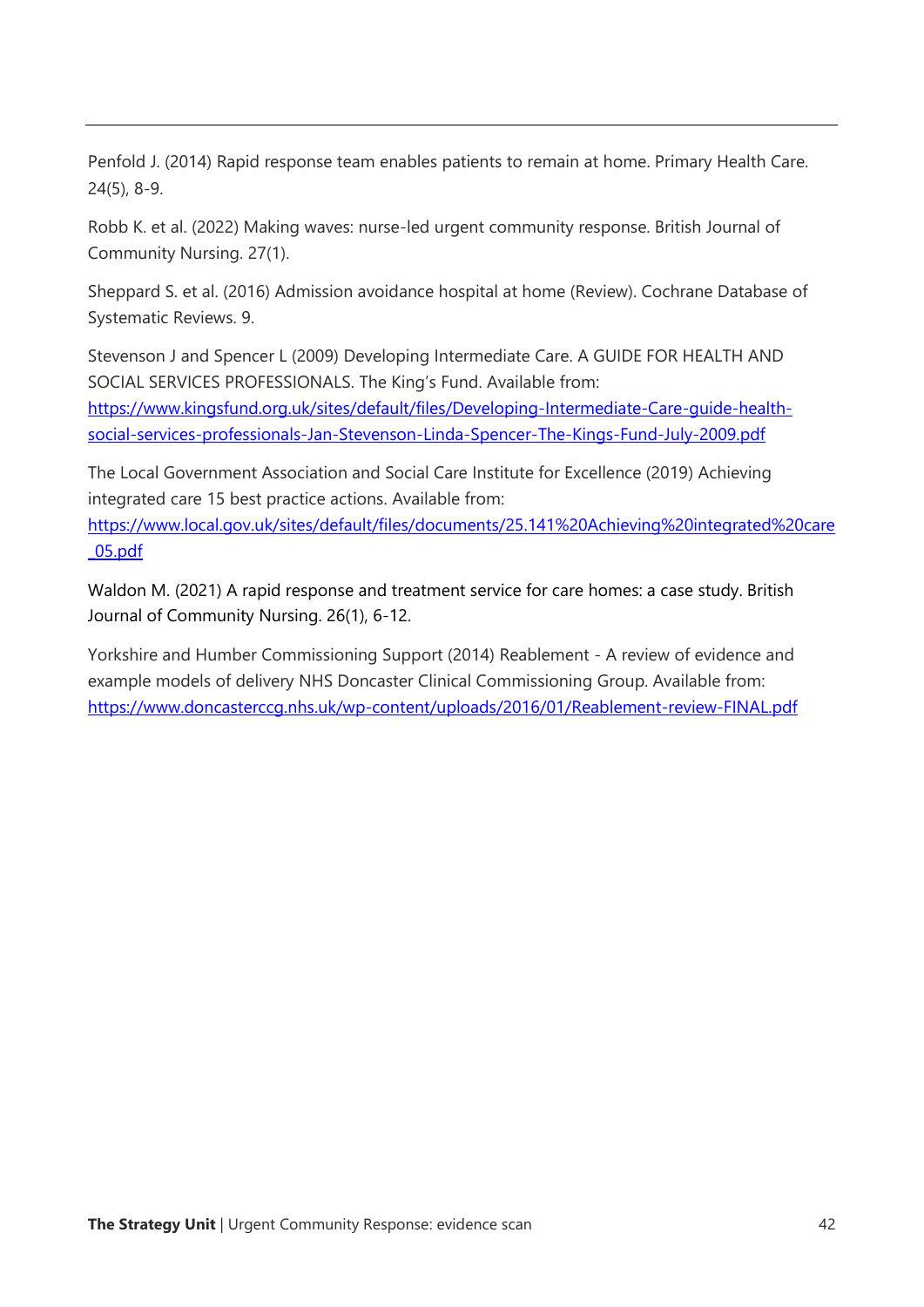# **6. Appendix 1 – evidence signpost**

Earlier work included a rapid review of the evidence in the form of an evidence signpost. This provided a summary of evidence for a selection of interventions which have a primary or secondary aim to provide a rapid response in the home/place of residence to avoid admission or ambulance conveyance. The evidence signpost explored rapid response teams, paramedic practitioners, the extensivist model and hospital at home. The full review is available below: